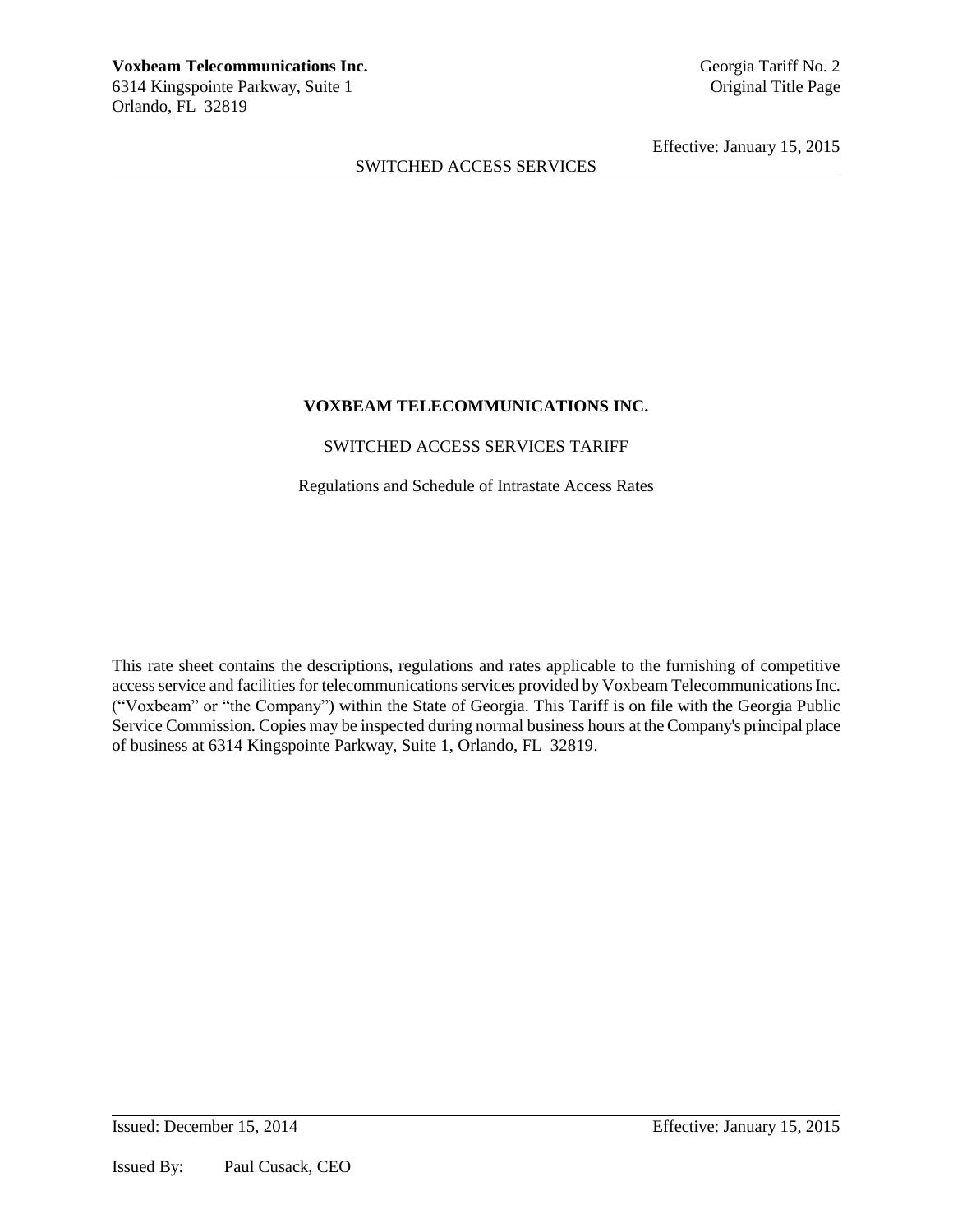6314 Kingspointe Parkway, Suite 1 Original Page 1 Orlando, FL 32819

Effective: January 15, 2015

# SWITCHED ACCESS SERVICES

# **CHECK SHEET**

Sheets of this tariff indicated below are effective as of the date shown at the bottom of the respective sheet(s). Original and revised sheets as named below comprise all changes from the original tariff and are currently in effect as of the date on the bottom of this sheet.

| <b>SHEET</b>   | <b>REVISION</b> |        | <b>SHEET</b> | <b>REVISION</b> |         | <b>SHEET</b> | <b>REVISION</b> |        |
|----------------|-----------------|--------|--------------|-----------------|---------|--------------|-----------------|--------|
| Title          | Original        | $\ast$ | 31           | Original        | $\ast$  | 62           | Original        | $\ast$ |
| 1              | Original        | ∗      | 32           | Original        | ∗       | 63           | Original        | ∗      |
| $\overline{c}$ | Original        | ∗      | 33           | Original        | $\ast$  | 64           | Original        | $\ast$ |
| 3              | Original        | $\ast$ | 34           | Original        | $\ast$  | 65           | Original        | $\ast$ |
| 4              | Original        | ∗      | 35           | Original        | ∗       | 66           | Original        | ∗      |
| 5              | Original        | $\ast$ | 36           | Original        | $\ast$  | 67           | Original        | $\ast$ |
| 6              | Original        | $\ast$ | 37           | Original        | $\ast$  | 68           | Original        | $\ast$ |
| 7              | Original        | $\ast$ | 38           | Original        | $\ast$  | 69           | Original        | $\ast$ |
| 8              | Original        | $\ast$ | 39           | Original        | $\ast$  | 70           | Original        | $\ast$ |
| 9              | Original        | $\ast$ | 40           | Original        | $\ast$  | 71           | Original        | $\ast$ |
| 10             | Original        | $\ast$ | 41           | Original        | ∗       | 72           | Original        | $\ast$ |
| 11             | Original        | $\ast$ | 42           | Original        | ∗       | 73           | Original        | $\ast$ |
| 12             | Original        | $\ast$ | 43           | Original        | $\ast$  | 74           | Original        | $\ast$ |
| 13             | Original        | $\ast$ | 44           | Original        | $\ast$  | 75           | Original        | $\ast$ |
| 14             | Original        | ∗      | 45           | Original        | $\ast$  | 76           | Original        | $\ast$ |
| 15             | Original        | $\ast$ | 46           | Original        | $\ast$  | 77           | Original        | $\ast$ |
| 16             | Original        | $\ast$ | 47           | Original        | $\ast$  |              |                 |        |
| 17             | Original        | ∗      | 48           | Original        | $\ast$  |              |                 |        |
| 18             | Original        | $\ast$ | 49           | Original        | $\ast$  |              |                 |        |
| 19             | Original        | $\ast$ | 50           | Original        | $\ast$  |              |                 |        |
| 20             | Original        | $\ast$ | 51           | Original        | $\ast$  |              |                 |        |
| 21             | Original        | ∗      | 52           | Original        | $\ast$  |              |                 |        |
| 22             | Original        | $\ast$ | 53           | Original        | *       |              |                 |        |
| 23             | Original        | $\ast$ | 54           | Original        | $\ast$  |              |                 |        |
| 24             | Original        | $\ast$ | 55           | Original        | $^\ast$ |              |                 |        |
| 25             | Original        | $\ast$ | 56           | Original        | $\ast$  |              |                 |        |
| 26             | Original        | ∗      | 57           | Original        | $\ast$  |              |                 |        |
| 27             | Original        | $\ast$ | 58           | Original        | $\ast$  |              |                 |        |
| 28             | Original        | ∗      | 59           | Original        | $\ast$  |              |                 |        |
| 29             | Original        | $\ast$ | 60           | Original        | $\ast$  |              |                 |        |
| 30             | Original        | $\ast$ | 61           | Original        | *       |              |                 |        |

\* indicates pages included in this filing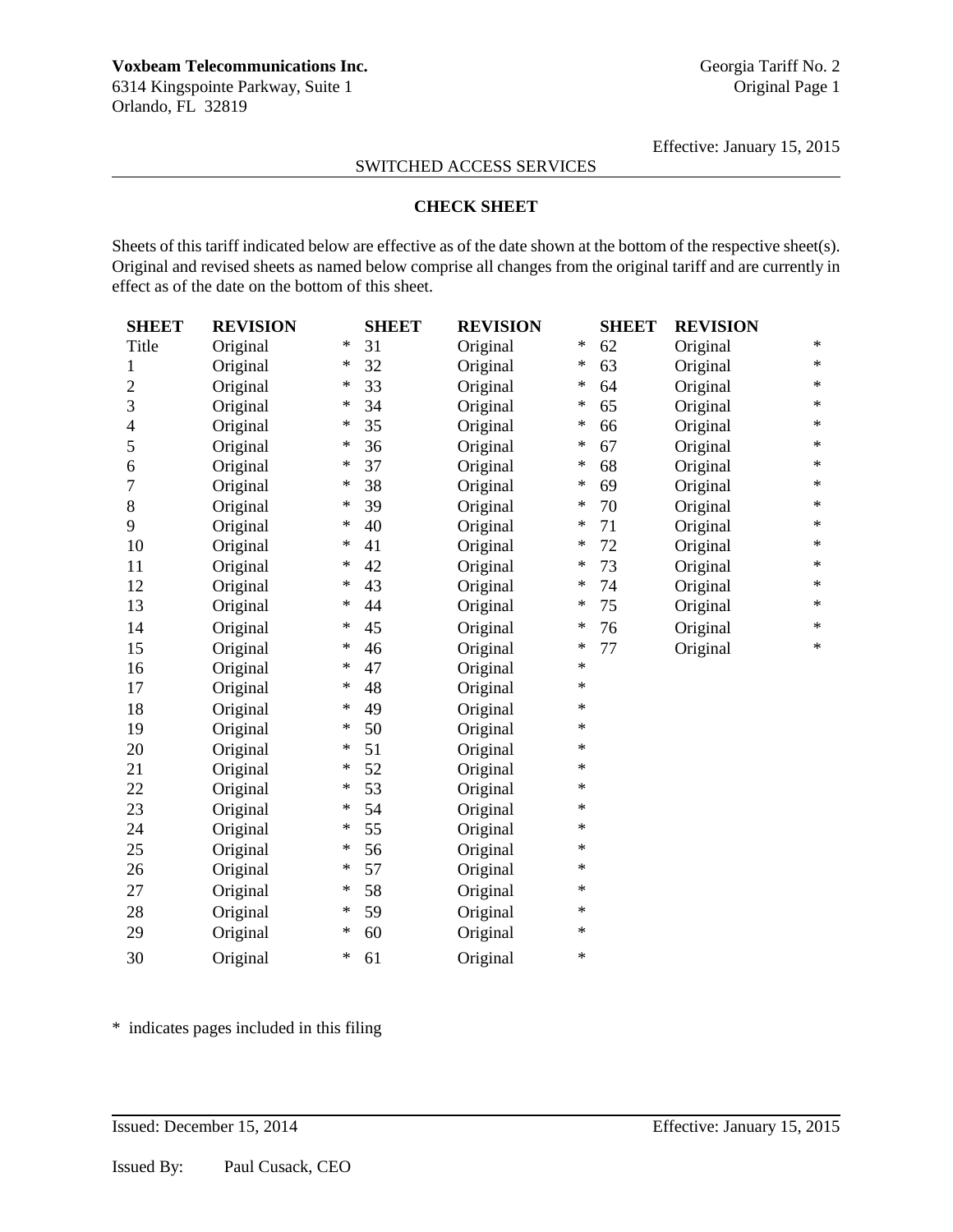# SWITCHED ACCESS SERVICES

# **EXPLANATION OF SYMBOLS**

The following symbols shall be used in this Tariff for the purpose indicated below:

- C To signify changed regulation.
- D To signify discontinued rate or regulation.
- I To signify increased rate.
- M To signify a move in the location of text.
- N To signify new rate or regulation.
- R To signify reduced rate.
- T To signify a change in text but no change in rate or regulation.

# **TARIFF FORMAT**

- A. Page Numbering Page numbers appear in the upper right corner of the page. Each page is numbered sequentially. However, a new page is occasionally added to the Tariff. When a new page is added between those already in effect, a decimal is added. For example, a new page added between page 15 and page 16 would be page 15.1.
- B. Page Revision Numbers Revision numbers also appear in the upper right corner of each page. These numbers are used to determine the most current page version on file with the Georgia Public Service Commission. For example, the 4th Revised Page 15 Cancels the 3rd Revised Page 15.
- C. Paragraph Numbering Sequence Each level of paragraph numbering herein is subservient to its next higher level as shown:
	- 2 2.1 2.1.1 2.1.1.1 2.1.1.A.1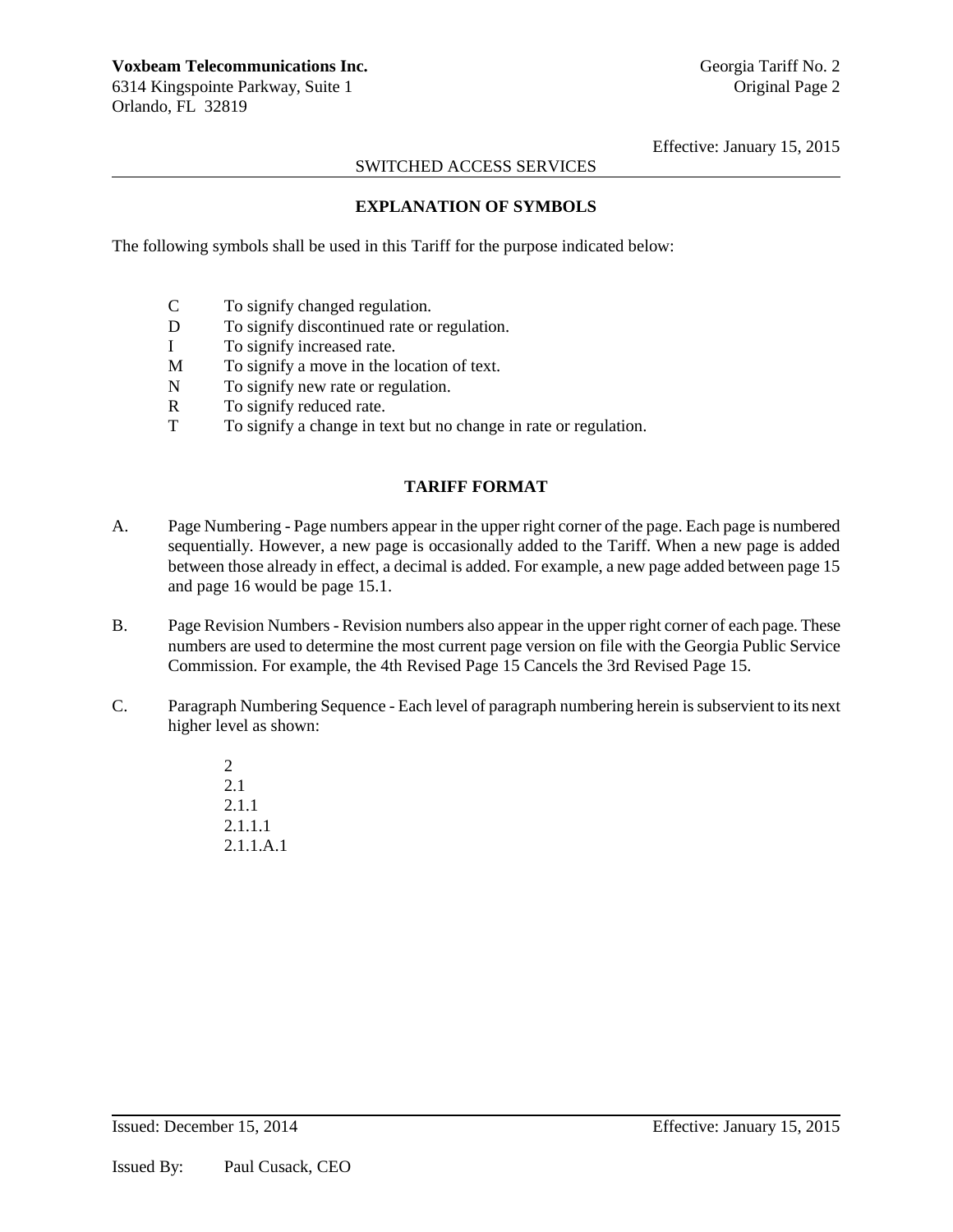# SWITCHED ACCESS SERVICES

|                                | TADLE OF CONTENTS                                |                |  |  |
|--------------------------------|--------------------------------------------------|----------------|--|--|
| <b>Check Sheet</b>             |                                                  |                |  |  |
| <b>Explanations of Symbols</b> |                                                  |                |  |  |
| <b>Tariff Format</b>           |                                                  |                |  |  |
| <b>Table of Contents</b>       |                                                  |                |  |  |
| Section 1                      | Definitions of Abbreviations                     | $\overline{4}$ |  |  |
|                                | Section 2 Rules and Regulations                  | 10             |  |  |
|                                | Section 3 Switched Access Service                | 45             |  |  |
| Section 4                      | <b>Dedicated Access Service</b>                  | 60             |  |  |
| Section 5                      | Miscellaneous Services and Charges               | 61             |  |  |
| Section 6                      | Special Contracts, Arrangements and Construction | 75             |  |  |

# **TABLE OF CONTENTS**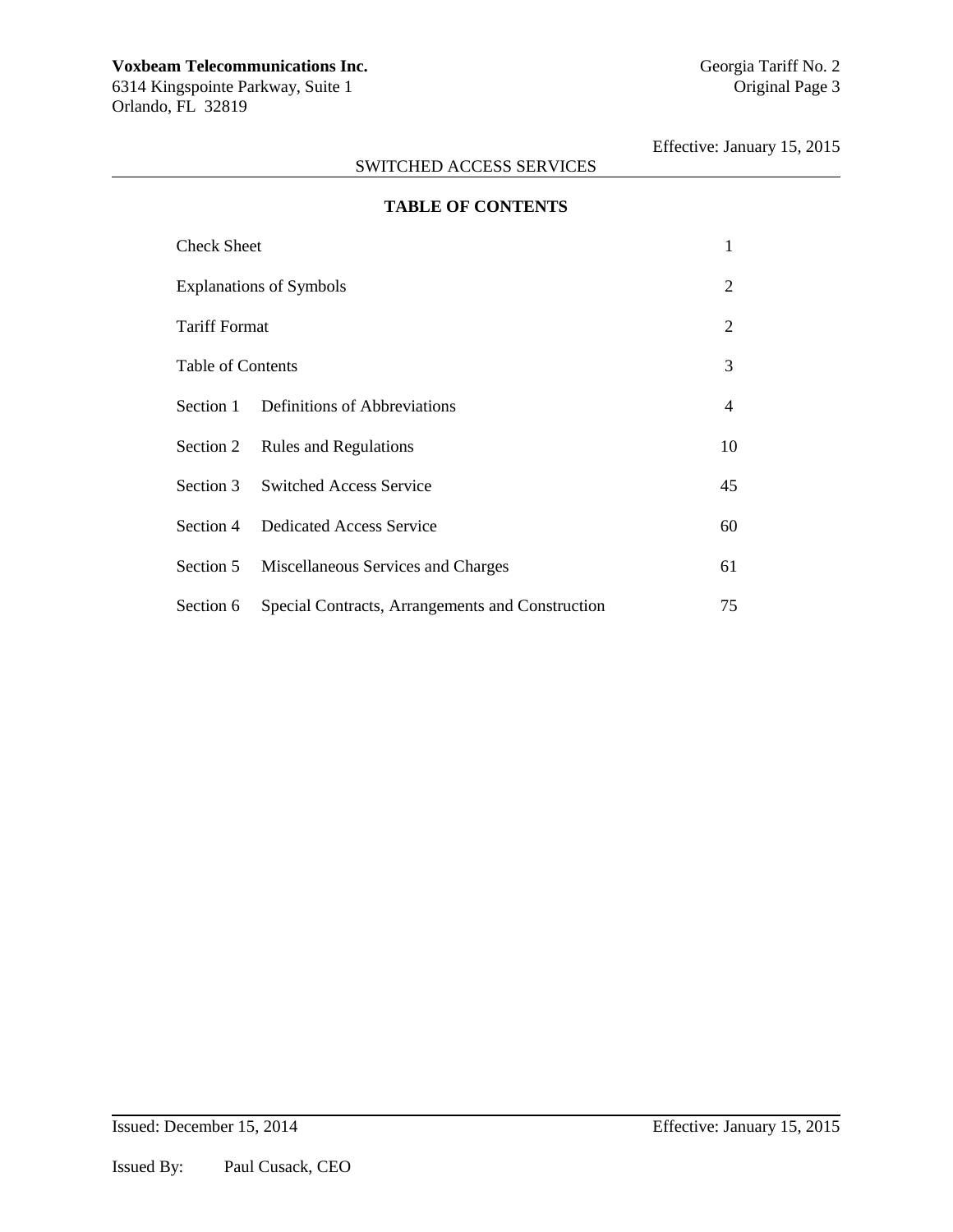### SWITCHED ACCESS SERVICES

### **SECTION 1 - DEFINITIONS AND ABBREVIATIONS**

Access Code - Denotes a uniform code assigned by the Company to an individual End User. The code has the form 101XXXX or 950-XXXX.

Access Line - An arrangement which connects an End User's local exchange line to a Company-designated switching center or point of presence.

Access Minutes - The increment for measuring usage of exchange facilities for the purpose of calculating chargeable usage.

Access Service Request (ASR) - The service order form used by access service Customers and the Company to establish, move, or rearrange access services provided by the Company.

Access Tandem - A switching system that provides a traffic concentration and distribution function for originating or terminating traffic between End Office Switches and Switched Access Customers. An Access Tandem may be operated by the Company, or by another Carrier with which the Company is interconnected.

Answer Supervision - The transmission of the switch trunk equipment supervisory signal (off-hook or on-hook) to a carrier's Point of Presence or Customer's or End User's terminal equipment as an indication that the called party has answered or disconnected.

Automatic Number Identification (ANI) - The automatic transmission of a caller's billing account telephone number to a local exchange company, interexchange carrier or a third party Customer. The primary purpose of ANI is for billing toll calls.

Bit - The smallest unit of information in a binary system of notation.

Bps - Bits per second. The number of bits transmitted in a one second interval.

Call - A Customer or End User attempt for which the complete address code (e.g., 0-, 911, or 10 digits) is provided to the Serving Wire Center, End Office or Access Tandem Switch.

Casual Calling - Where access to the Company's network and the subsequent use of service by the Customer is initiated through the dialing of a toll-free number or Access Code. Casual Calling allows non-Presubscribed End Users to utilize the services of the Company.

Central Office - See End Office.

Channel - An electrical or photonic, in the case of fiber optic-based transmission systems, communications path between two or more points of termination, which may include a virtual or derived path.

CIC - An interexchange carrier identification code.

Issued: December 15, 2014 Effective: January 15, 2015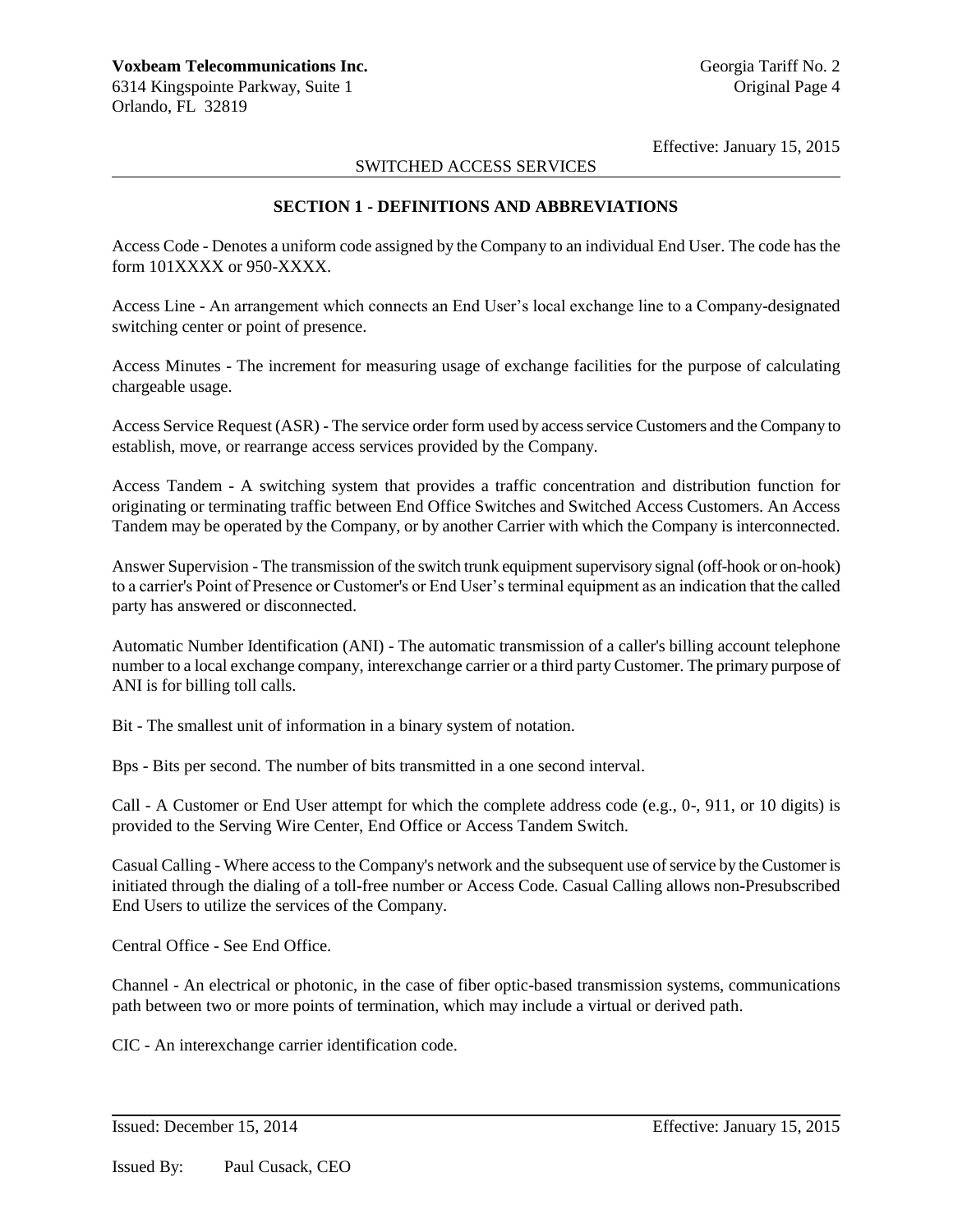# SWITCHED ACCESS SERVICES

### **SECTION 1 - DEFINITIONS AND ABBREVIATIONS, (CONT'D.)**

Commission - The Georgia Public Service Commission.

Company or Carrier - Used throughout this Tariff to indicate Voxbeam Telecommunications Inc.

Constructive Order - Delivery of calls to or acceptance of calls from the Customer's End Users over Companyswitched local exchange services constitutes a Constructive Order by the Customer to purchase switched access services as described herein. Similarly, the selection of the Customer by an End User as the End User's PIC constitutes a Constructive Order for switched access by the Customer.

CPE - Customer Premises Equipment. All Terminal Equipment or other communications equipment and/or systems provided by the Customer for use with the Company's facilities and services.

Customer - Any individual, partnership, association, joint-stock company, trust, corporation, or governmental entity or other entity which uses and/or subscribes to the services offered under this tariff, including End Users, Interexchange Carriers (ICs) and other telecommunications carriers and/or providers using VoIP-PSTN Traffic.

Customer Premises - The premises specified by the Customer for termination of access services. Typically an Interexchange Carrier's Point of Presence.

Dedicated Access - Where originating or terminating access between an End User and an Interexchange Carrier are provided via dedicated facilities, circuits or channels. A method of reaching the Customer's communication and switching systems whereby the End User is connected directly to the Customer's Point of Presence without utilizing the services of the local switched network.

DS0 - Digital Signal Level 0; a dedicated, full-duplex digital channel with line speeds of 2.4, 4.8, 9.6, 19.2, 56 or 64 Kbps.

DS1 -Digital Signal Level 1; a dedicated, high-capacity, full-duplex channel with a line speed of 1.544 Mbps isochronous serial data having a line signal format of either Alternate Mark Inversion (AMI) or Bipolar with 8 Zero Substitution (B8ZS) and either Superframe (D4) or Extended Superframe (ESF) formats. DS1 Service has the equivalent capacity of 24 Voice Grade or DS0 services.

DS3 -Digital Signal Level 3; a dedicated, high-capacity, full-duplex channel with a line speed of 44.736 Mbps isochronous serial data having a line code of bipolar with three zero substitution (B3ZS). Equivalent capacity of 28 DS1 services.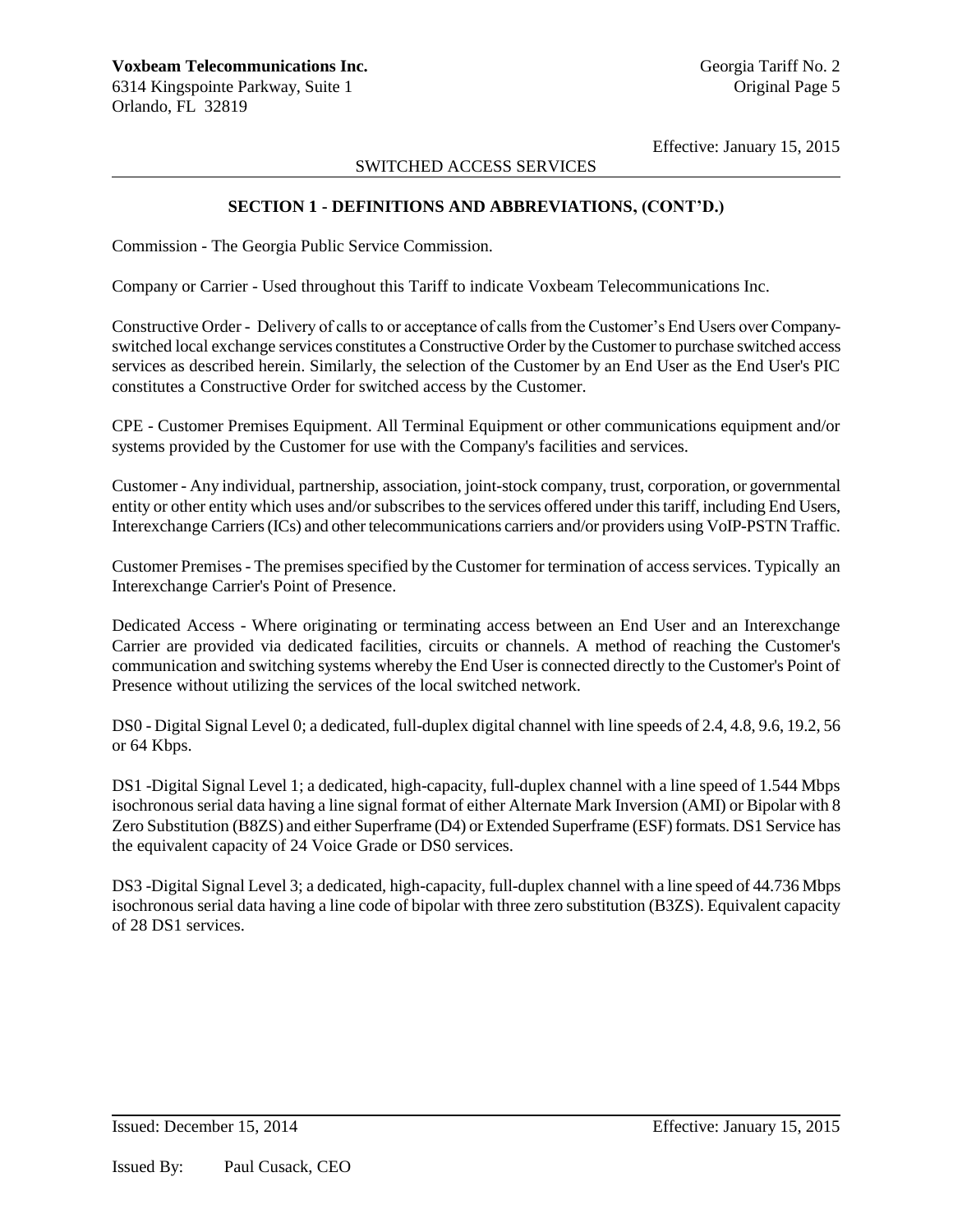# SWITCHED ACCESS SERVICES

### **SECTION 1 - DEFINITIONS AND ABBREVIATIONS, (CONT'D.)**

Dual Tone Multifrequency (DTMF) - Tone signaling, also known as touch tone signaling.

End Office - The Central Office from which the End User's Premises would normally obtain local exchange service and dial tone from the Company or another local exchange company.

End Office Switch - A Switch that provides the first point of connection between an End User and the Public Switched Telephone Network (PSTN), that sets up and takes down voice-grade communications paths between an End User and other parties on the PSTN, and that exchanges SS7-compatible signaling with other switches on the PSTN. The "first point of connection" means there is no other Switch performing these functions between it and the End User, regardless of how the End User obtains its connection to that switch.

End User - Any customer of an interstate or foreign telecommunications service and/or VoIP provider that is not a carrier, except that a carrier other than a telephone company shall be deemed to be an "end user" when such carrier uses a telecommunications service for administrative purposes, and a person or entity that offers telecommunications service exclusively as a reseller shall be deemed to be an "end user" if all resale transmissions offered by such reseller originate on the premises of such reseller.

End User Premises - The premises specified by the Customer or End User for termination of access services at the End User's physical location.

Equal Access - Where the local exchange company Central Office provides interconnection to Interexchange Carriers with Feature Group D circuits. In such End Offices, End Users can presubscribe their telephone line(s) to their preferred Interexchange Carrier. A form of dialed access provided by local exchange companies whereby telephone calls dialed by the End User are automatically routed to the Company's network. End Users may also route calls to the Company's network by dialing an access code provided by the Company.

Exchange - A group of lines in a unit generally smaller than a LATA established by the Company or other local exchange carrier for the administration of communications service in a specified area. An Exchange may consist of one or more Central Offices together with the associated facilities used in furnishing communications service within that area.

Gbps - Gigabits per second; billions of bits per second.

Host Office - An electronic switching system which provides call processing capabilities for one or more Remote Switching Modules or Remote Switching Systems.

Individual Case Basis or ICB - A process whereby the terms, conditions, rates and/or charges for a service provided under the general provisions of this Tariff are developed or modified based on the unique circumstances in each case. ICB rates are determined using the rules and regulations for Special Service Arrangements as contained in Section 6 of this Tariff.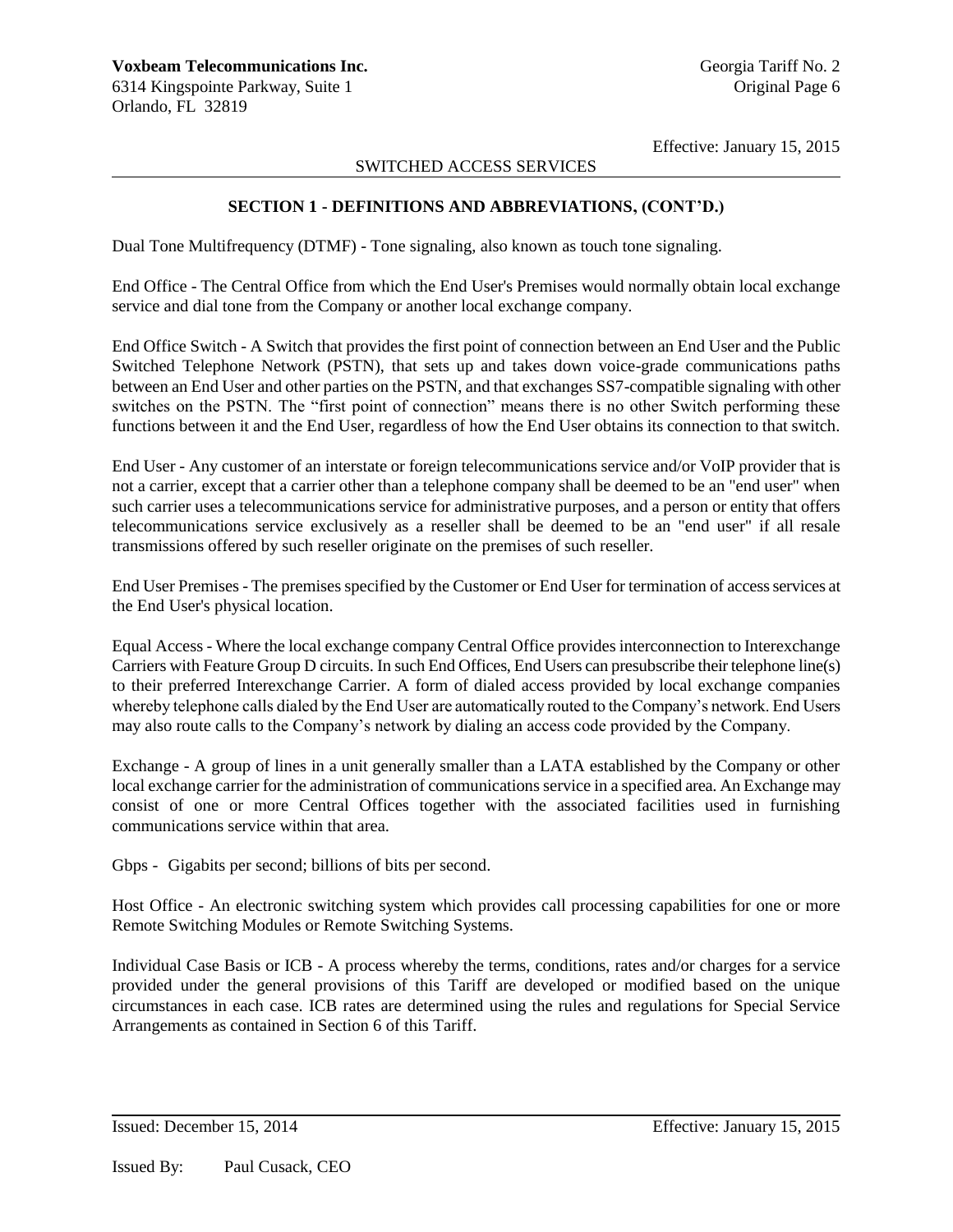# SWITCHED ACCESS SERVICES

# **SECTION 1 - DEFINITIONS AND ABBREVIATIONS, (CONT'D.)**

Interstate -The regulatory jurisdiction of services used for communications between one or more originating and terminating points located in different states within the United States or between one or more points in the United States and at least one international location.

Intrastate - For the purpose of this tariff, the term Intrastate applies to the regulatory jurisdiction of services used for communications between one or more originating and terminating points, all located within the State of Georgia.

Interexchange Carrier (IXC or IC) - A long distance telecommunications services provider that furnishes services between exchange areas.

Kbps - Kilobits per second; 1000s of bits per second.

LATA or Local Access and Transport Area - A geographic area for the provision and administration of communications services existing on February 8, 1996, as previously established by the U.S. District Court for the District of Columbia in Civil Action No. 82-0192; or established by a Bell operating company after February 8, 1996 and approved by the FCC; or any other geographic area designated as a LATA in the National Exchange Carrier Association (NECA) Tariff F.C.C. No. 4.

LEC - Local Exchange Company.

Mbps - Megabits per second; millions of bits per second.

Non-Recurring Charge or NRC - The initial charge, usually assessed on a one-time basis, to initiate and establish a service or feature.

NPA - Numbering Plan Area or area code.

Off-Hook - The active condition of Switched Access service or a telephone exchange line.

On-Hook - The idle condition of Switched Access service or a telephone exchange line.

Originating Direction - The use of Switched Access Service for the origination of calls from an End User's Premises to a Customer's Point of Presence.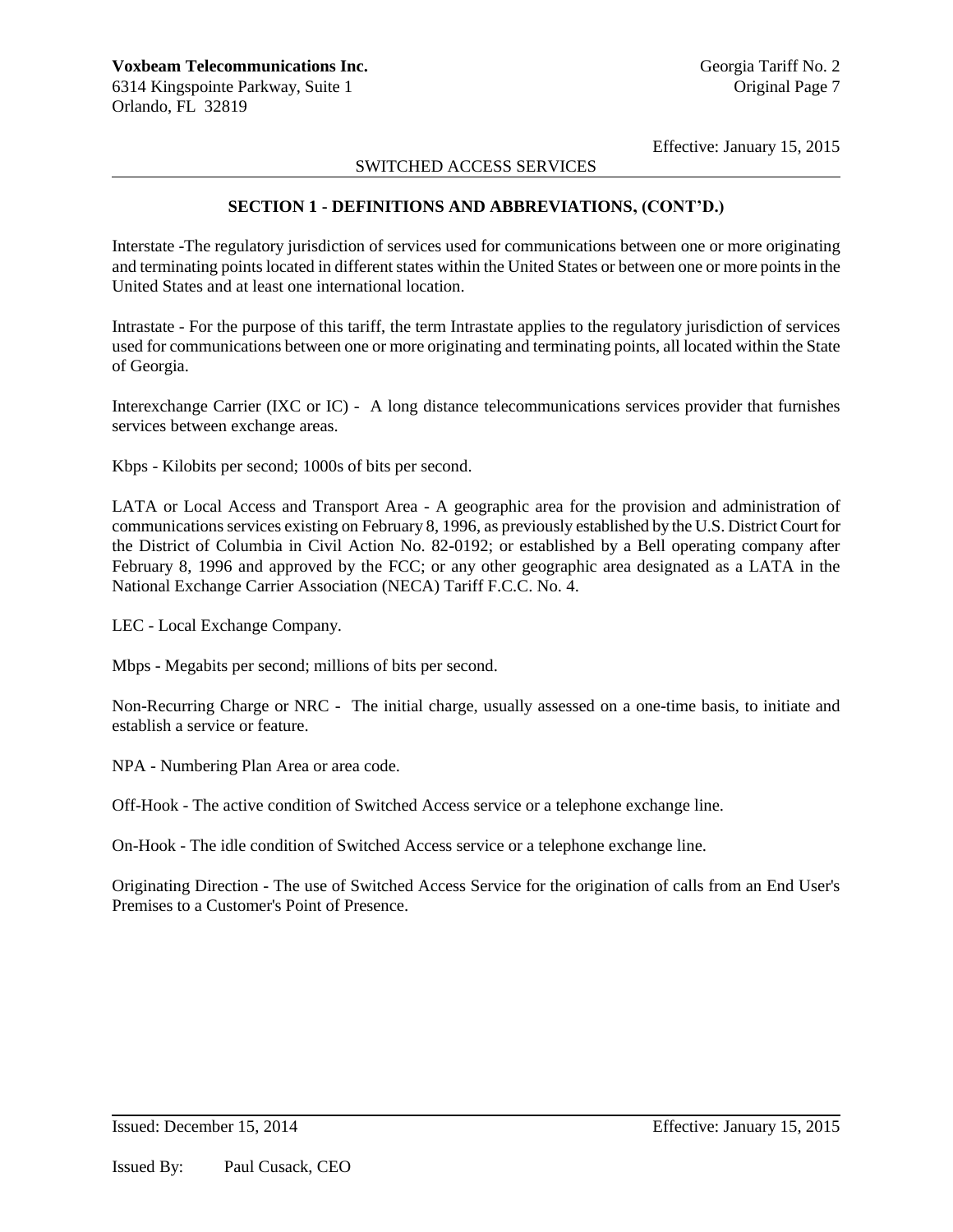### SWITCHED ACCESS SERVICES

# **SECTION 1 - DEFINITIONS AND ABBREVIATIONS, (CONT'D.)**

PIC Authorization - A Customer's or End User's selection of a PIC that meets the requirements of Federal and state law.

PIC - Primary Interexchange Carrier.

Point of Presence or POP - The physical location associated with an Interexchange Carrier's communication and switching systems.

Point of Termination - The point of demarcation within a Customer or End User Premises at which the Company's responsibility for the provision of access service ends. The point of demarcation is the point of interconnection between Company communications facilities and Customer-provided or End User-provided facilities as defined in Part 68 of the Federal Communications Commission's Rules and Regulations.

Premises - A building, portion of a building in a multi-tenant building, or buildings on continuous property not separated by a highway. May also denote a Customer-owned enclosure or utility vault located above or below ground on private property or on Customer acquired right-of-way.

Presubscription - An arrangement whereby an End User selects and designates to the Company or other LEC, a carrier the End User wishes to access, without an access code, for completing interLATA and/or intraLATA toll calls. The selected carrier is referred to as the Primary Interexchange Carrier.

Primary Interexchange Carrier - The IXC designated by an End User as its first routing choice and primary overflow carrier for routing of 1+ direct dialed and operator assisted non-local calls.

Private Line - A service which provides dedicated path between one or more End User or Customer Premises.

Public Switched Telephone Network (or PSTN) – The interconnected network of networks providing voicegrade switched communications service to end users with station addressing based upon the North American Numbering Plan, regardless of the technology or facilities used to provide this service, and regardless of the dialing plan or pattern actually used by a particular caller.

Query - The inquiry to a Company data base to obtain information, processing instructions or service data.

Recurring Charge - The charges to the Customer for services, facilities or equipment, which continue for the agreed upon duration of the service. Recurring charges do not vary based on Customer usage of the services, facilities or equipment provided.

Remote Switching Modules or Remote Switching Systems (RSM/RSS) - Small remotely controlled electronic End Office Switching equipment which obtains its call processing capability from a Host Office. An RSM/RSS cannot accommodate direct trunks to an End User or Customer.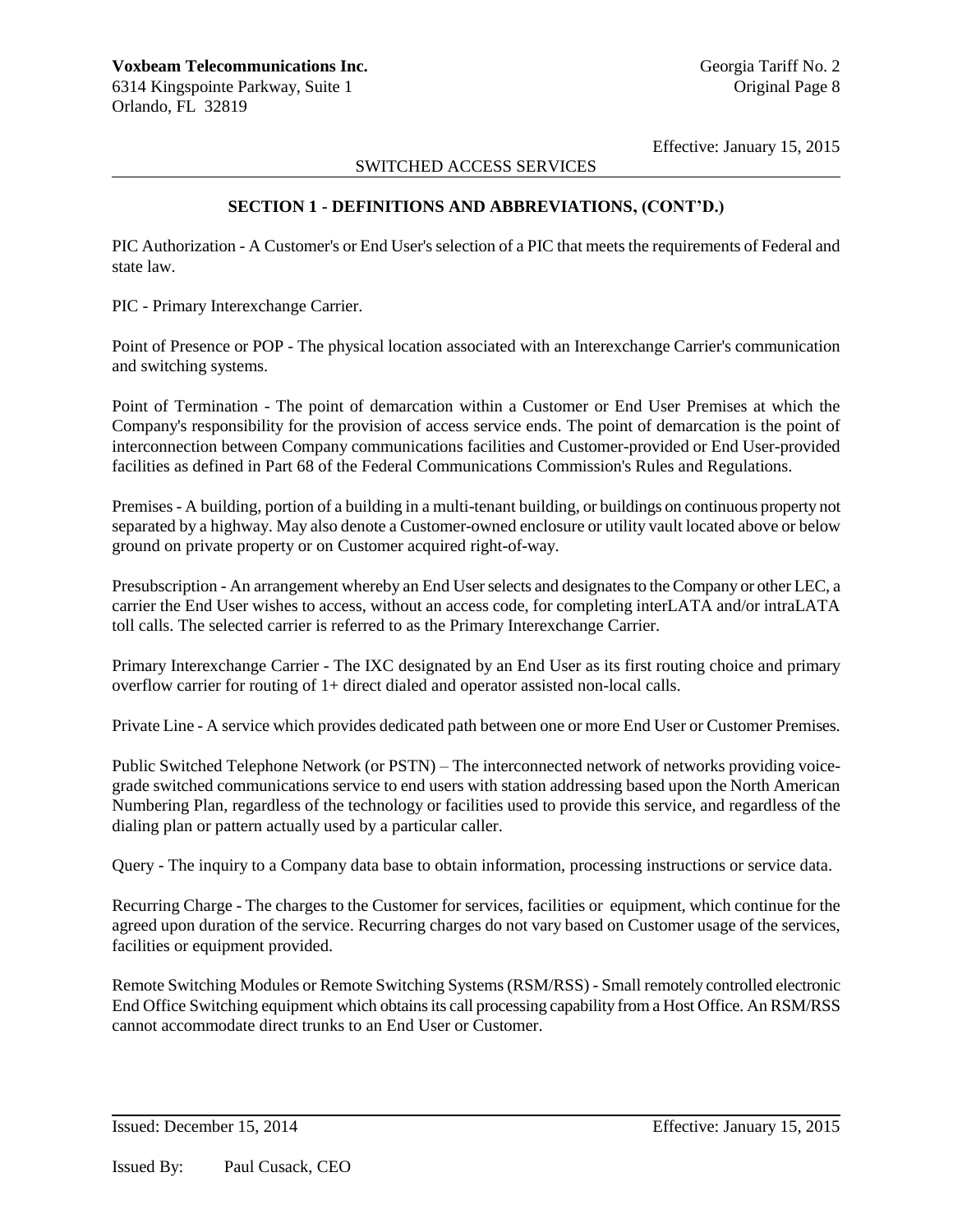### SWITCHED ACCESS SERVICES

### **SECTION 1 - DEFINITIONS AND ABBREVIATIONS, (CONT'D.)**

Service Commencement Date - The first day following the date on which the Company notifies the Customer that the requested service or facility is available for use, unless extended by the Customer's refusal to accept service which does not conform to standards in the service order or this Tariff, in which case the service commencement date is the date of the Customer's acceptance, such acceptance not to be reasonably withheld or denied. The Company and Customer may mutually agree on a substitute Service Commencement Date.

Service Order - A written request for network services executed by the Customer and the Company.

Serving Wire Center - A geographic location designated by the Company where Switched Access trunks or other access facilities are terminated for purposes of interconnection to other elements or Switched Access Service provided by the Company.

Special Access - See Dedicated Access.

Station - Refers to telephone equipment or an exchange access line from or to which calls are placed.

Switched Access - Refers to the services described in Section 3 of this Tariff, including but not limited to Tandem Connect Access, Direct Connect Access and Tandem Switching Access.

Tandem Switch - See Access Tandem.

Terminal Equipment - Telecommunications devices, apparatus and associated wiring on the Customerdesignated premises.

Terminating Direction - The use of Switched Access Service for the completion of calls from a Customer's Point of Presence to an End User Premises.

Trunk - A communications path connecting two switching systems in a network, used in the establishment of an end-to-end connection.

Trunk Group - A set of trunks which are traffic engineered as a unit for the establishment of connections between switching systems in which all of the communications paths are interchangeable.

V & H Coordinates - Geographic points which define the originating and terminating points of a call in mathematical terms so that the airline mileage of the call may be determined. Call mileage may be used for the purpose of rating calls.

VOIP-PSTN Traffic – Traffic exchanged over PSTN facilities that originates and/or terminates in IP format. See FCC 11-161, ¶ 940.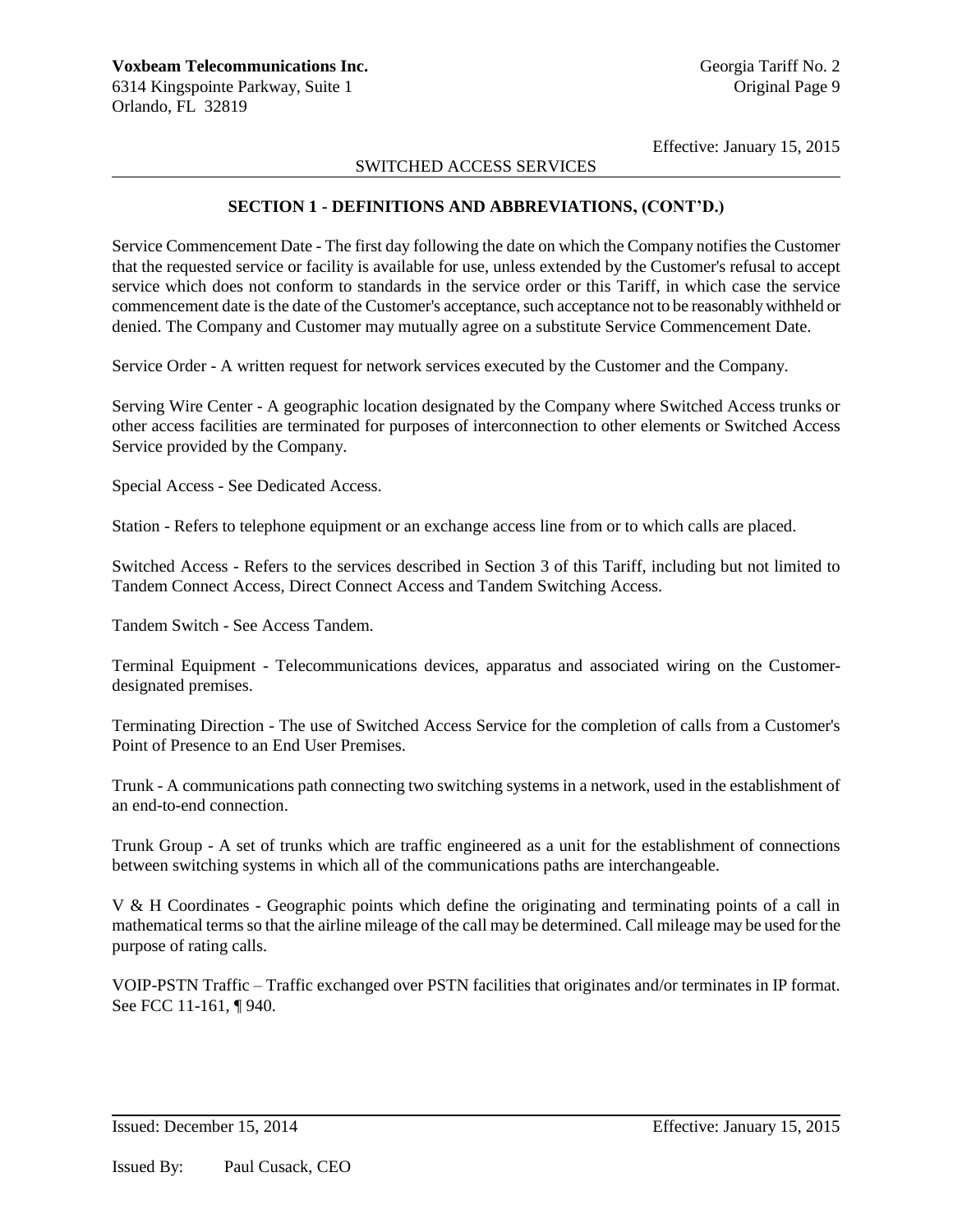# SWITCHED ACCESS SERVICES

# **SECTION 2 - RULES AND REGULATIONS**

# **2.1 Undertaking of the Company**

- **2.1.1** The Company undertakes to furnish switched or dedicated access communications service pursuant to the terms of this Tariff.
- **2.1.2** The Company's services and facilities are available twenty-four (24) hours per day, seven (7) days per week.
- **2.1.3** The Company is responsible under this Tariff only for the services and facilities provided hereunder, and it assumes no responsibility for any service provided by any other entity that purchases access to the Company network in order to originate or terminate its own services, or to communicate with its own customers.
- **2.1.4** The Company arranges for installation, operation, and maintenance of the communications services provided in this Tariff for Customers in accordance with the terms and conditions set forth under this Tariff. The Customer shall be responsible for all charges due for such service arrangements.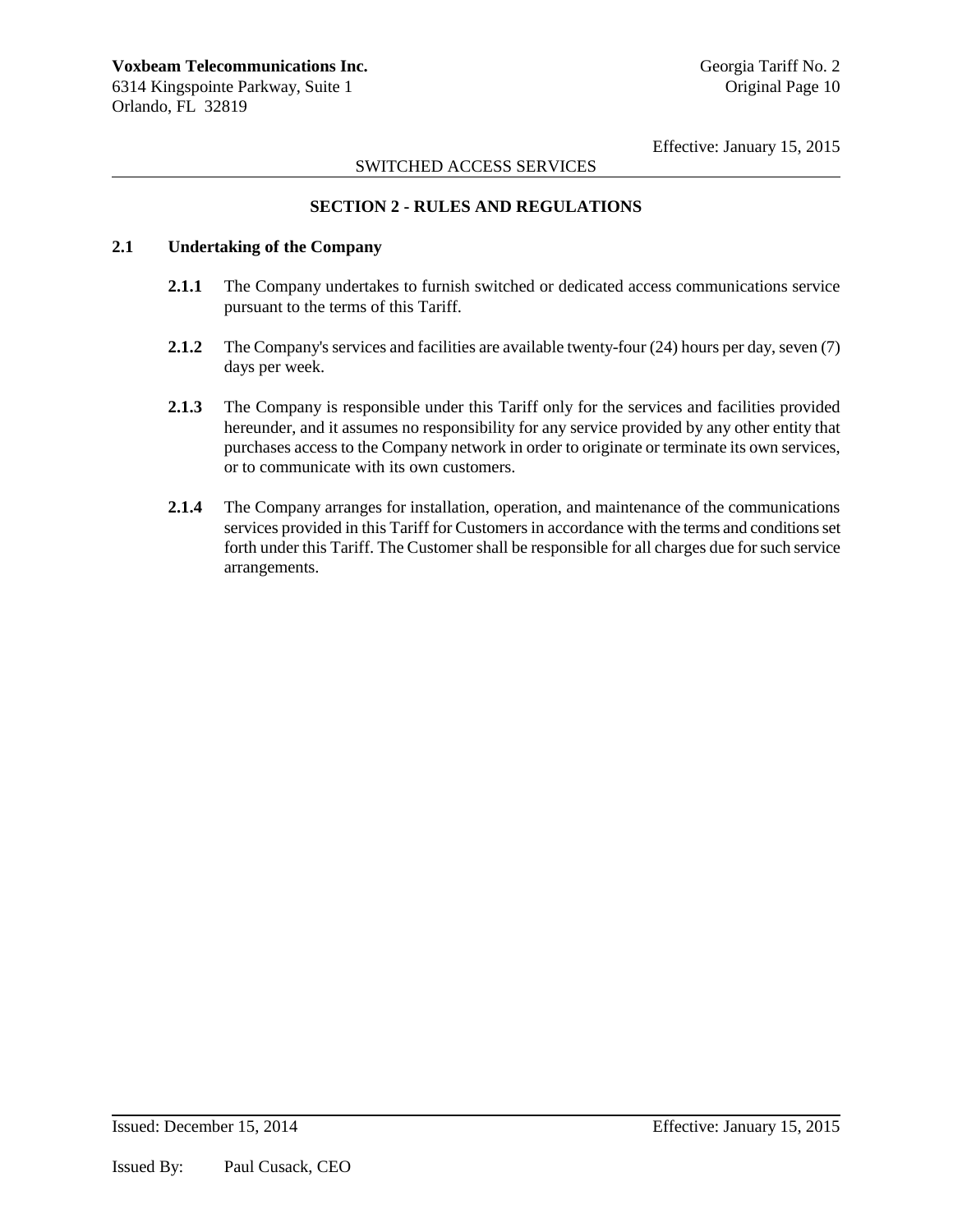# SWITCHED ACCESS SERVICES

# **SECTION 2 - RULES AND REGULATIONS, (CONT'D.)**

# **2.2 Use of the Company's Service**

- **2.2.1** Services provided under this Tariff may be used by the Customer for any lawful telecommunications purpose for which the service is technically suited.
- **2.2.2** The services the Company offers shall not be used for any unlawful purpose or for any use as to which the Customer has not obtained all required governmental approvals, authorizations, licenses, consents and permits.
- **2.2.3** Recording of telephone conversations of service provided by the Company under this Tariff is prohibited except as authorized by applicable federal, state and local laws.
- **2.2.4** Any service provided under this Tariff may be resold to or shared (jointly used) with other persons at the Customer's option. The Customer remains solely responsible for all use of service ordered by it or billed to its account(s) pursuant to this Tariff, for determining who is authorized to use its service, and for promptly notifying the Company of any unauthorized use. The Customer may advise its customers that a portion of its service is provided by the Company, but the Customer shall not represent that the Company jointly participates with the Customer in the provision of the service. The Company may require applicants for service who intend to use the Company's offerings for resale, shared and/or joint use to file a letter with the Company confirming that their use of the Company's offerings complies with relevant laws and the Commission's regulations, policies, orders, and decisions.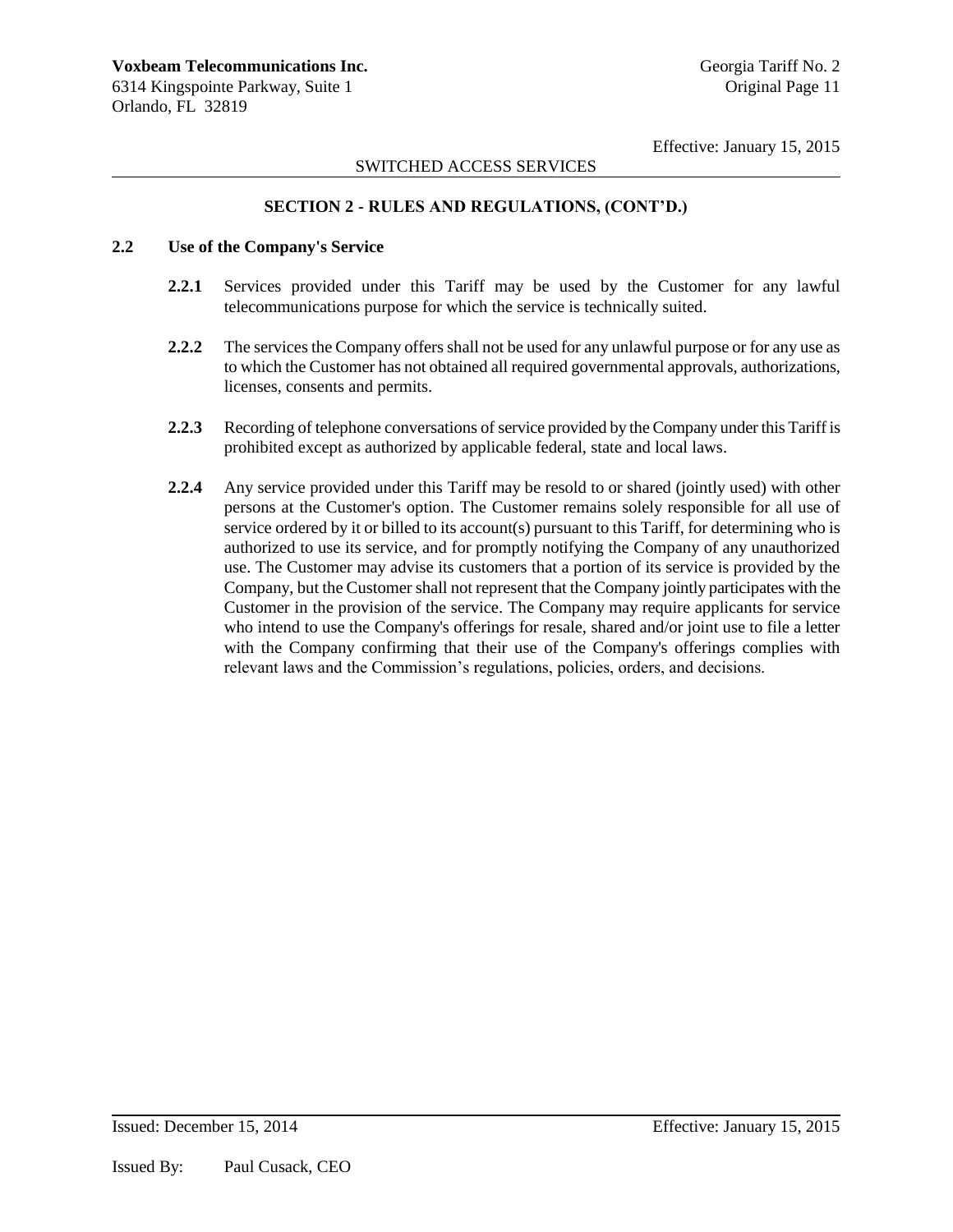# SWITCHED ACCESS SERVICES

# **SECTION 2 - RULES AND REGULATIONS, (CONT'D.)**

# **2.3 Limitations**

- **2.3.1** The Company does not undertake to transmit messages, but offers the use of its facilities when available, and will not be liable for errors in transmission or for failure to establish connections.
- **2.3.2** The furnishing of service under this Tariff is subject to the availability on a continuing basis of all the necessary facilities and equipment and is limited to the capacity of the Company's facilities as well as facilities the Company may obtain from other carriers, from time to time, to furnish service as required at the sole discretion of the Company.
- **2.3.3** The Company reserves the right to limit or to allocate the use of existing facilities, or of additional facilities offered by the Company, when necessary because of lack of facilities, or due to some other cause beyond the Company's control.
- **2.3.4** The Company may block any signals being transmitted over its network by Customers which cause interference to the Company or other users. Customer shall not be relieved of any obligations to make payments for charges relating to any blocked service and shall indemnify the Company for any claim, judgment or liability resulting from such blockage.
- **2.3.5** The Company reserves the right to discontinue service when the Customer is using the service in violation of the provisions of this Tariff, or in violation of the law.
- **2.3.6** The Company reserves the right to discontinue service, limit service, or to impose requirements as required to meet changing regulatory or statutory rules and standards, or when such rules and standards have an adverse material affect on the business or economic feasibility of providing service, as determined by the Company in its reasonable judgment.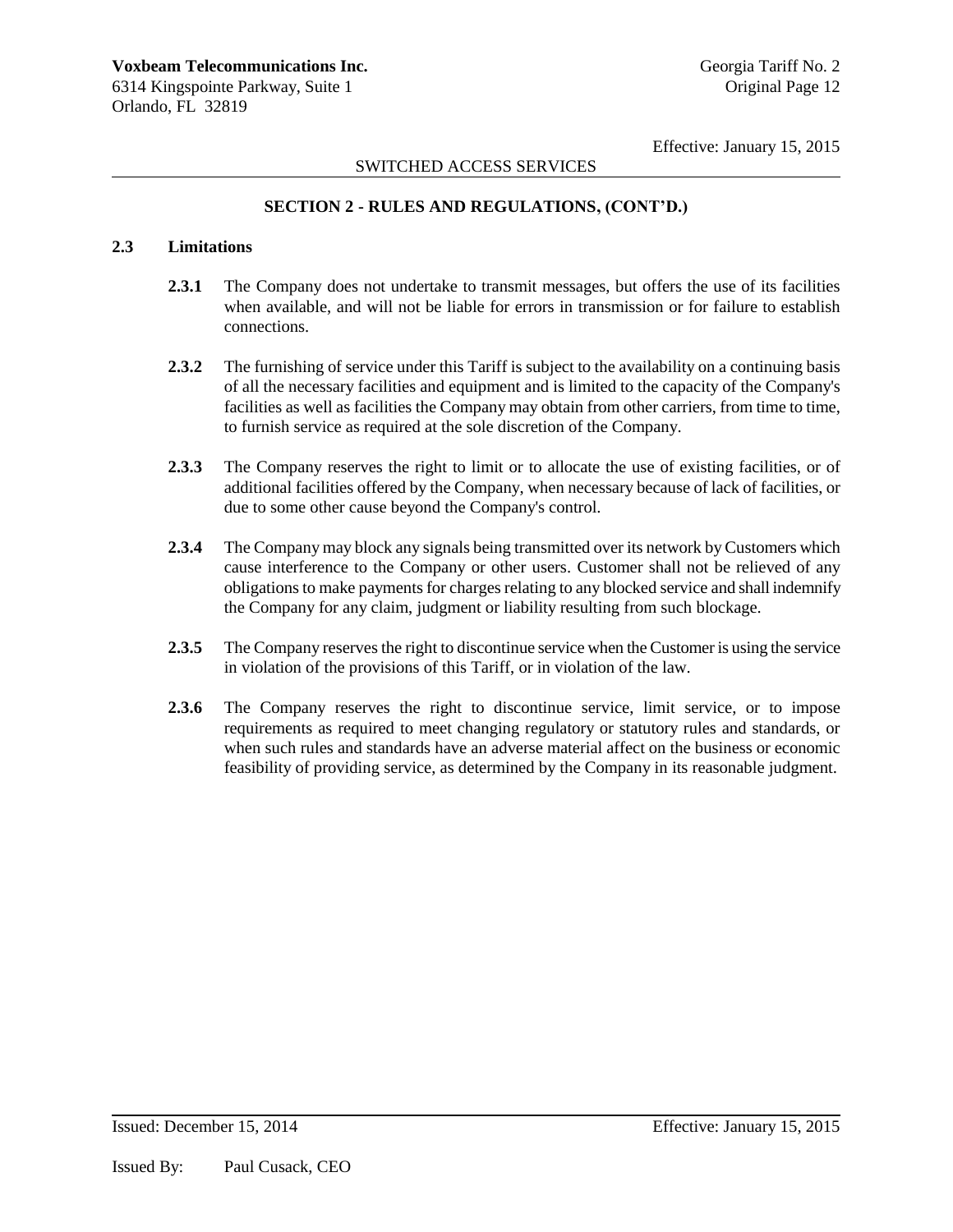# SWITCHED ACCESS SERVICES

### **SECTION 2 - RULES AND REGULATIONS, (CONT'D.)**

### **2.4 Assignment and Transfer**

Neither the Company nor the Customer may assign or transfer its rights or duties in connection with the services and facilities provided by the Company without the written consent of the other party, except that the Company may assign its rights and duties to a) any entity directly or indirectly controlling, controlled by or under common control with the Company, whether direct or indirect; b) under any sale or transfer of all or substantially all the assets of the Company within the state; or c) under any financing, merger or reorganization of the Company.

### **2.5 Application or Service**

Customers may be required to enter into written or oral service orders which shall contain or reference a specific description of the service ordered, the rates to be charged, the duration of the services, and the terms and conditions in this Tariff. Customers will also be required to execute any other documents as may be reasonably requested by the Company.

#### **2.6 Ownership of Facilities**

- 2.6.1 The Customer obtains no property right or interest in the use of any specific type of facility, service, equipment, number, process, or code.
- 2.6.2 Title to all facilities utilized by the Company to provide service under the provisions of this Tariff shall remain with the Company, its partners, agents, contractors or suppliers. Such facilities shall be returned to the Company, its partners, agents, contractors or suppliers by the Customer, whenever requested, within a reasonable period following the request in original condition, reasonable wear and tear excepted.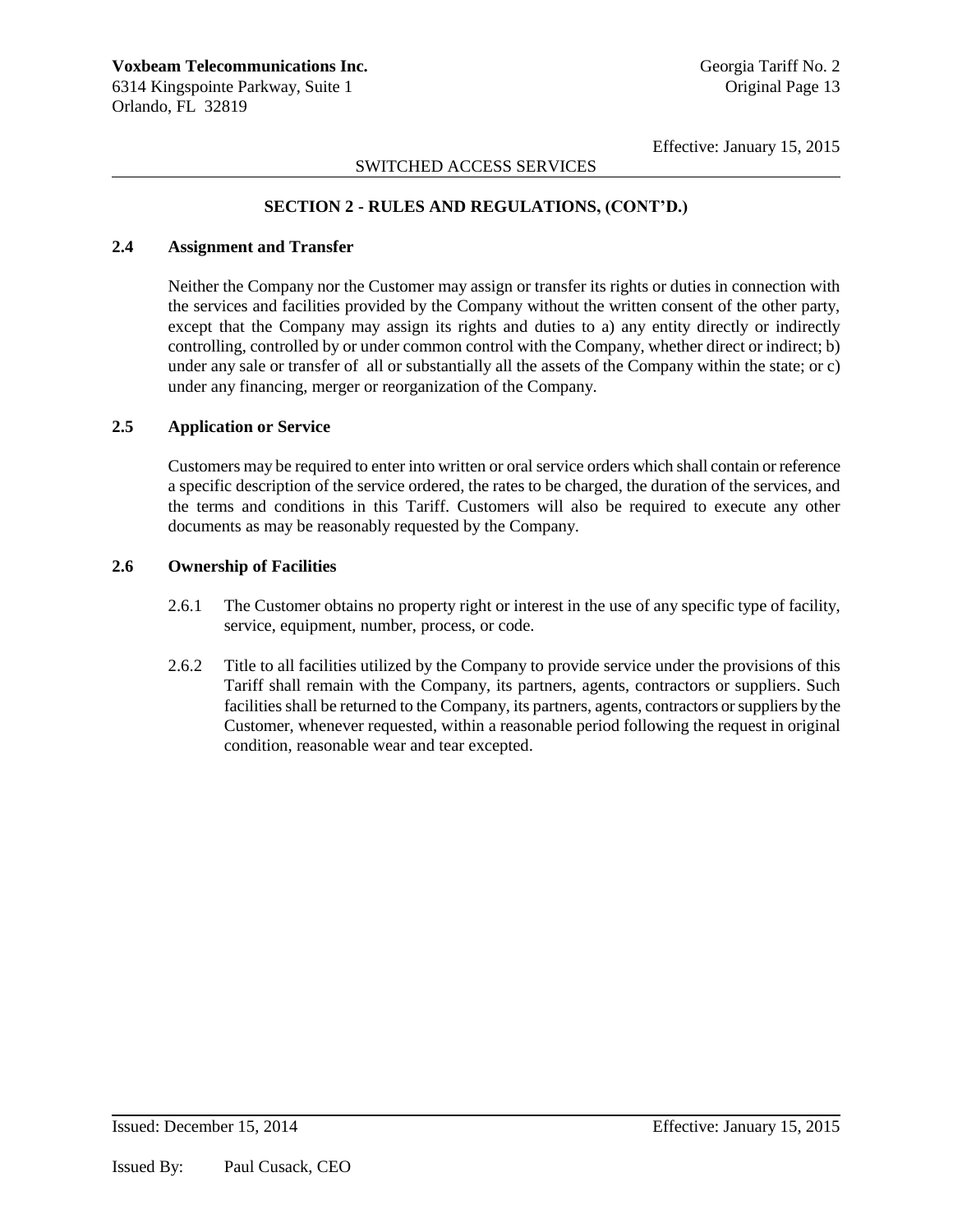# SWITCHED ACCESS SERVICES

# **SECTION 2 - RULES AND REGULATIONS, (CONT'D.)**

# **2.7 Liability of the Company**

Nothing in this Tariff shall be deemed to eliminate liability for gross negligence or willful misconduct.

- 2.7.1 The liability of the Company for damages of any nature arising from errors, mistakes, omissions, interruptions, or delays of the Company, its agents, servants, or employees, in the course of establishing, furnishing, rearranging, moving, terminating, changing or removing the service or facilities or equipment shall not exceed an amount equal to the charges applicable under this Tariff (calculated on a proportionate basis where appropriate, at the sole discretion of the Company) to the period during which such error, mistake, omission, interruption or delay occurs.
- 2.7.2 In no event shall the Company be liable for any incidental, indirect, special, or consequential damages (including, without limitation, lost revenue or profits) of any kind whatsoever regardless of the cause or foreseeability thereof.
- 2.7.3 When the services or facilities of other common carriers are used separately or in conjunction with the Company's facilities or equipment in establishing connection to points not reached by the Company's facilities or equipment, the Company shall not be liable for any act or omission of such other common carriers or their agents, servants or employees.
- 2.7.4 The Company shall not be liable for any failure of performance hereunder if such failure is due to any cause or causes beyond the reasonable control of the Company. Such causes shall include, without limitation, acts of God, fire, explosion, vandalism, cable cut, storm or other similar occurrence, any law, order, regulation, direction, action or request of the United States government or of any other government or of any civil or military authority, national emergencies, insurrections, riots, wars, strikes, lockouts or work stoppages or other labor difficulties, supplier failures, shortages, breaches or delays, or preemption of existing service to restore service in compliance with FCC, or other relevant Commission, rules and regulations.
- 2.7.5 The Company shall not be liable for interruptions, delays, errors, or defects in transmission, or for any injury whatsoever, caused by the Customer, or the Customer's agents, End Users, or by facilities or equipment provided by the Customer.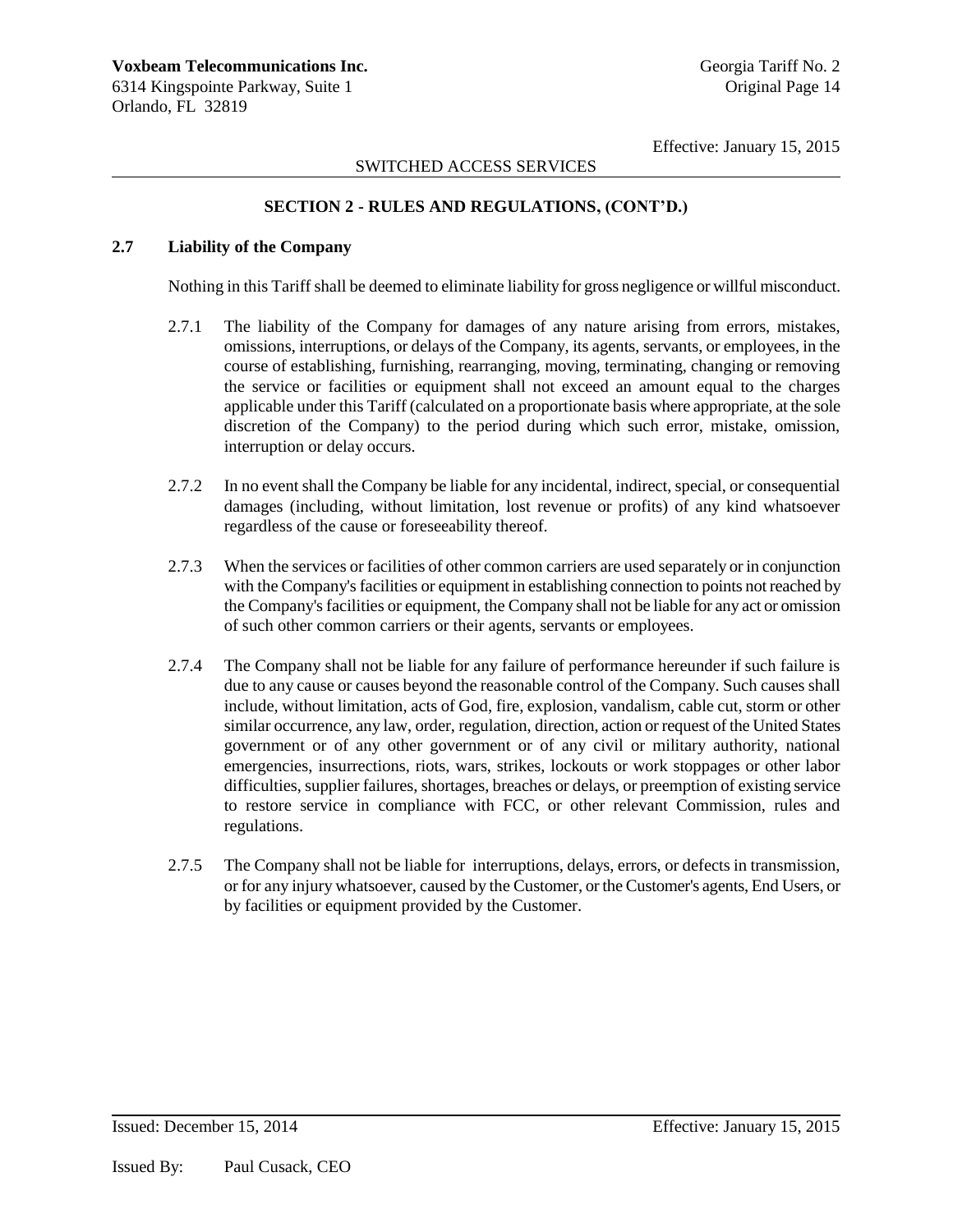# SWITCHED ACCESS SERVICES

# **SECTION 2 - RULES AND REGULATIONS, (CONT'D.)**

### **2.7 Liability of the Company, (Cont'd.)**

- **2.7.6** No liability shall attach to the Company by reason of any defacement or damage to the Customer's premise resulting from the existence of the Company's equipment or facilities on such premise, or by the installation or removal thereof, when such defacement or damage is not the result of the gross negligence or intentional misconduct of the Company or its employees.
- **2.7.7** The Company does not guarantee nor make any warranty with respect to installations provided by it for use in an explosive atmosphere.
- **2.7.8** The Company makes no warranties or representations, express or implied, either in fact or by operation of law, statutory or otherwise, including warranties of merchantability or fitness for a particular use, except those warranties and representations expressly set forth herein.
- **2.7.9** Failure by the Company to assert its rights under a provision of this Tariff does not preclude the Company from asserting its rights in the future with respect to that provision or from asserting its rights under other provisions.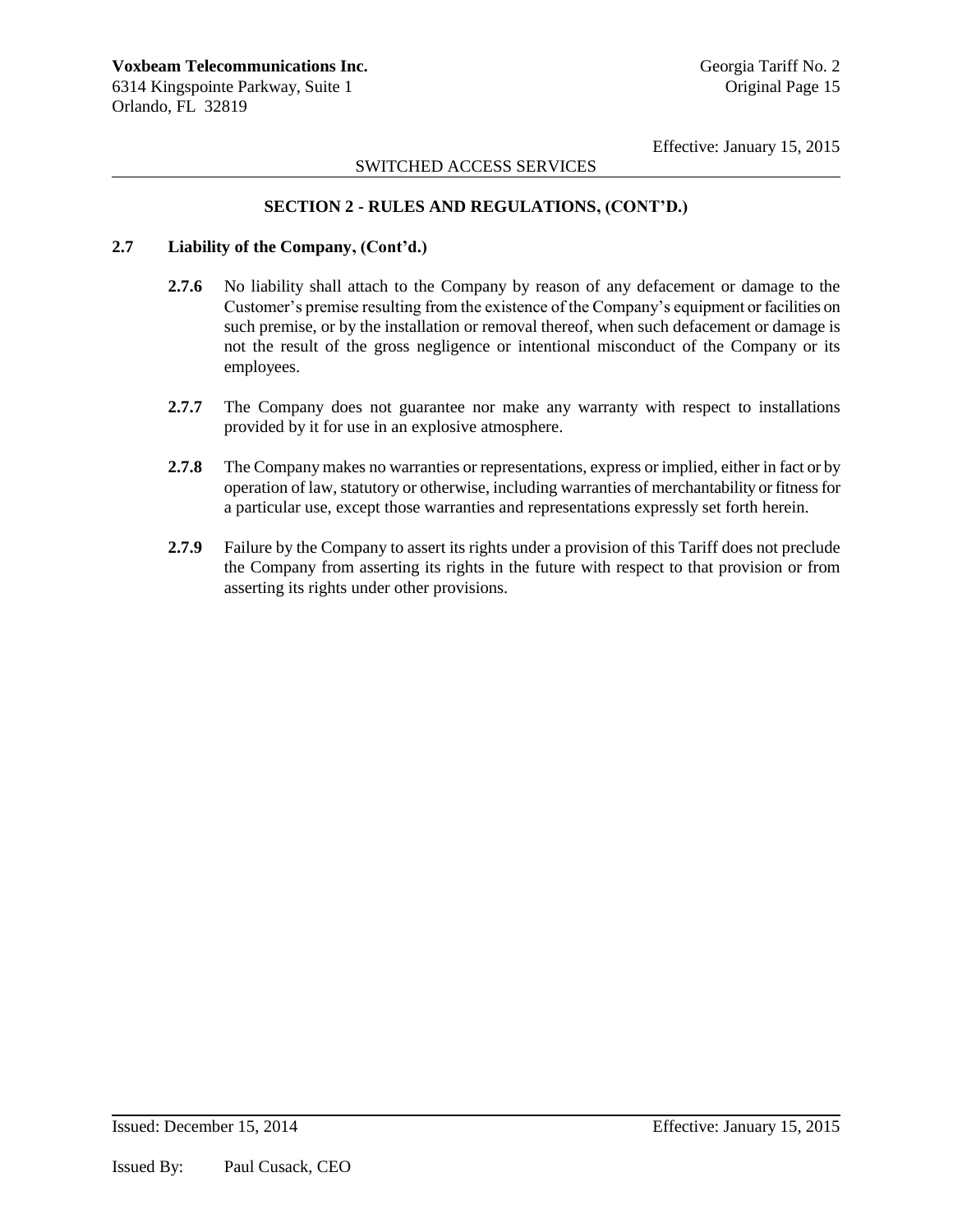# SWITCHED ACCESS SERVICES

### **SECTION 2 - RULES AND REGULATIONS, (CONT'D.)**

#### **2.8 Liability of the Customer**

- **2.8.1** The Customer will be liable for damages to the facilities of the Company and for all direct, indirect, incidental and consequential damages caused by the acts or omissions of the Customer, its officers, employees, agents, invites, or contractors where such acts or omissions are not the direct result of the Company's negligence or intentional misconduct.
- **2.8.2** To the extent caused by the acts or omissions of the Customer as described in Section 2.8.1, the Customer shall indemnify, defend and hold harmless the Company from and against all claims, actions, damages, liabilities, costs and expenses, including reasonable attorneys' fees, for (1) any loss, destruction or damage to property of any third party, and (2) any liability incurred to any third party pursuant to this or any other Tariff or tariff of the Company, or otherwise, for any interruption of, interference to, or other defect in any service provided to such third party.
- **2.8.3** A Customer shall not assert any claim against any other Customer or user of the Company's services for damages resulting in whole or in part from or arising in connection with the furnishing of service under this Tariff including but not limited to mistakes, omissions, interruptions, delays, errors or other defects or misrepresentations, whether or not such other Customer or user contributed in any way to the occurrence of the damages, unless such damages were caused solely by the negligent or intentional act or omission of the other Customer or user and not by any act or omission of the Company. Nothing in this Tariff is intended either to limit or to expand Customer's right to assert any claims against third parties for damages of any nature other than those described in the preceding sentence.
- **2.8.4** The Customer shall be fully liable for any damages, including, without limitation, usage charges, that the Customer may incur as a result of the unauthorized use of services provided to the Customer. Unauthorized use occurs when a person or entity that does not have actual, apparent, or implied authority to use the network, obtains the Company's services provided under this Tariff. The unauthorized use of the Company's services includes, but is not limited to, the placement of calls from the Customer's premise, and the placement of calls through equipment controlled and/or provided by the Customer, that are transmitted over the Company's network without the authorization of the Customer. The Customer shall be fully liable for all such charges.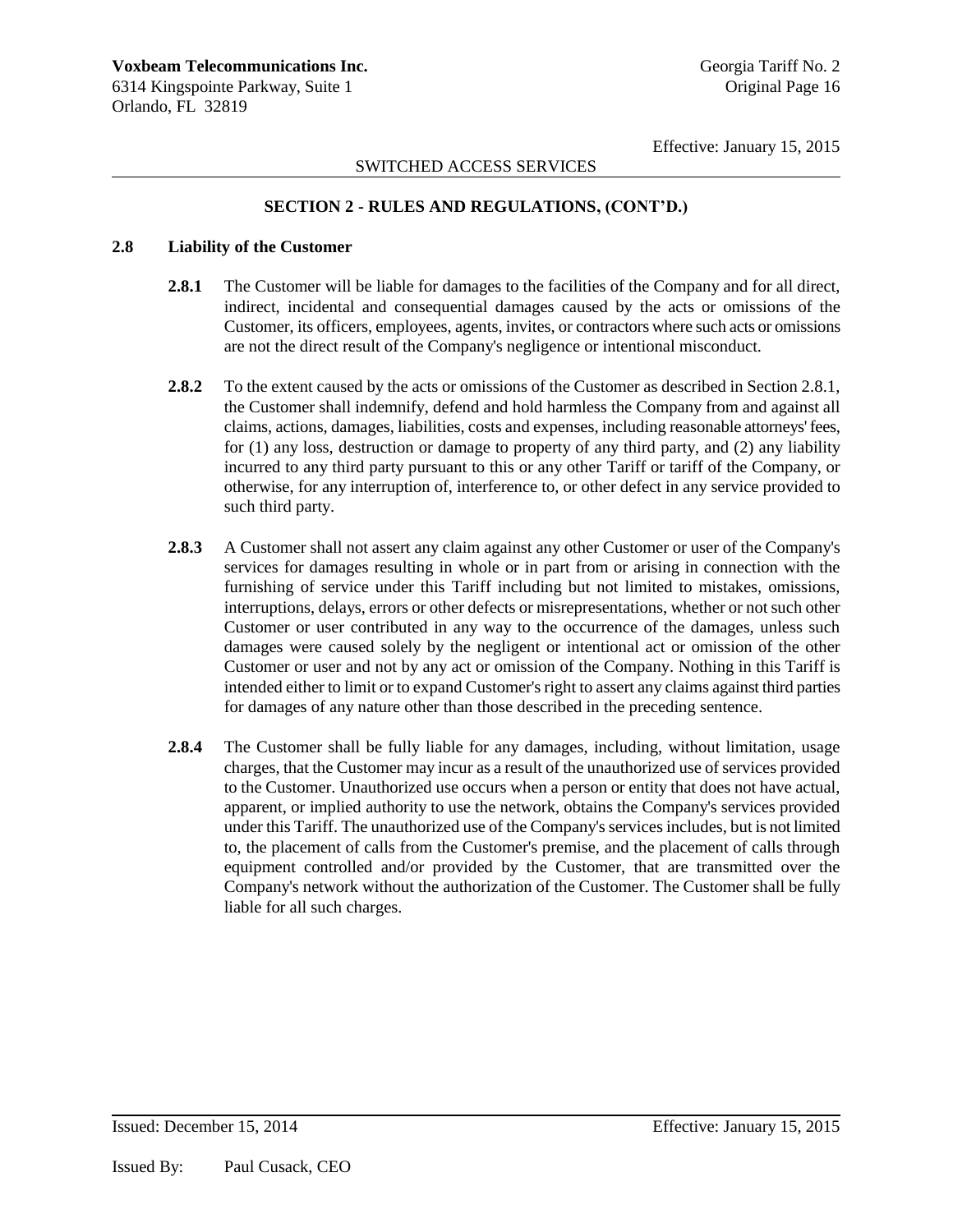# SWITCHED ACCESS SERVICES

# **SECTION 2 - RULES AND REGULATIONS, (CONT'D.)**

# **2.9 Obligations of the Customer**

- **2.9.1** The Customer is responsible for making proper application for service; placing any necessary orders; for complying with Tariff regulations; and payment of charges for services provided. Specific Customer responsibilities include, but are not limited to, the following:
	- A. reimbursing the Company for damage to or loss of the Company's facilities or equipment caused by the acts or omissions of the Customer; or the non-compliance by the Customer, with these regulations; or by fire or theft or other casualty on the Customer premise, unless caused by the gross negligence or intentional misconduct of the employees or agents of the Company;
	- B. providing at no charge, as specified from time to time by the Company, any needed equipment, secured space, power, supporting structures, and conduit to operate Company facilities and equipment installed on the Premises of the Customer, and the level of heating and air conditioning necessary to maintain the proper operating environment on such Premises;
	- C. obtaining, maintaining and otherwise having full responsibility for all rights-of-way and conduit necessary for installation of fiber optic cable and associated equipment used to provide communications services to the Customer from the cable building entrance or property line to the location of the equipment space described in Section 2.9.1.B. Any and all costs associated with obtaining and maintaining the rights-ofway described herein, including the costs of altering the structure to permit installation of the Company-provided facilities, shall be borne entirely by, or may be charged by the Company to the Customer; the Company may require the Customer to demonstrate its compliance with this section prior to accepting an order for service;
	- D. providing a safe place to work and complying with all laws and regulations regarding the working conditions on the Premises at which Company employees and agents shall be installing or maintaining the Company's facilities and equipment; the Customer may be required to install and maintain Company facilities and equipment within a hazardous area if, in the Company's opinion, injury or damage to the Company employees or property might result from installation or maintenance by the Company; the Customer shall be responsible for identifying, monitoring, removing and disposing of any hazardous material (e.g., friable asbestos) prior to any construction or installation work;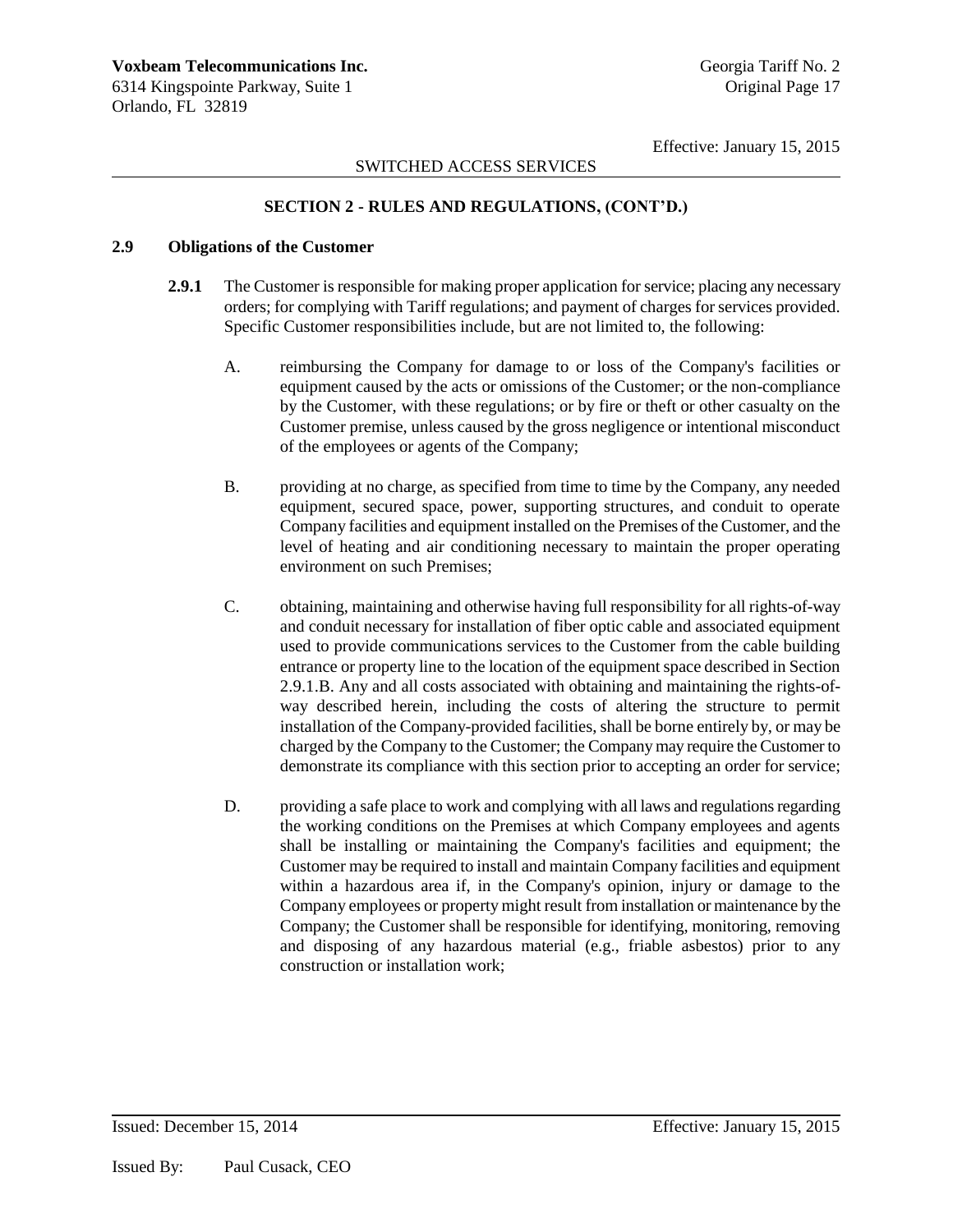# SWITCHED ACCESS SERVICES

# **SECTION 2 - RULES AND REGULATIONS, (CONT'D.)**

### **2.9 Obligations of the Customer, (Cont'd.)**

### **2.9.1 (Cont'd.)**

- E. complying with all laws and regulations applicable to, and obtaining all consents, approvals, licenses and permits as may be required with respect to, the location of Company facilities and equipment in any Customer Premises or the rights-of-way for which Customer is responsible under Section 2.9.1 (c); and granting or obtaining permission for Company agents or employees to enter the Premises of the Customer at any time for the purpose of installing, inspecting, maintaining, repairing, or upon termination of service as stated herein, removing the facilities or equipment of the Company;
- F. not creating or allowing to be placed any liens or other encumbrances on the Company's equipment or facilities;
- G. making Company facilities and equipment available periodically for maintenance purposes at a time agreeable to both the Company and the Customer, such agreement not to be reasonably withheld or denied. No allowance will be made for the period during which service is interrupted for such purposes;
- H. taking all steps necessary to cancel or otherwise discontinue any service(s) to be replaced by any of the Company's service(s) as described herein; and
- I. ensuring that any Customer-provided equipment and/or systems are properly interfaced with Company facilities or services, that the signals emitted into Company's network are of the proper mode, bandwidth, power, and signal level for the intended use of the Customer and in compliance with the criteria set forth in this Tariff, and that the signals do not damage equipment, injure personnel, or degrade service to other Customers.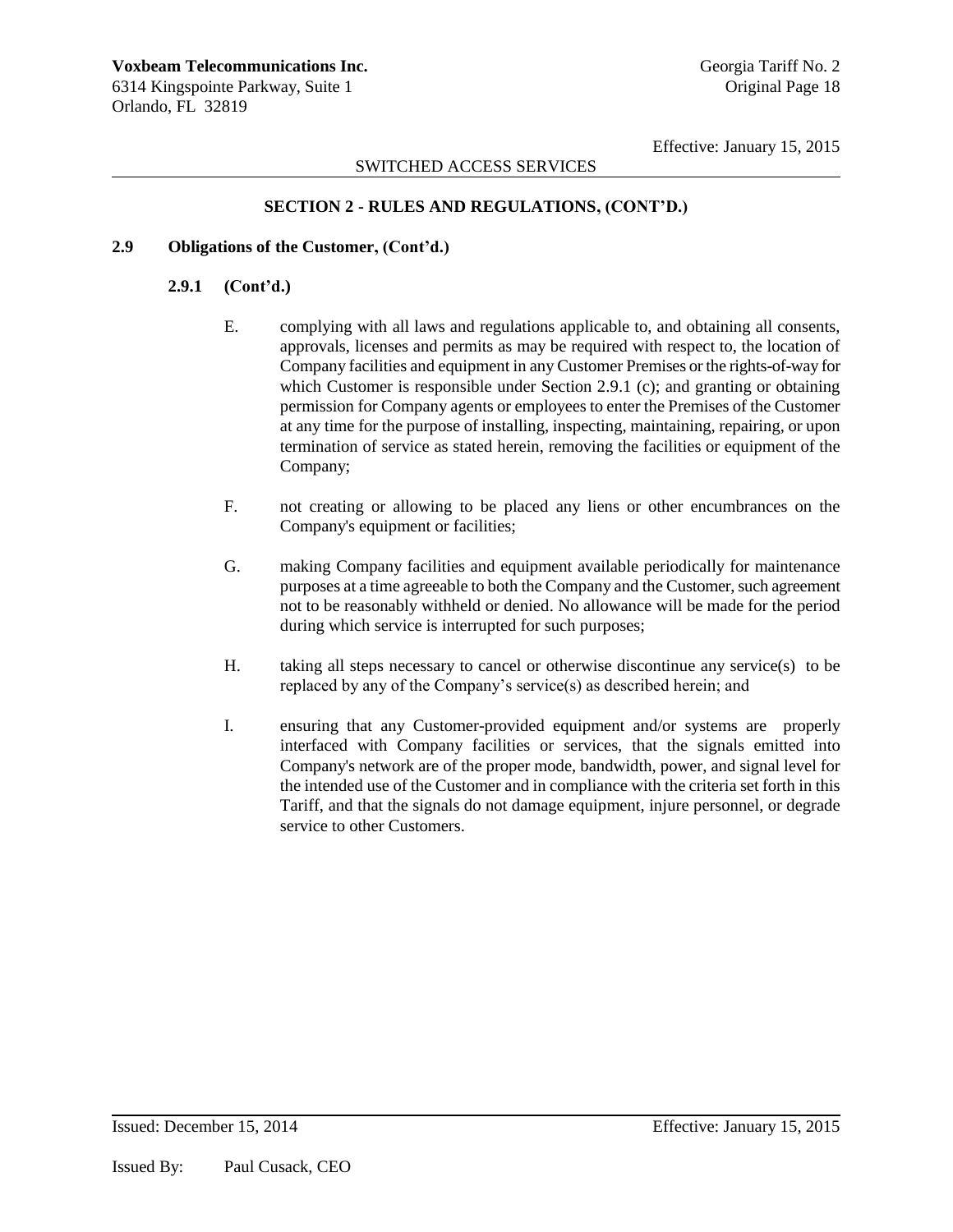# SWITCHED ACCESS SERVICES

# **SECTION 2 - RULES AND REGULATIONS, (CONT'D.)**

### **2.9 Obligations of the Customer, (Cont'd.)**

- **2.9.2** With regard to access services provided by the Company, specific Customer responsibilities include, but are not limited to, the following:
	- A. Design of Customer Services

The Customer shall be responsible for its own expense for the overall design of its services and for any redesigning or rearrangements of its services which may be required because of changes in facilities, operations or procedures of the Company, minimum protection criteria, or operating or maintenance characteristics of the facilities.

B. Network Contingency Coordination

The Customer shall, in cooperation with the Company, coordinate the planning of actions to be taken to maintain maximum network capability following natural or man-made disasters which affect telecommunications service.

C. Jurisdictional Reports:

Jurisdictional reporting requirements will be as specified below. When a Customer orders access service, its projected Percent Interstate Usage (PIU) must be provided in whole numbers to the Company. The Percent State Usage (PSU) is 1-PIU. These whole number percentages will be used by the Company to apportion the use and/or charges between interstate and intrastate until a revised report is received as set forth herein. Reported or default PIU factors are used only where the call detail is insufficient to determine the appropriate jurisdiction of the traffic.

1. Originating Access: Originating access minutes consist of traffic originating from the Company local switching center(s). The Customer must provide the Company with a projected PIU factor on an annual basis.

If no PIU for originating minutes is submitted as specified herein, a default PIU of 50% will be applied by the Company.

2. Terminating Access: Terminating access minutes consist of traffic terminating to the Company local switching center(s). The Customer must provide the Company with a projected PIU factor on an annual basis.

> If no PIU for terminating minutes is submitted as specified herein, a default PIU of 50% will be applied by the Company.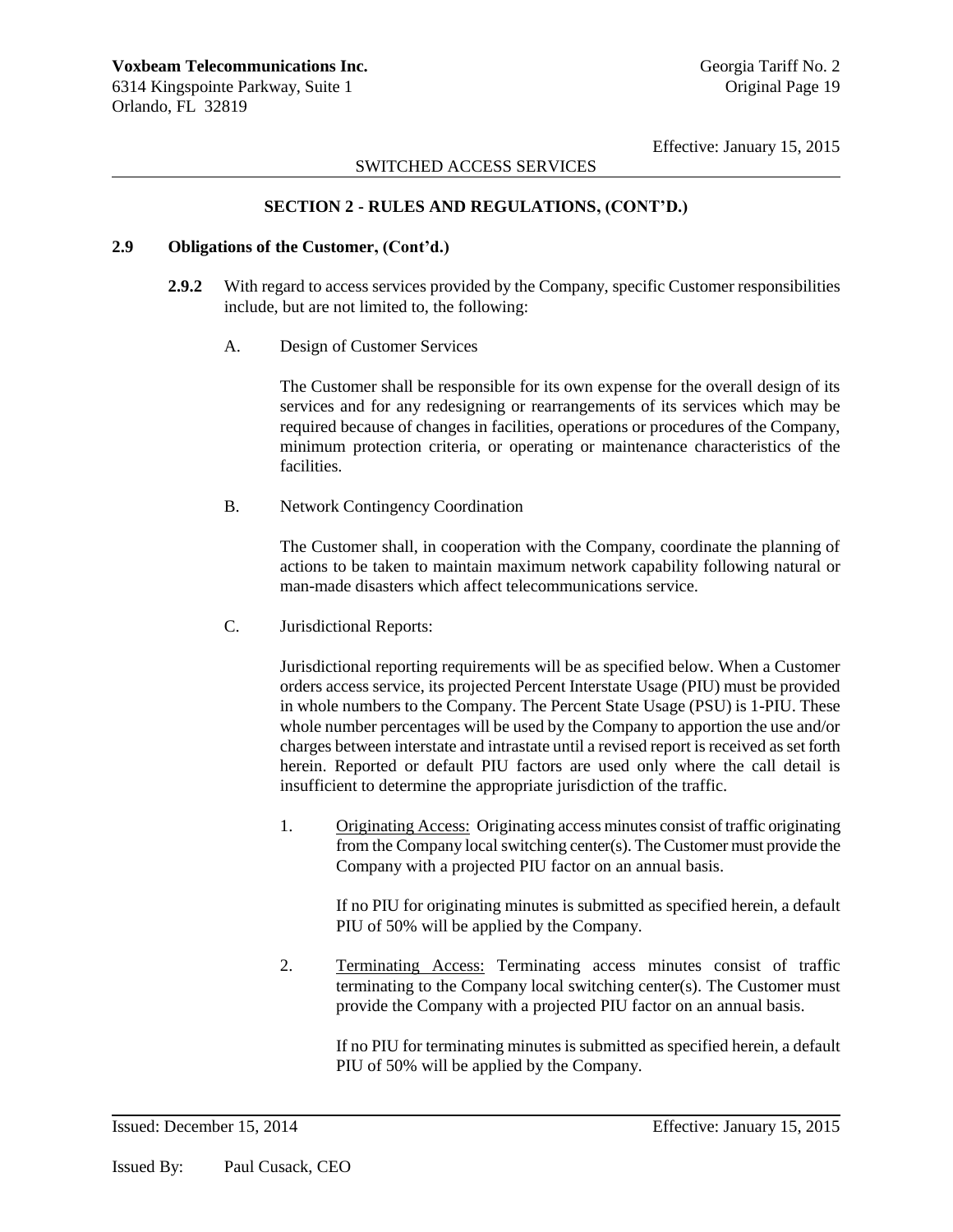# SWITCHED ACCESS SERVICES

### **SECTION 2 - RULES AND REGULATIONS, (CONT'D.)**

### **2.9 Obligations of the Customer, (Cont'd.)**

### **2.9.2 (Cont'd.)**

- C. Jurisdictional Reports (continued)
	- 3. Except where access minutes are measured by Company call detail, the Customer reported Projected PIU factor as set forth above will be used until the Customer reports a different projected PIU factor, as set forth below.
- D. Jurisdictional Audits:
	- 1. The Customer shall keep sufficient detail from which the percentages of interstate and intrastate use reported to the Company can be verified, and upon request of the Company, shall make such records available for inspection and audit. The Customer must maintain these records for 24 months from the date the report became effective for billing purposes.
	- 2. Initiation of an audit will be at the sole discretion of the Company. The audit shall be performed by an independent party selected by the Company. An audit may be initiated by the Company for a single Customer no more than once per year. The Customer shall supply the required data within 30 calendar days of the Company request.
	- 3. In the event that an audit reveals that any customer reported PIU was incorrect, the Company shall apply the audit result to all usage affected by the audit. The customer shall be backbilled or credited, for a period retroactive to the date that the incorrect percentage was reported, but not to exceed 24 months. Backbilled amounts are subject to a late payment penalty and payment shall be made in immediately available funds, within 31 days from receipt of bill or by the following bill date, whichever is a shorter period.
	- 4. Should an audit reveal that the misreported percentage(s) of use resulted in an underpayment of access charges to the Company of five percent or more of the total Switched Access Services bill, the Customer shall reimburse the Company for the cost of the audit. Proof of cost shall be the bills, in reasonable detail submitted to the Company by the auditor.
	- 5. Within 15 days of completion of the auditor's report, the Company will furnish a copy of the audit results to the person designated by the Customer to receive such results.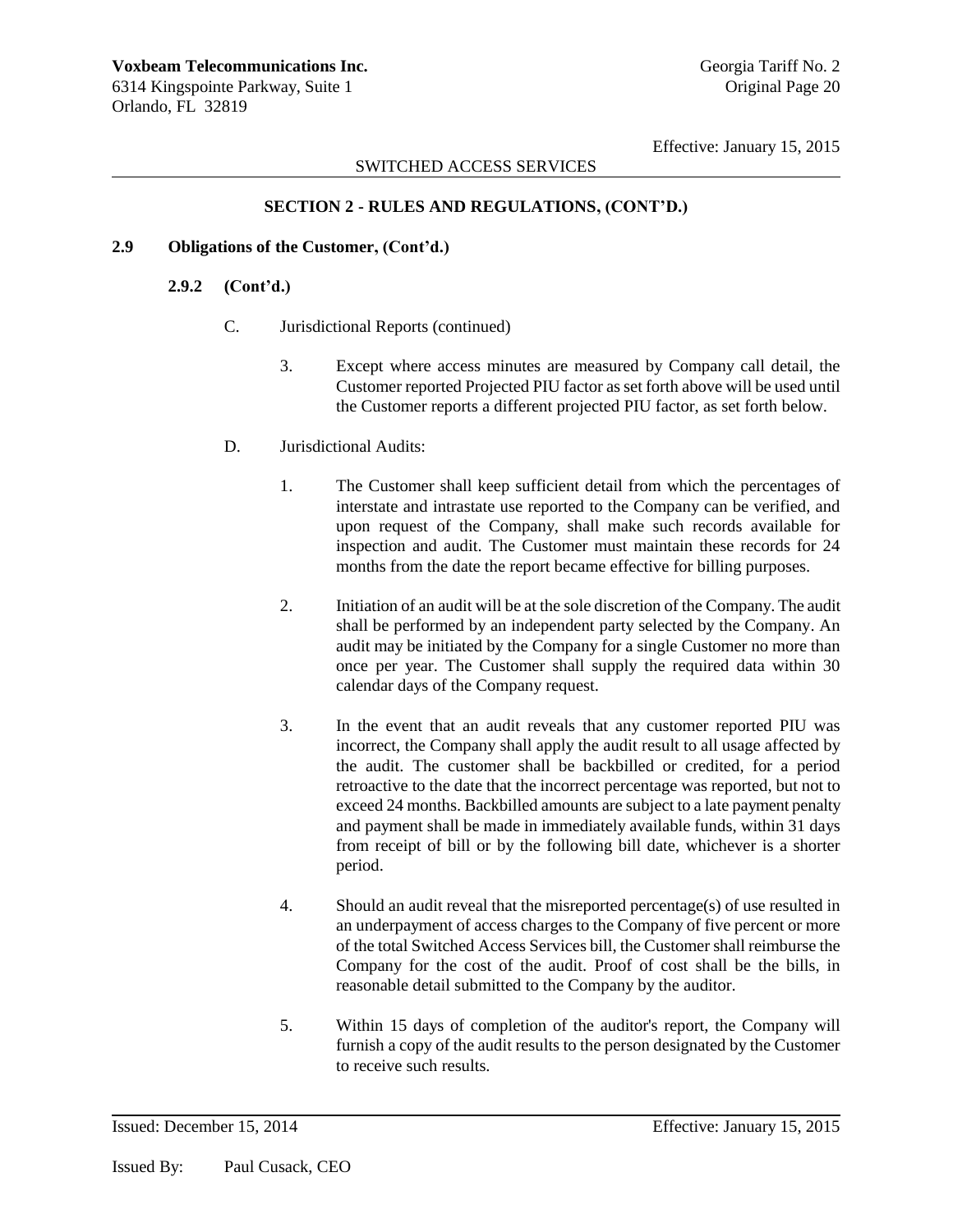# SWITCHED ACCESS SERVICES

# **SECTION 2 - RULES AND REGULATIONS, (CONT'D.)**

### **2.9 Obligations of the Customer, (Cont'd.)**

### **2.9.3 Application to VoIP-PSTN Traffic**

- A. VoIP-PSTN Traffic is defined as traffic exchanged between the Company and the Customer in time division multiplexing ("TDM") format that originates and/or terminates in Internet protocol ("IP") format. VoIP-PSTN Traffic is required to be compensated at interstate access rates (unless the parties have agreed otherwise) by the Federal Communications Commission in its Report and Order in WC Docket Nos. 10-90 etc., FCC Release No. 11-161 (November 18, 2011) ("FCC Order").
- B. Switched access charges under this tariff apply to VoIP-PSTN Access Traffic whether the connection to the called or calling party's premises is provided by the Company directly or in conjunction with a provider of VoIP Service that does not itself seek to collect switched access charges for the same traffic. The Company will not charge for functions not performed by the Company or its affiliated or unaffiliated provider of VoIP service. For purposes of this provision, functions provided by the Company as part of transmitting telecommunications between designated points using, in whole or in part, technology other than TDM transmission in a manner that is comparable to a service offered by a local exchange carrier constitutes the functional equivalent of carrier access service.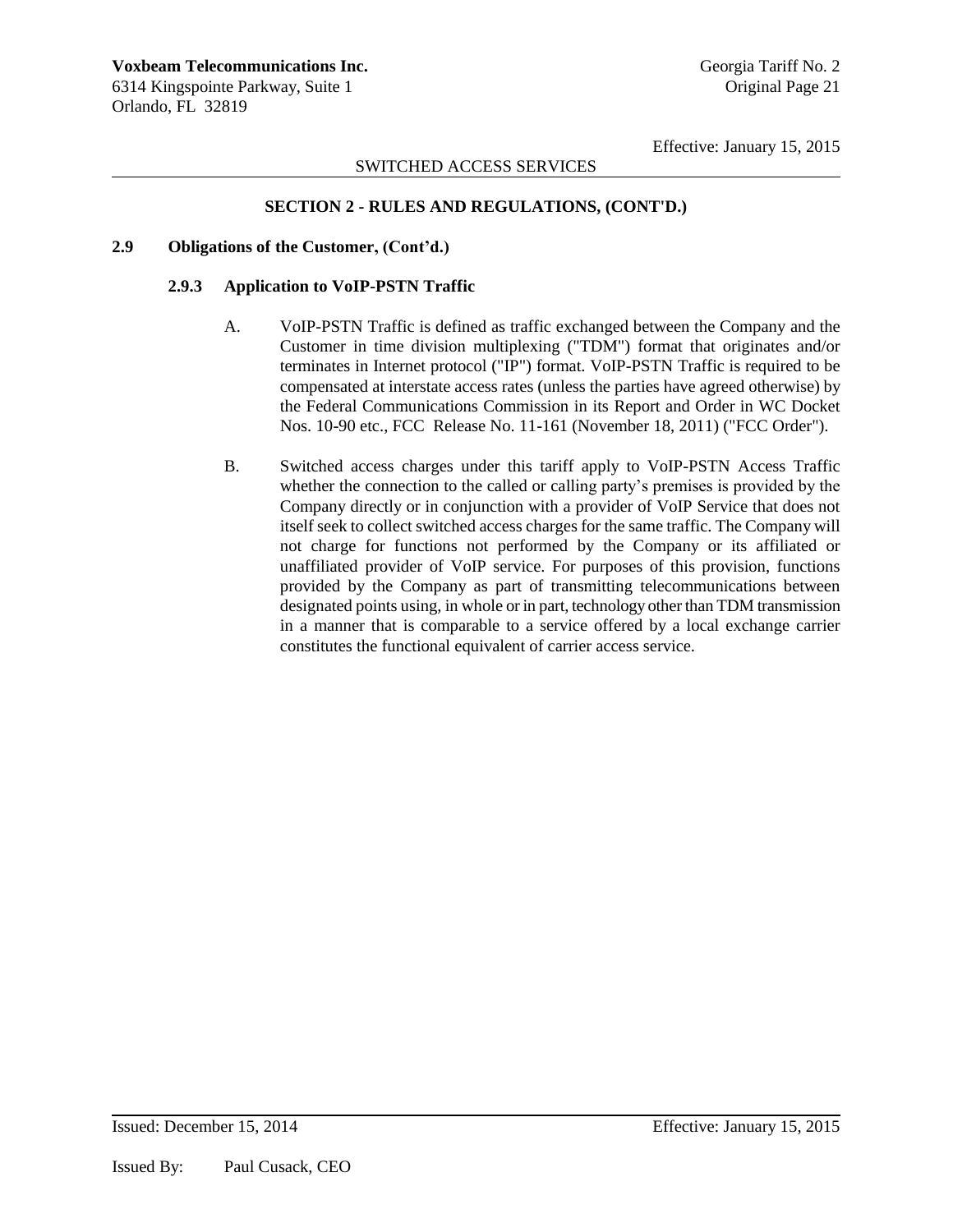# SWITCHED ACCESS SERVICES

# **SECTION 2 - RULES AND REGULATIONS, (CONT'D.)**

#### **2.10 Billing and Payment For Service**

#### **2.10.1 Responsibility for Charges**

The Customer is responsible for payment of all charges for services and equipment furnished to the Customer for transmission of calls via the Company. In particular and without limitation, the Customer is responsible for any and all cost(s) incurred as the result of:

- A. any delegation of authority resulting in the use of Customer's communications equipment and/or network services which result in the placement of calls via the Company;
- B. any and all use of the service arrangement provided by the Company, including calls which the Customer did not individually authorize; and
- C. any calls placed by or through the Customer's equipment via any remote access feature(s).

### **2.10.2 Minimum Period**

The minimum period for which services are provided and for which rates and charges are applicable is one (1) month unless otherwise specified in this Tariff or by mutually agreed upon contract. When a service is discontinued prior to the expiration of the minimum period, charges are applicable, whether the service will be used or not.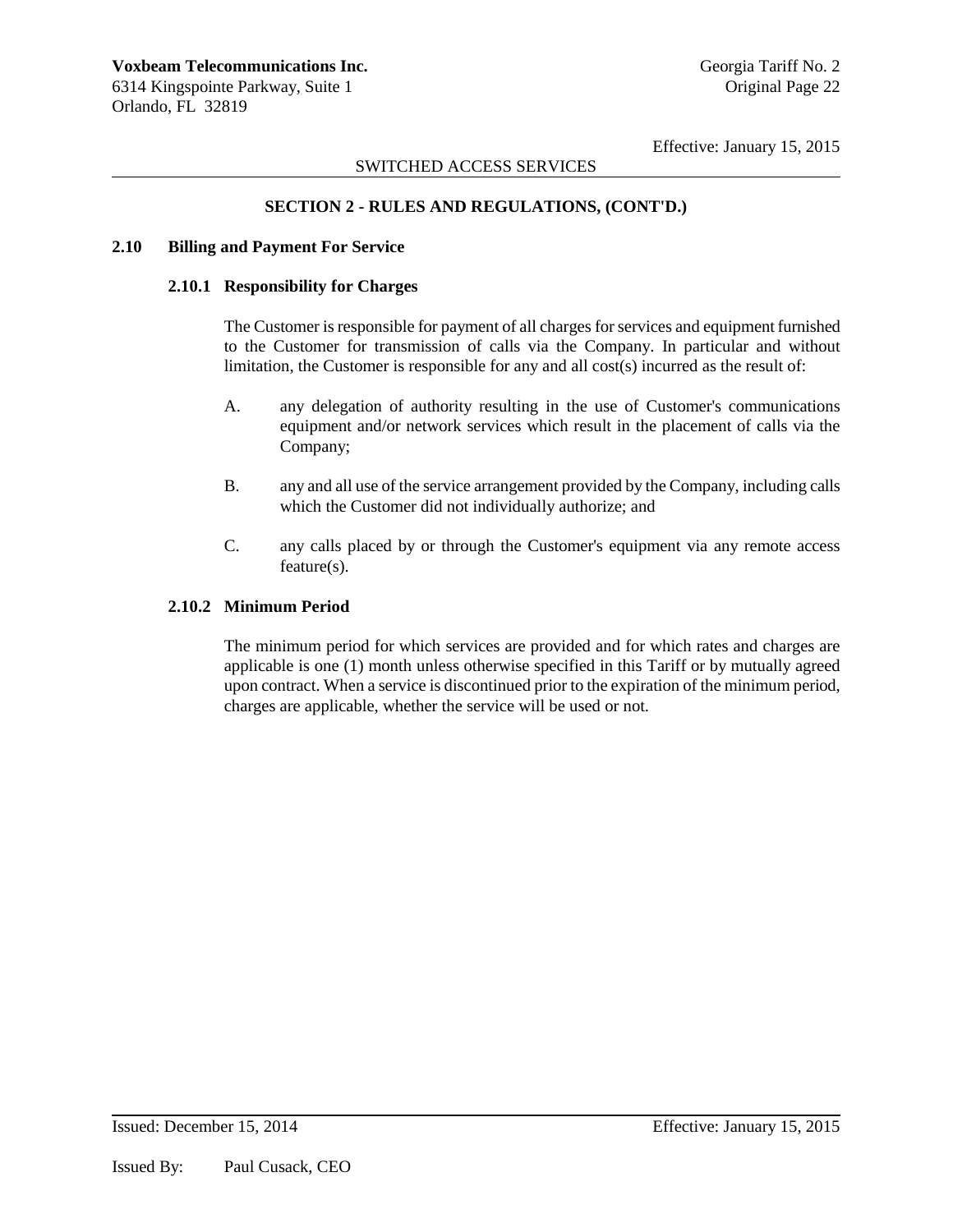# SWITCHED ACCESS SERVICES

# **SECTION 2 - RULES AND REGULATIONS, (CONT'D.)**

### **2.10 Billing and Payment For Service, (Cont'd.)**

### **2.10.3 Payment for Service**

- A. All charges due by the Customer are payable to the Company or any agent duly authorized to receive such payments. Terms of payment shall be according to the rules and regulations of the agent and subject to the rules of regulatory bodies having jurisdiction.
- B. Non-recurring charges for installations, service connections, moves or rearrangements are due and payable upon receipt of the Company's invoice by the Customer. At the Company's discretion, payment of all or a portion of any nonrecurring charges may be required prior to commencement of facility or equipment installation or construction required to provide the services requested by the Customer.
- C. The Company shall present invoices for recurring charges monthly to the Customer, in advance of the month in which service is provided, and recurring charges shall be due and payable as specified on the bill. The Company reserves the right to utilize as its sole and exclusive billing method electronic invoices that are accessible by the Customer via a secure web interface,
- D. When billing is based upon Customer usage, usage charges will be billed monthly in arrears for service provided in the preceding billing period. Charges shall be due and payable as specified on the bill. Any requests by the Customer for call detail records supporting billed usage charges must be submitted to the Company in writing or via electronic mail that is acknowledged as received by the Company, within sixty (60) days of the date of the invoice on which the usage was billed. Any such call detail records will be provided in a format to be mutually agreed between the Company and the Customer.
- E. Customer billing will begin on the Service Commencement Date. Billing accrues through and includes the day that the service, circuit, arrangement or component is discontinued.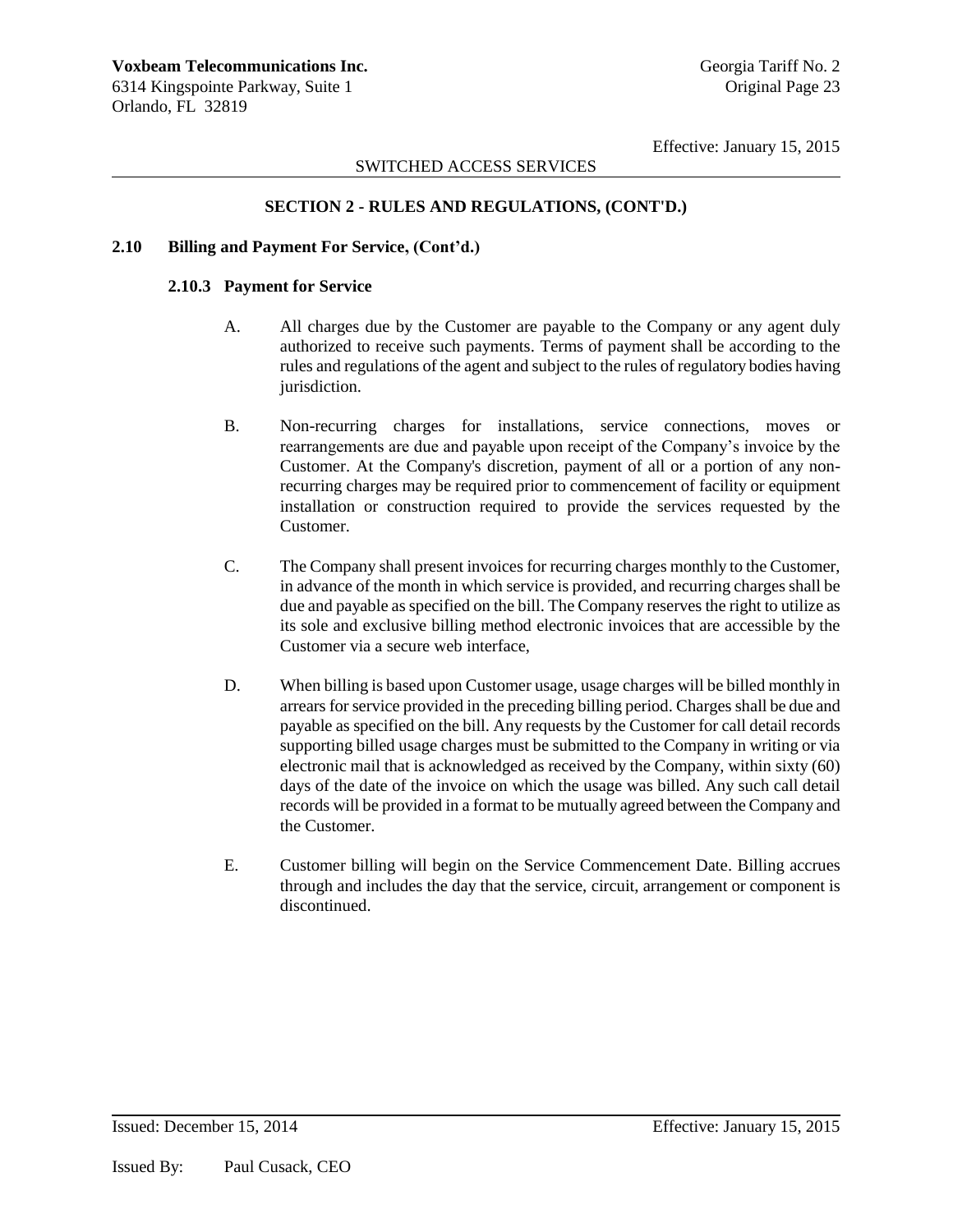# SWITCHED ACCESS SERVICES

# **SECTION 2 - RULES AND REGULATIONS, (CONT'D.)**

#### **2.10 Billing and Payment For Service, (Cont'd.)**

### **2.10.3 Payment for Service, (Cont'd.)**

- F. When service does not begin on the first day of the month, or end on the last day of the month, the charge for the fraction of the month in which service was furnished will be calculated on a pro-rata basis. For this purpose, every month is considered to have 30 days.
- G. Amounts not paid within 30 days after the mailing date of invoice will be considered past due.
- H. In the event Company, in its sole discretion, chooses to forego billing the Customer for access services in any particular month(s), Company reserves the right to back bill Customer for any unbilled recurring or nonrecurring charges for a period of twentyfour (24) months.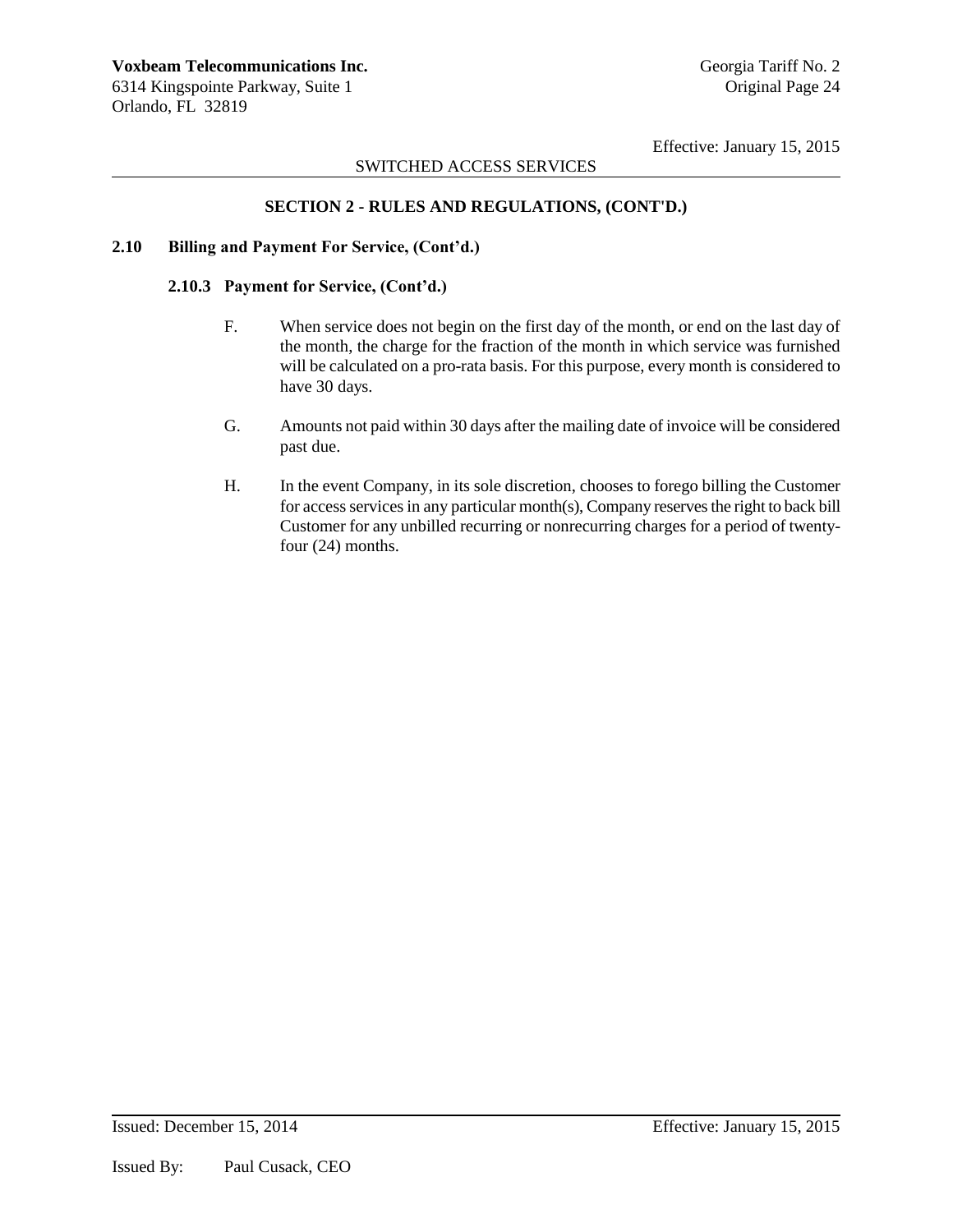# SWITCHED ACCESS SERVICES

# **SECTION 2 - RULES AND REGULATIONS, (CONT'D.)**

### **2.10 Billing and Payment For Service, (Cont'd.)**

### **2.10.4 Disputed Charges**

- A. Any objections to billed charges must be reported to the Company or its billing agent in writing or via electronic mail that is acknowledged by the Company within ninety (90) days of the invoice date of the bill issued to the Customer. Adjustments to Customers' bills shall be made to the extent that circumstances exist which reasonably indicate that such changes are appropriate.
- B. In the event that a billing dispute occurs concerning any charges billed to the Customer by the Company, the Customer must submit a documented claim for the disputed amount. The Customer will submit all documentation as may reasonably be required to support the claim. All claims must be submitted to the Company within ninety (90) days of the invoice date of the bill for the disputed services. If the Customer does not submit a claim as stated above, the Customer waives all rights to filing a claim thereafter.
- C. If the dispute is resolved in favor of the Customer, and the Customer has withheld the disputed amount, no interest credits or penalties will apply.
- D. If the dispute is resolved in favor of the Company and the Customer has withheld the disputed amount, any payments withheld pending settlement of the disputed amount shall be subject to the late payment penalty as set forth in 2.10.5.
- E. If the dispute is resolved in favor of the Customer and the Customer has paid the disputed amount, the Customer will receive an interest credit from the Company for the disputed amount times a late factor as set forth in 2.10.5.
- F. If the dispute is resolved in favor of the Company and the Customer has paid the disputed amount on or before the payment due date, no interest credit or penalties will apply.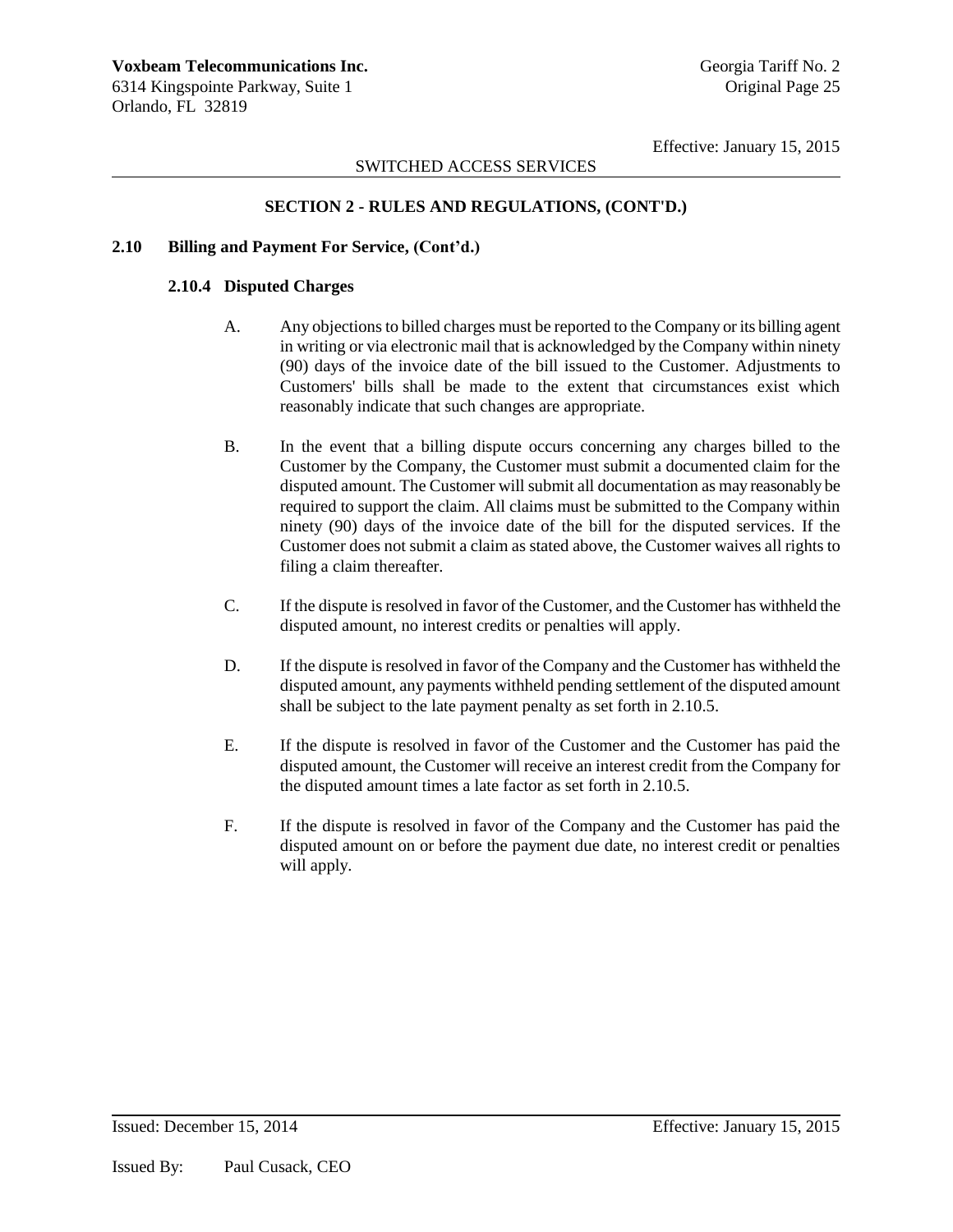# SWITCHED ACCESS SERVICES

# **SECTION 2 - RULES AND REGULATIONS, (CONT'D.)**

### **2.10 Billing and Payment For Service, (Cont'd.)**

### **2.10.4 Disputed Charges**

G. Customer inquiries or complaints regarding service or accounting may be made in writing or by telephone to the Company at:

Voxbeam Telecommunications Inc. 6314 Kingspointe Parkway, Suite 1 Orlando, FL 32819 (866) 384-1860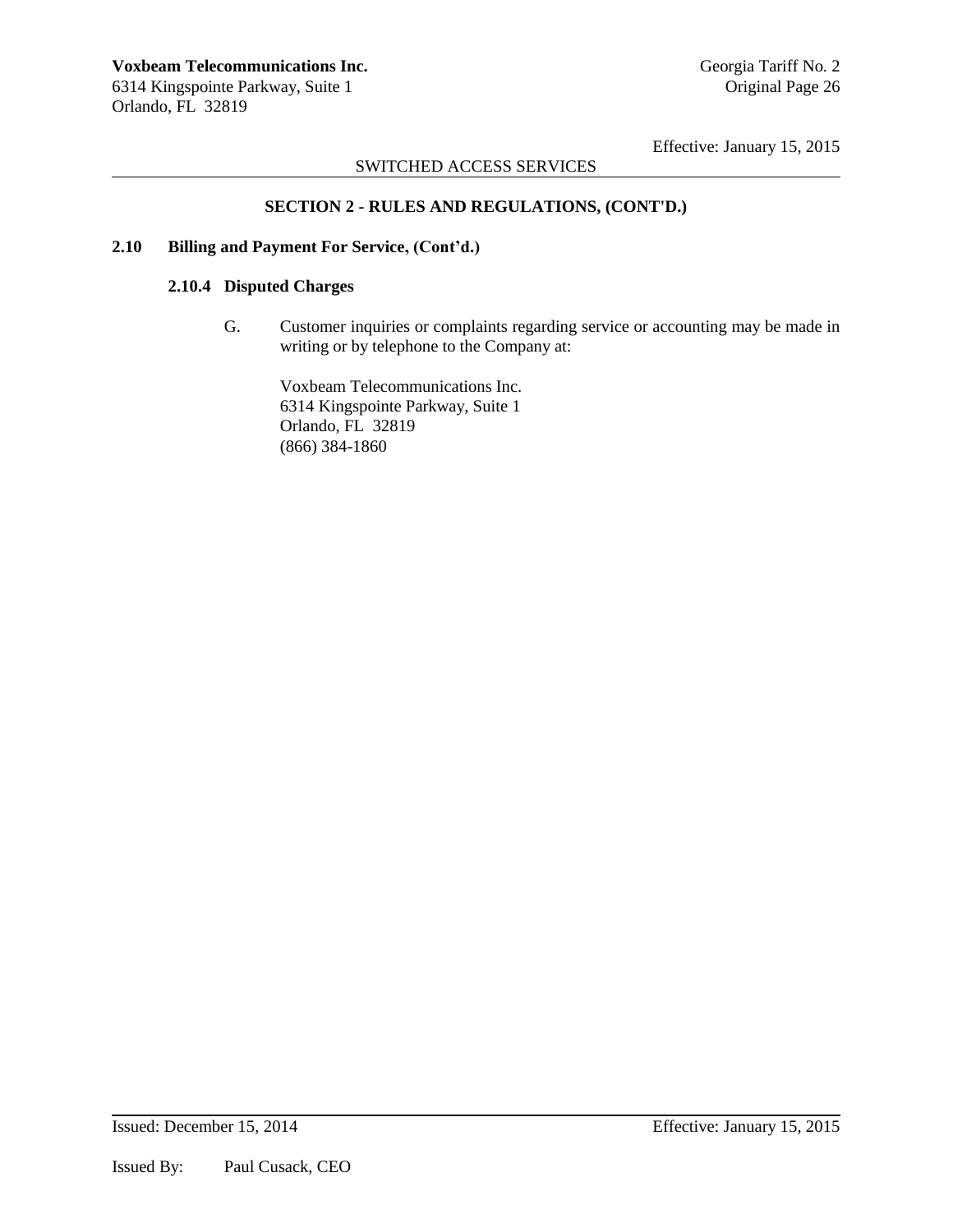### SWITCHED ACCESS SERVICES

### **SECTION 2 - RULES AND REGULATIONS, (CONT'D.)**

#### **2.10 Billing and Payment For Service, (Cont'd.)**

### **2.10.5 Late Payment Fees**

A late payment charge of 1.5% per month, or the highest rate permitted by applicable law, whichever is less, shall be due to the Company for any billed amount for which payment has not been received by the Company within thirty (30) days of the invoice date of the Company's invoice for service, or if any portion of the payment is received by the Company in funds which are not immediately available upon presentment. If the last calendar day for remittance falls on a Sunday, legal holiday or other day when the offices of the Company are closed, the date for acceptance of payments prior to assessment of any late payment fees shall be extended through to the next business day.

### **2.10.6 Returned Check Charge**

A service charge equal to \$25.00, or the actual fee incurred by Company from a bank or financial institution, whichever is greater, will be assessed for all checks returned by a bank or other financial institution for: insufficient or uncollected funds, closed account, apparent tampering, missing signature or endorsement, or any other insufficiency or discrepancy necessitating return of the instrument at the discretion of the drawee bank or other financial institution.

### **2.11 Taxes, Surcharges and Fees**

- **2.11.1** All state and local taxes (i.e., gross receipts tax, sales tax, municipal utilities tax) are listed as separate line items on the Customer's bill and are not included in the quoted rates and charges set forth in this Tariff. To the extent that a municipality, other political subdivision or local agency of government, or Commission imposes upon and collects from the Company a gross receipts tax, sales tax, occupation tax, license tax, permit fee, rights-of-way fee, franchise fee, or other regulatory fee or tax, such fees and taxes shall, insofar as practicable and allowed by law, be billed pro-rata to Customers receiving service from the Company within the territorial limits of such municipality, other political subdivision or local agency of government. It shall be the responsibility of the Customer to pay any such taxes and fees that subsequently become applicable retroactively.
- **2.11.2** The Company may adjust its rates and charges or impose additional rates and charges on its Customers in order to recover amounts it is required by governmental or quasi-governmental authorities to collect from or pay to others in support of statutory or regulatory programs.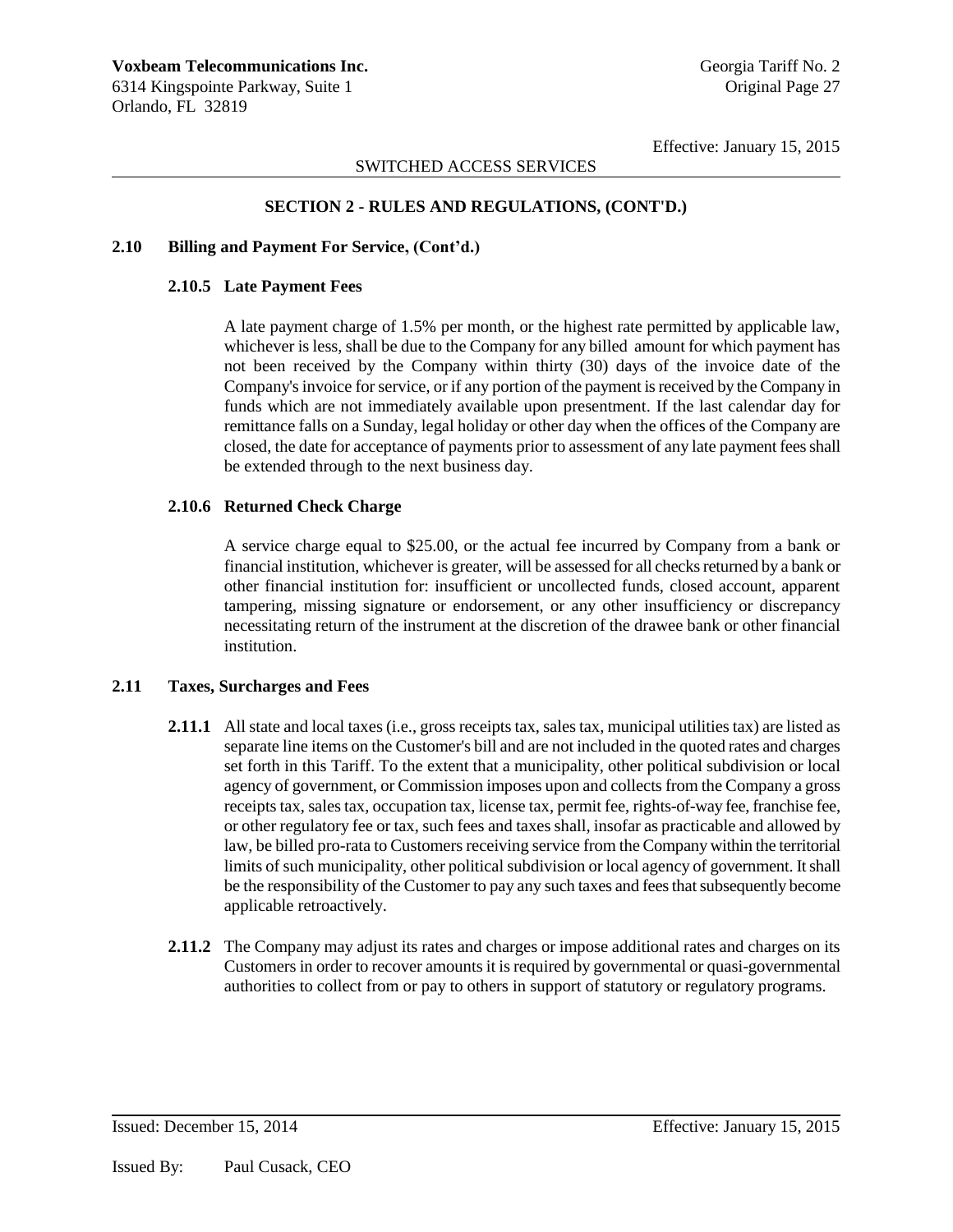### SWITCHED ACCESS SERVICES

### **SECTION 2 - RULES AND REGULATIONS, (CONT'D.)**

### **2.12 Deposits and Advanced Payments**

#### **2.12.1 General**

The Company reserves the right to validate the creditworthiness of Customers and billed parties through available verification procedures. If a Customer's creditworthiness is unacceptable to the Company, Company may refuse to provide service, require a deposit or advance payment, or otherwise restrict or interrupt service to a Customer.

#### **2.12.2 Deposits**

- A. To safeguard its interests, the Company may require the Customer to make a deposit to be held as a guarantee for the payment of charges under Commission rules. A deposit may be required if the Customer's financial condition is not acceptable to the Company or is not a matter of general knowledge. A deposit does not relieve the Customer of the responsibility for the prompt payment of bills on presentation. A deposit may be required in addition to an advance payment.
- B. The maximum amount of any deposit shall not exceed the equivalent of the customers estimated liability for two months service.
- C. The Company will pay interest on deposits, to accrue from the date the deposit is made until it has been refunded, or until a reasonable effort has been made to effect refund. The Company will pay interest at the rate prescribed by the Commission or as otherwise permitted by applicable law.
- D. If the amount of a deposit is proven to be less than required to meet the requirements specified above, the Customer shall be required to pay an additional deposit upon request.
- E. Upon discontinuance of service, the Company shall promptly and automatically refund the Customer's deposit plus accrued interest, or the balance, if any, in excess of the unpaid bills including any penalties assessed for service furnished by the Company.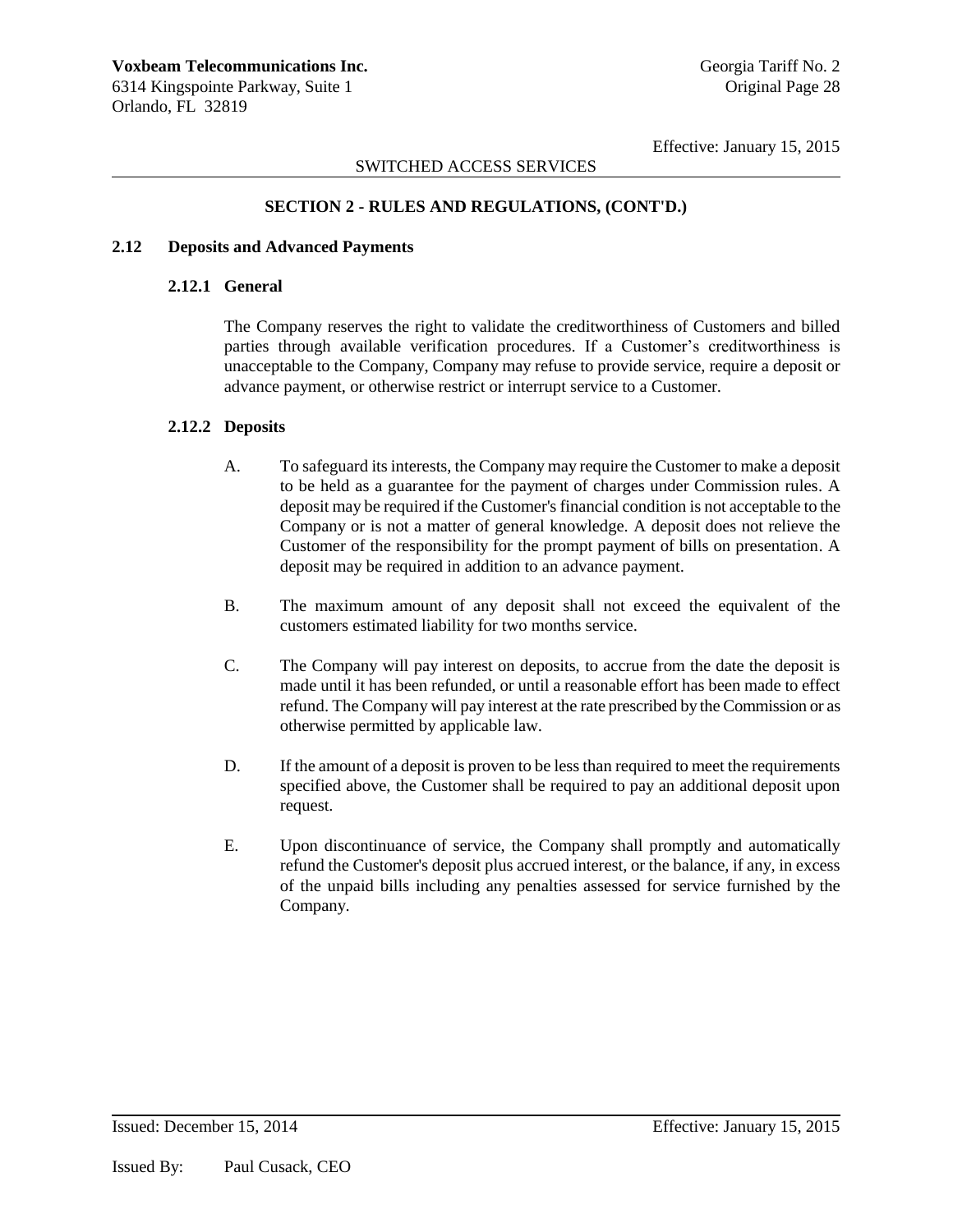# SWITCHED ACCESS SERVICES

# **SECTION 2 - RULES AND REGULATIONS, (CONT'D.)**

### **2.12 Deposits and Advanced Payments**

### **2.12.3 Advance Payments**

To safeguard its interests, the Company may require a Customer to make an advance payment before services and facilities are furnished. The advance payment will not exceed an amount equal to one (1) month's estimated billing. This will be applied against the next month's charges and a new advance payment may be collected for the next month, if necessary. Advance payments do not accrue interest. An advance payment may be required in addition to a deposit.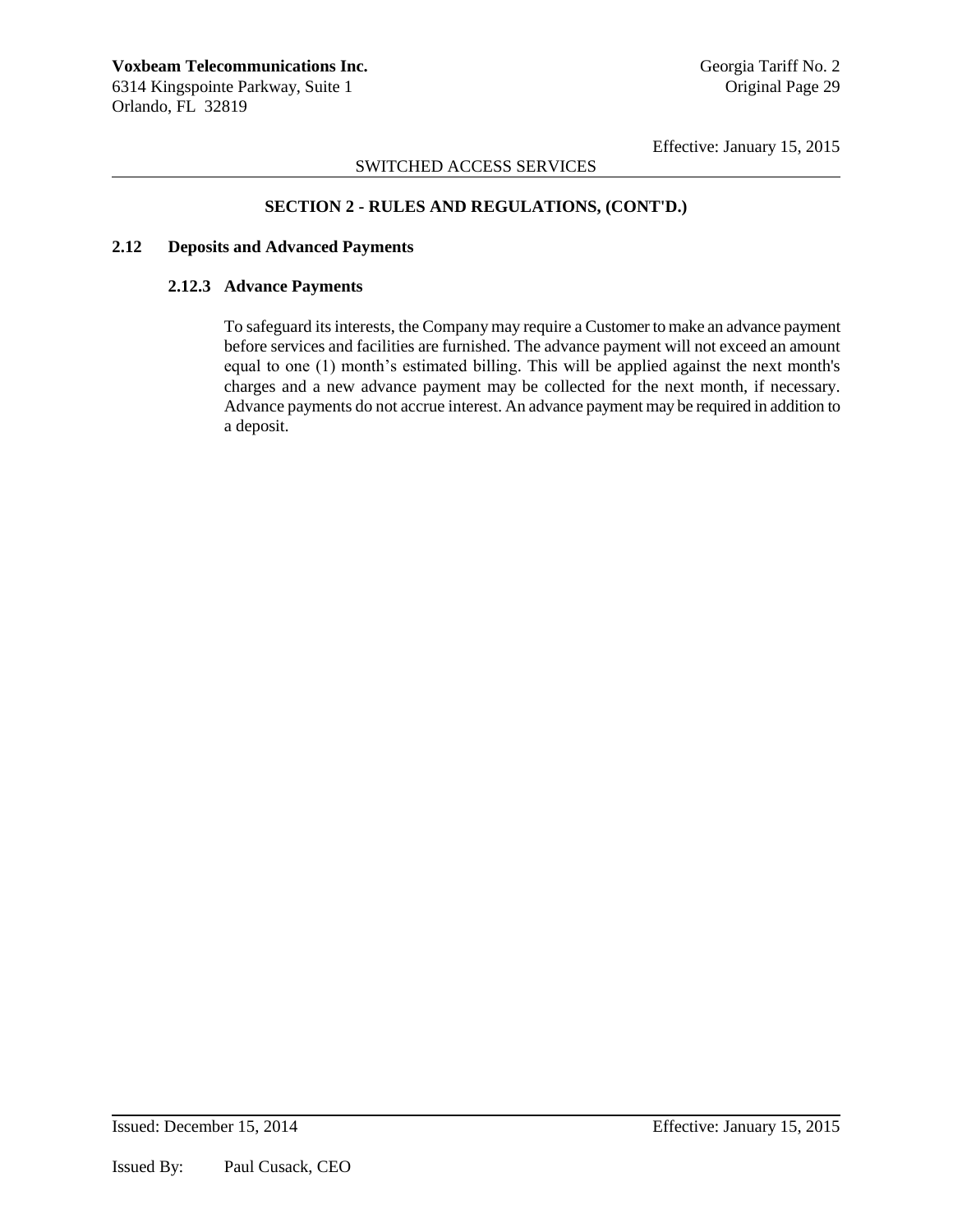# SWITCHED ACCESS SERVICES

# **SECTION 2 - RULES AND REGULATIONS, (CONT'D.)**

### **2.13 Cancellation by Customer**

### **2.13.1 General**

- A. Customers of the Company's service may cancel service by providing the Company with written notification thirty (30) days prior to the requested cancellation date. The Company shall hold the Customer responsible for payment of all bills for service furnished until the cancellation date specified by the Customer or until thirty (30) days after the date that the cancellation notice is received, whichever is later.
- B. Customers seeking to cancel service have an affirmative obligation to block traffic originating from or terminating to the Company's network. By originating traffic from or terminating traffic to the Company's network, the Customer will have constructively ordered the Company's switched access service.

# **2.13.2 Cancellation of Contract Services**

- A. If a Customer cancels a service order or terminates services before the completion of the term or where the Customer breaches the terms in the service contract, the Customer may be requested by the Company to pay to Company termination liability charges. These charges shall become due and owing as of the effective date of the cancellation or termination. Unless otherwise specified in this Tariff, the termination liability shall be equal to:
	- 1. all unpaid nonrecurring charges reasonably expended by the Company to establish service to Customer; plus
	- 2. any disconnection, early cancellation or termination charges reasonably incurred and paid to third parties by the Company on behalf of Customer; plus
	- 3. all recurring charges specified in the applicable service order for the balance of the then current term.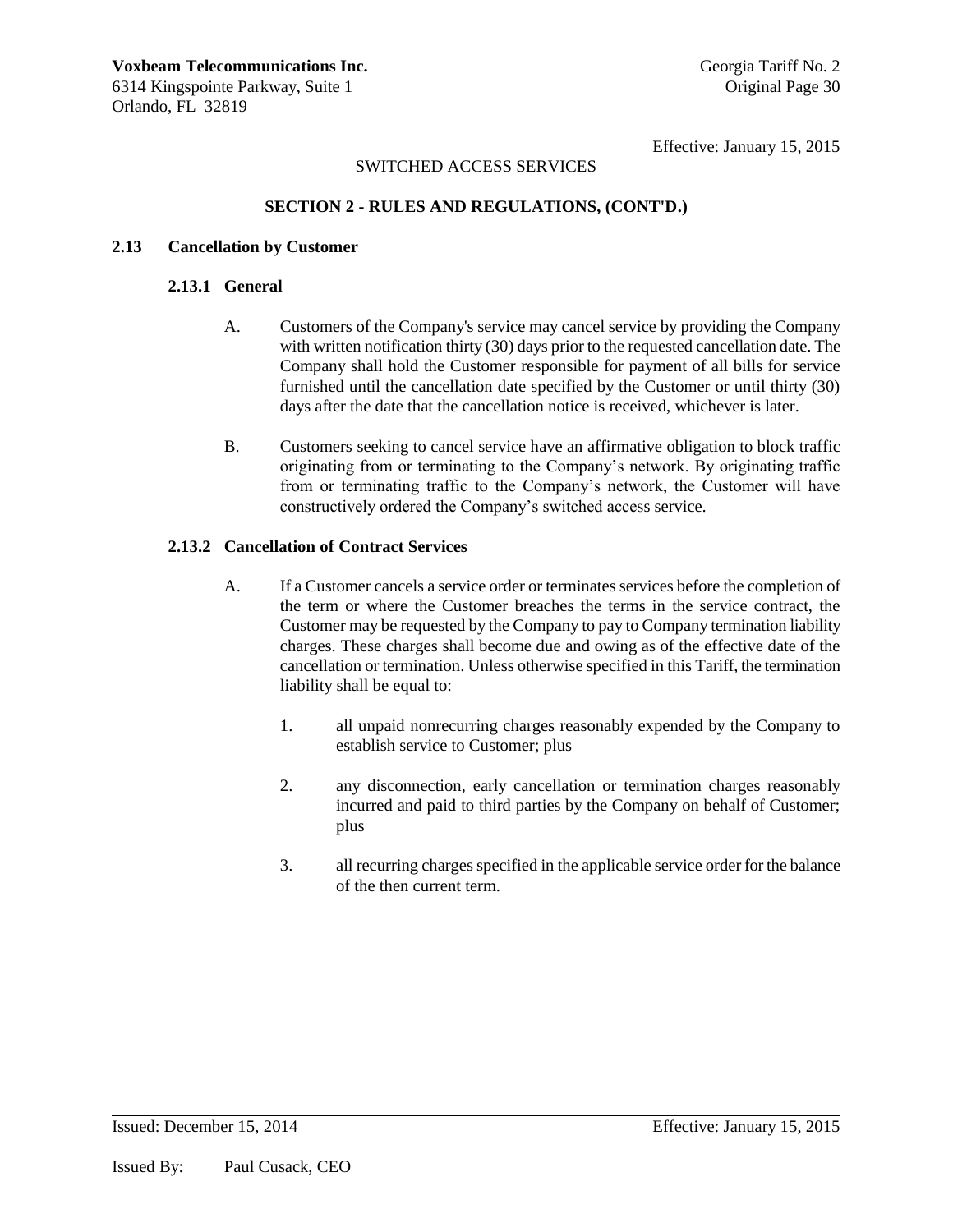# SWITCHED ACCESS SERVICES

# **SECTION 2 - RULES AND REGULATIONS, (CONT'D.)**

### **2.13 Cancellation by Customer, (Cont'd.)**

### **2.13.3 Cancellation of Application for Service**

- A. Where the Company permits the Customer to cancel an application for service prior to the start of service or prior to any special construction, no charges will be imposed except for those specified below.
- B. Where, prior to cancellation by the Customer, the Company incurs any expenses in installing the service or in preparing to install the service that it otherwise would not have incurred, a charge equal to the costs the Company incurred, less net salvage, shall apply, but in no case shall this charge exceed the sum of the charge for the minimum period of services ordered, including installation charges, and all charges others levy against the Company that would have been chargeable to the Customer had service begun.
- C. Where the Company incurs any expense in connection with special construction, or where special arrangements of facilities or equipment have begun, before the Company receives a cancellation notice, a charge equal to the costs incurred, less net salvage, may apply. In such cases, the charge will be based on such elements as the cost of the equipment, facilities, and material, the cost of installation, engineering, labor, and supervision, general and administrative expense, other disbursements, depreciation, maintenance, taxes, provision for return on investment, and any other costs associated with the special construction or arrangements.
- D. The charges described above will be calculated and applied on a case-by-case basis.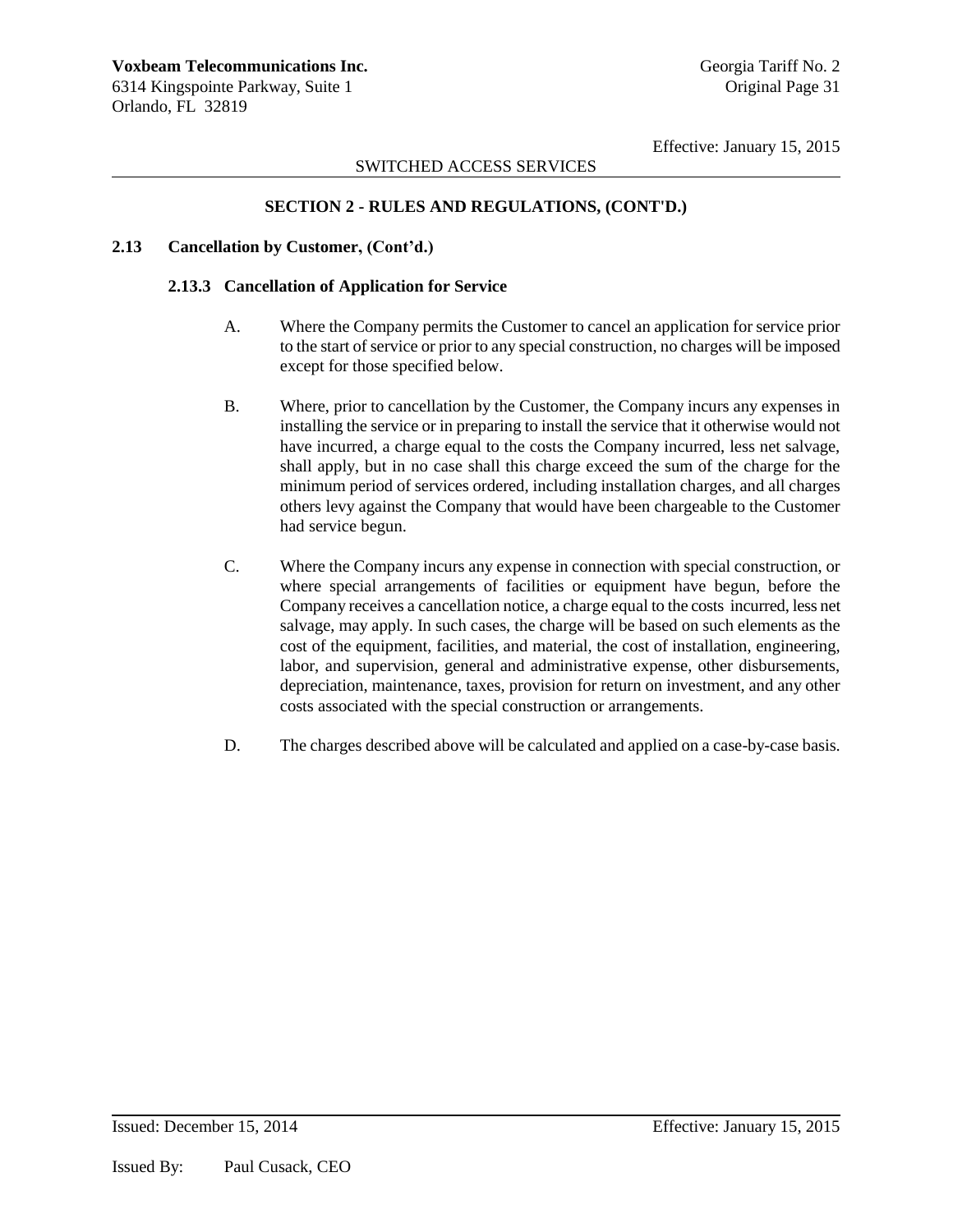# SWITCHED ACCESS SERVICES

### **SECTION 2 - RULES AND REGULATIONS, (CONT'D.)**

#### **2.14 Cancellation by Company**

- **2.14.1** Service continues to be provided until canceled by the Customer pursuant to Section 2.13 or until discontinued by the Company. The Company may render bills subsequent to the termination of service for charges incurred before termination. The Customer shall pay such bills in full in accordance with the payment terms of this Tariff.
- **2.14.2** The Company may refuse or discontinue service to a Customer without notice under the following conditions:
	- A. Except as provided elsewhere in this Tariff, the Company may refuse, suspend or cancel service, without notice, for any violation of terms of this Tariff, for any violation of any law, rule, regulation, order, decree or policy of any government authority of competent jurisdiction, or by reason of any order or decision of a court or other government authority having jurisdiction which prohibits the Company from furnishing such service or prohibits Customer from subscribing to, using, or paying for such service.
	- B. The Company may refuse, suspend or cancel service, without notice, in order to permit the Company to comply with any order or request of any governmental authority having jurisdiction.
	- C. In the event of Customer or End User use of equipment in such a manner as to adversely affect the Company's equipment or service to others.
	- D. In the event of tampering with the equipment or services of the Company or its agents.
	- E. In the event of unauthorized or fraudulent use of service. Whenever service is discontinued for fraudulent use of service, the Company may, to the extent that Company opts to restore such service, require the Customer to make, at Customer's own expense, all changes in facilities or equipment necessary to eliminate illegal use and to pay an amount reasonably estimated as the loss in revenues resulting from such fraudulent use.
	- F. If any of the facilities, appliances, or apparatus on Customer's premise are found to be unsafe or causing harm to the Company's facilities. Company may in the alternative refuse to furnish service until the applicant or Customer shall have remedied the condition.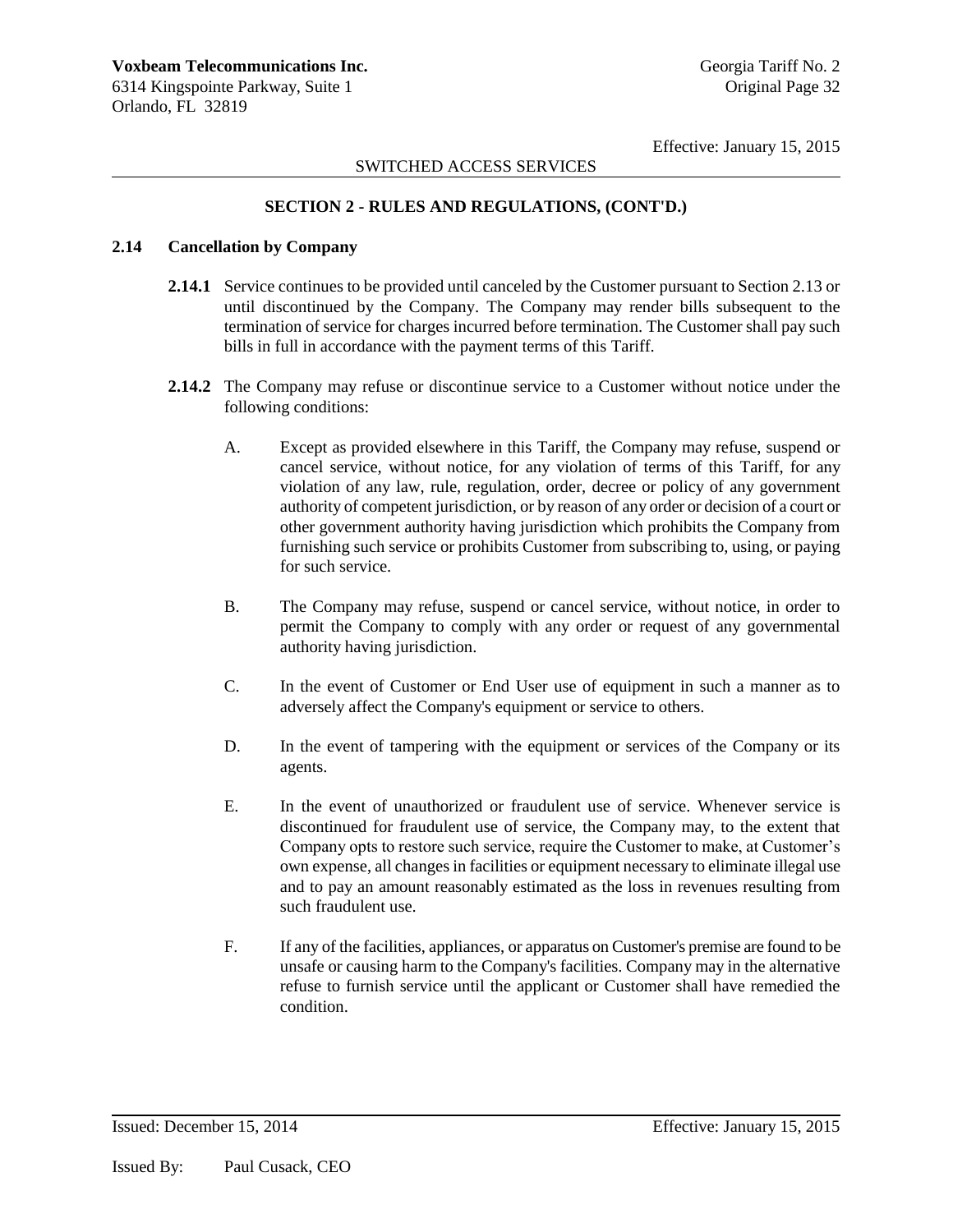# SWITCHED ACCESS SERVICES

### **SECTION 2 - RULES AND REGULATIONS, (CONT'D.)**

#### **2.14 Cancellation by Company, (Cont'd.)**

- **2.14.3** Company may refuse or discontinue service provided that, unless otherwise stated, the Customer shall be given five (5) days written notice to comply with any rule or remedy any deficiency:
	- A. The Company, by written notice to the Customer and in accordance with applicable law, may refuse, suspend or cancel service without incurring any liability when there is an unpaid balance for service that is past due.
	- B. A Customer whose check or draft is returned unpaid for any reason, after two attempts at collection, may, at the Company's discretion, be subject to refusal, suspension or cancellation of service in the same manner as provided for nonpayment of overdue charges.
	- C. For neglect or refusal to provide reasonable access to the Company or its agents for the purpose of inspection and maintenance of equipment owned by the Company or its agents.
	- D. For Customer use or Customer's permitting use of obscene, profane or grossly abusive language over the Company's facilities, to the extent that Customer, after five (5) days notice, fails, neglects or refuses to cease and refrain from such practice or to prevent the same.
	- E. For use of telephone service for any property or purpose other than that described in the application.
	- F. For Customer's breach of any contract for service between the Company and the Customer.
	- G. For periods of inactivity in excess of sixty (60) days.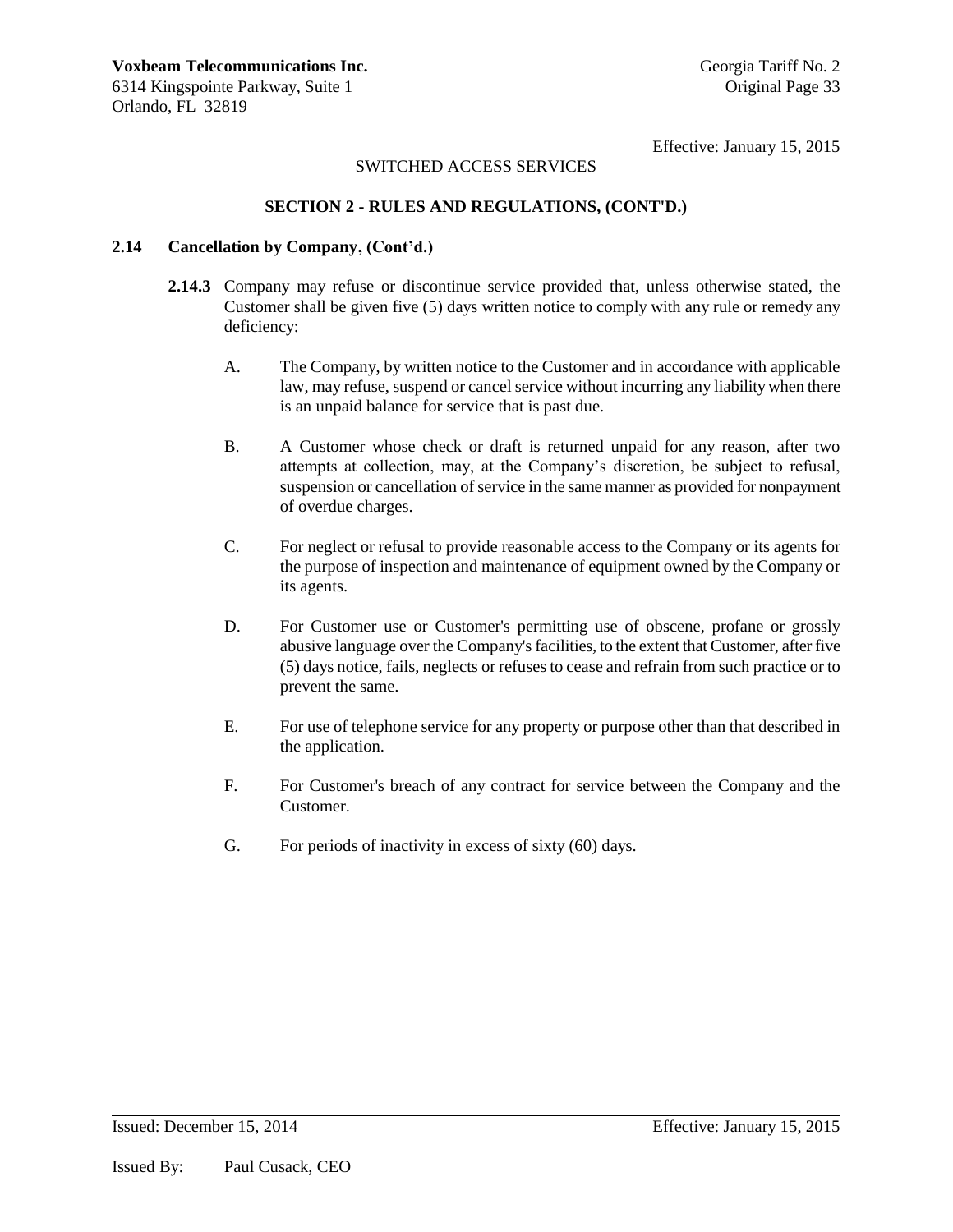# SWITCHED ACCESS SERVICES

# **SECTION 2 - RULES AND REGULATIONS, (CONT'D.)**

### **2.15 Restoration of Service**

- **2.15.1** If service has been discontinued for nonpayment or as otherwise provided herein and the Customer wishes service continued, service may be restored at the Company's sole discretion, when all past due amounts are paid or the event giving rise to the discontinuance (if other than nonpayment) is corrected. Customers whose service was disconnected for non-payment may be required to pay a deposit and/or advance payment prior to service restoration.
- **2.15.2** A restoration fee of \$25.00, or the actual costs incurred by the Company plus an administrative charge, whichever is greater, applies to Customers whose service is restored following disconnection by the Company.
- **2.15.3** Restoration of disrupted services shall be in accordance with applicable Commission and/or Federal Communications Commission Rules and Regulations specified in Part 64, Subpart D, which specify the priority system for such activities.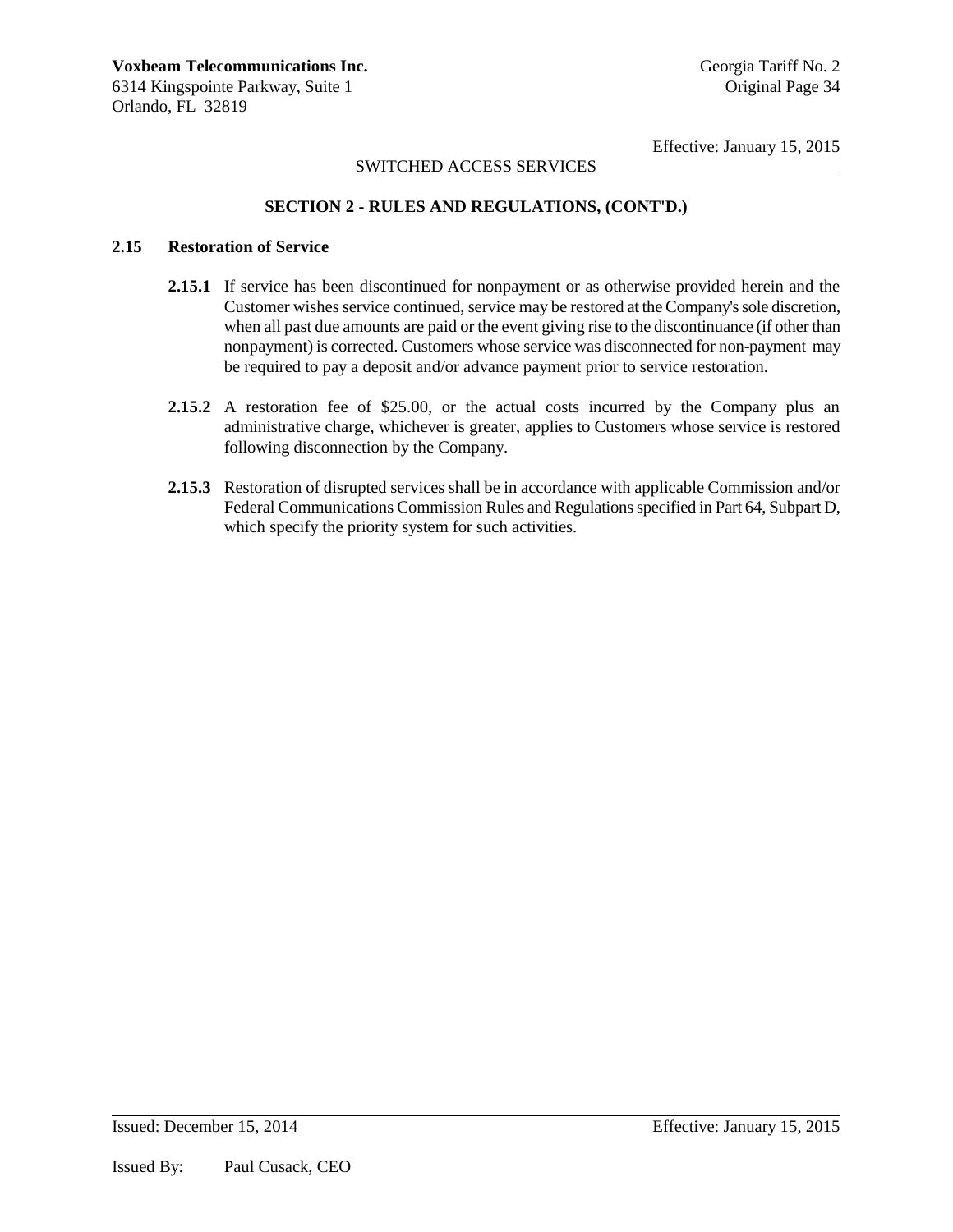# SWITCHED ACCESS SERVICES

# **SECTION 2 - RULES AND REGULATIONS, (CONT'D.)**

#### **2.16 Provision of Company Equipment and Facilities**

- **2.16.1** The Company shall use reasonable efforts to maintain only the facilities and equipment that it furnishes to the Customer. The Customer may not nor may the Customer permit others to rearrange, disconnect, remove, attempt to repair, or otherwise interfere with any of the facilities or equipment installed by the Company, except upon the written consent of the Company.
- **2.16.2** The Company may substitute, change or rearrange any equipment or facility at any time and from time to time, but shall not thereby alter the technical parameters of the service provided to the Customer.
- **2.16.3** Equipment that the Company provides or installs at the Customer premise shall not be used for any purpose other than that for which the equipment is provided.
- **2.16.4** The Company shall not be responsible for the installation, operation, or maintenance of any Customer-provided equipment. If such equipment is connected to the facilities furnished under this Tariff, the responsibility of the Company shall be limited to the furnishing of facilities offered by Company under this Tariff and to the maintenance and operation of such facilities. Subject to this responsibility, the Company shall not be responsible for:
	- A. the transmission of signals by Customer-provided equipment or for the quality of, or defects in, such transmission; or
	- B. the reception of signals by Customer-provided equipment; or
	- C. network control signaling where such signaling is performed by Customer-provided network control signaling equipment.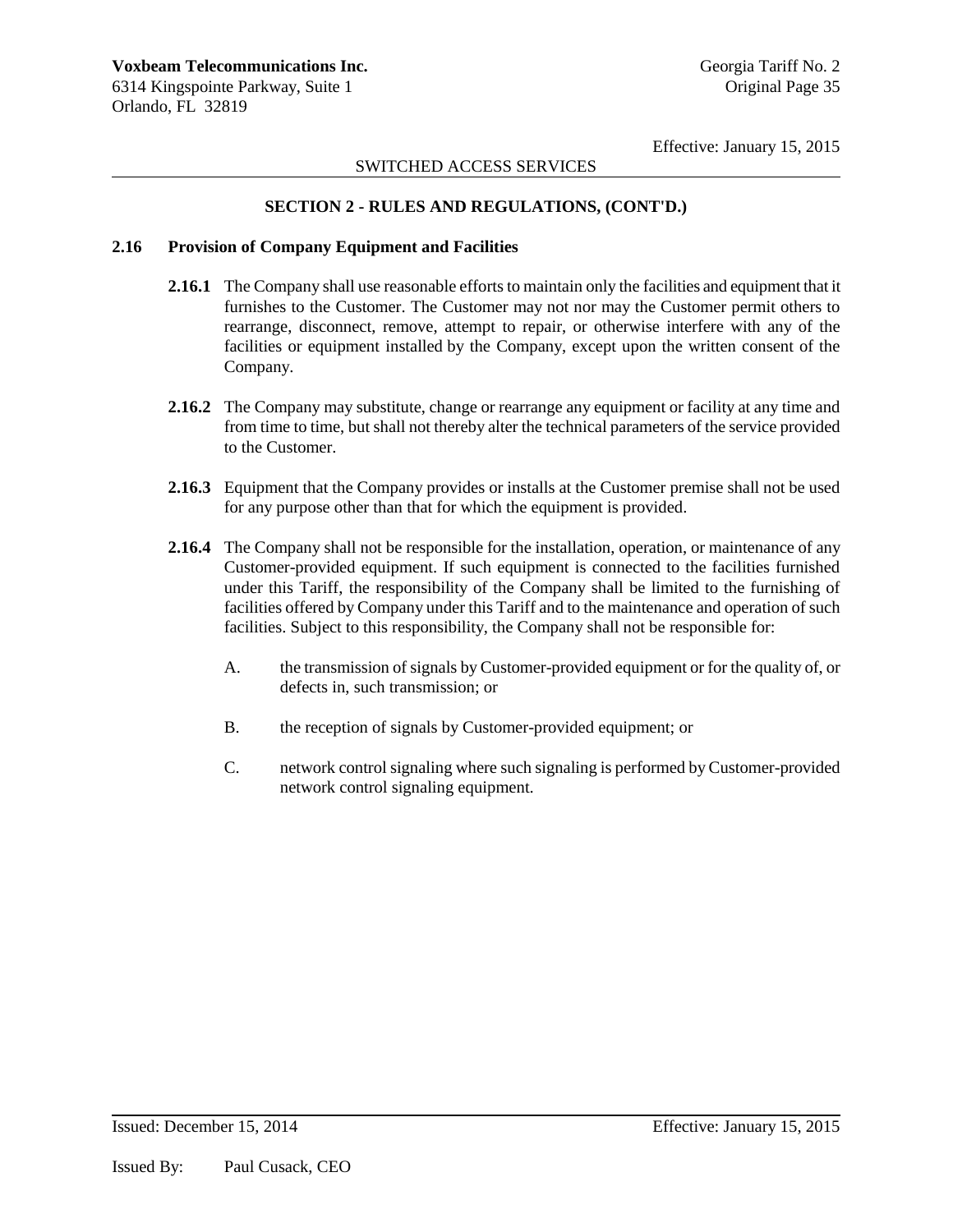# SWITCHED ACCESS SERVICES

# **SECTION 2 - RULES AND REGULATIONS, (CONT'D.)**

## **2.17 Interconnection**

- **2.17.1** Service furnished by the Company may be interconnected with services or facilities of other authorized communications common carriers and with private systems, subject to technical limitations established by the Company. Service furnished by the Company is not part of a joint undertaking with such other common carriers or systems. Any special interface equipment or facilities necessary to achieve compatibility between the facilities of Company and other participating carriers shall be provided at the Customer's expense.
- 2.17.2 Connection with the facilities or services of other carriers shall be under the applicable terms and conditions of the other carriers' tariffs or Tariffs. The Customer is responsible for taking all necessary legal steps for interconnecting Customer-provided terminal equipment or systems with Company's facilities. Customer shall secure all licenses, permits, rights-of-way, and other arrangements necessary for such interconnection.
- 2.17.3 The Customer shall ensure that the facilities or equipment provided by another carrier are properly interconnected with the facilities or equipment of the Company. If the Customer maintains or operates the interconnected facilities or equipment in a manner which results or may result in harm to the Company's facilities, equipment, personnel, or the quality of service, the Company may, upon five (5) days written notice, require the use of protective equipment at the Customer's expense. If this written notice fails to eliminate the actual or potential harm, the Company may, upon additional five (5) days written notice, terminate the existing service of the Customer.
- **2.17.4** If harm to the Company's network, personnel or services is imminent due to interconnection with another carrier's services, the Company reserves the right to shut down Customer's service immediately, with no prior notice required.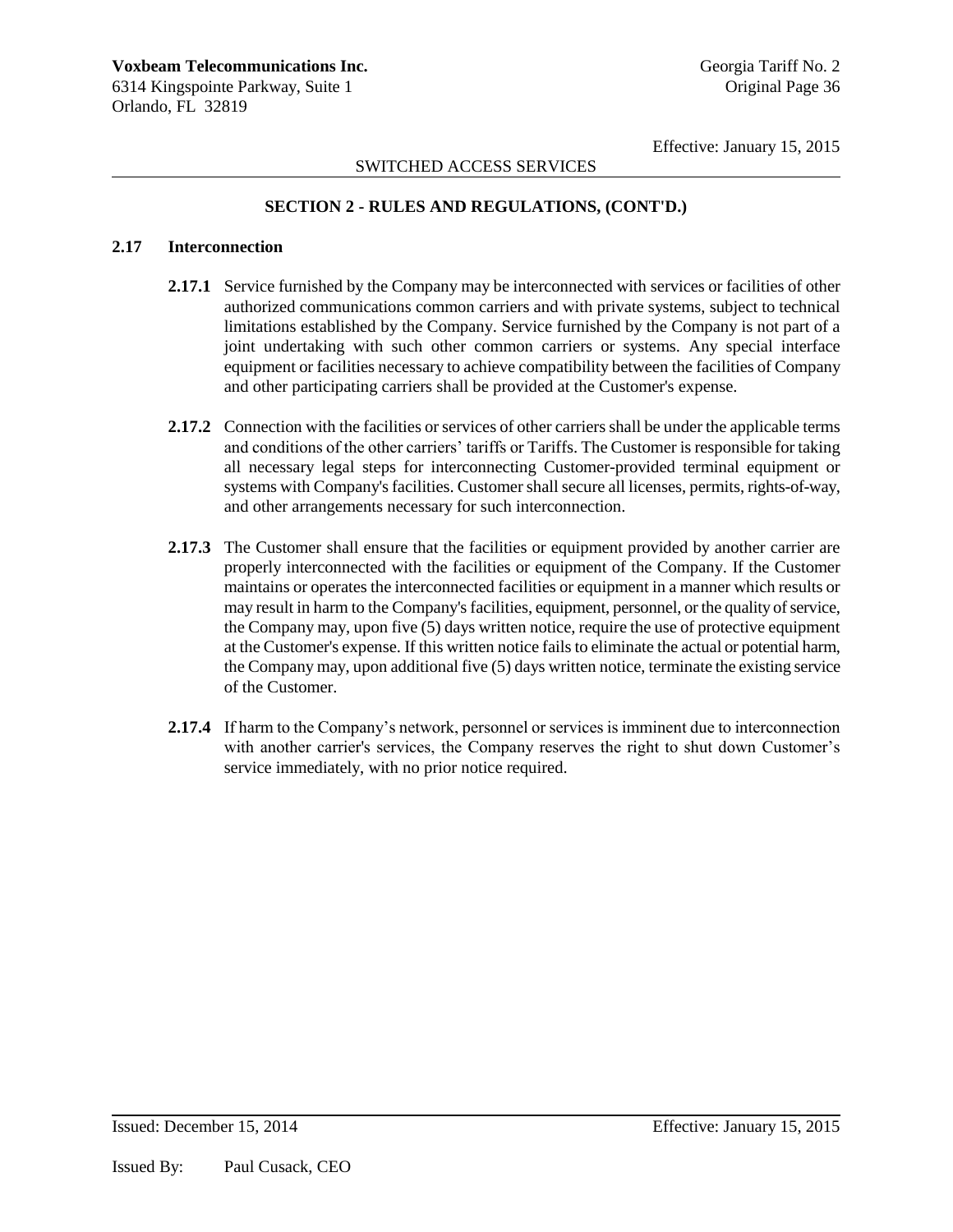## SWITCHED ACCESS SERVICES

## **SECTION 2 - RULES AND REGULATIONS, (CONT'D.)**

#### **2.18 Customer-Provided Equipment**

- **2.18.1** The Company's services are designed primarily for the transmission of voice-grade telephonic signals, except as otherwise stated in this Tariff. The Customer may transmit any form of signal that is compatible with the Company's equipment, but the Company does not represent that its services will be suitable for purposes other than voice-grade telephonic communication except as specifically stated in this Tariff.
- **2.18.2** Terminal equipment on the Customer's Premises and the electric power consumed by such equipment shall be provided by and maintained at the expense of the Customer. The Customer is responsible for the provision of wiring or cable to connect its terminal equipment to the Company's network.
- **2.18.3** The Customer is responsible for ensuring that Customer-provided equipment connected to Company equipment and facilities is compatible with such equipment and facilities. The magnitude and character of the voltages and currents impressed on Company-provided equipment and wiring by the connection, operation, or maintenance of such equipment and wiring shall be such as not to cause damage to the Company-provided equipment and wiring or injury to the Company's employees or to other persons. Any additional protective equipment required to prevent such damage or injury shall be provided by the Company at the Customer's expense, subject to prior Customer approval of the equipment expense.
- **2.18.4** Upon suitable notification to the Customer, and at a reasonable time, the Company may make such tests and inspections as may be necessary to determine that the Customer is complying with the requirements under this Section 2.18 for the installation, operation, and maintenance of Customer-provided facilities, equipment, and wiring in the connection of Customerprovided facilities and equipment to Company-owned facilities and equipment.
- **2.18.5** If the protective requirements for Customer-provided equipment are not being complied with, the Company may take such action as it deems necessary to protect its facilities, equipment, and personnel. The Company may, upon five (5) days written notice, require the use of additional protective equipment at the Customer's expense. If this written notice fails to remedy any protective deficiencies or potential harm, the Company may, upon additional five (5) days written notice, terminate the existing service of the Customer.
- **2.18.6** If harm to the Company's network, personnel or services is imminent, the Company reserves the right to shut down Customer's service immediately, with no prior notice required.

Issued: December 15, 2014 Effective: January 15, 2015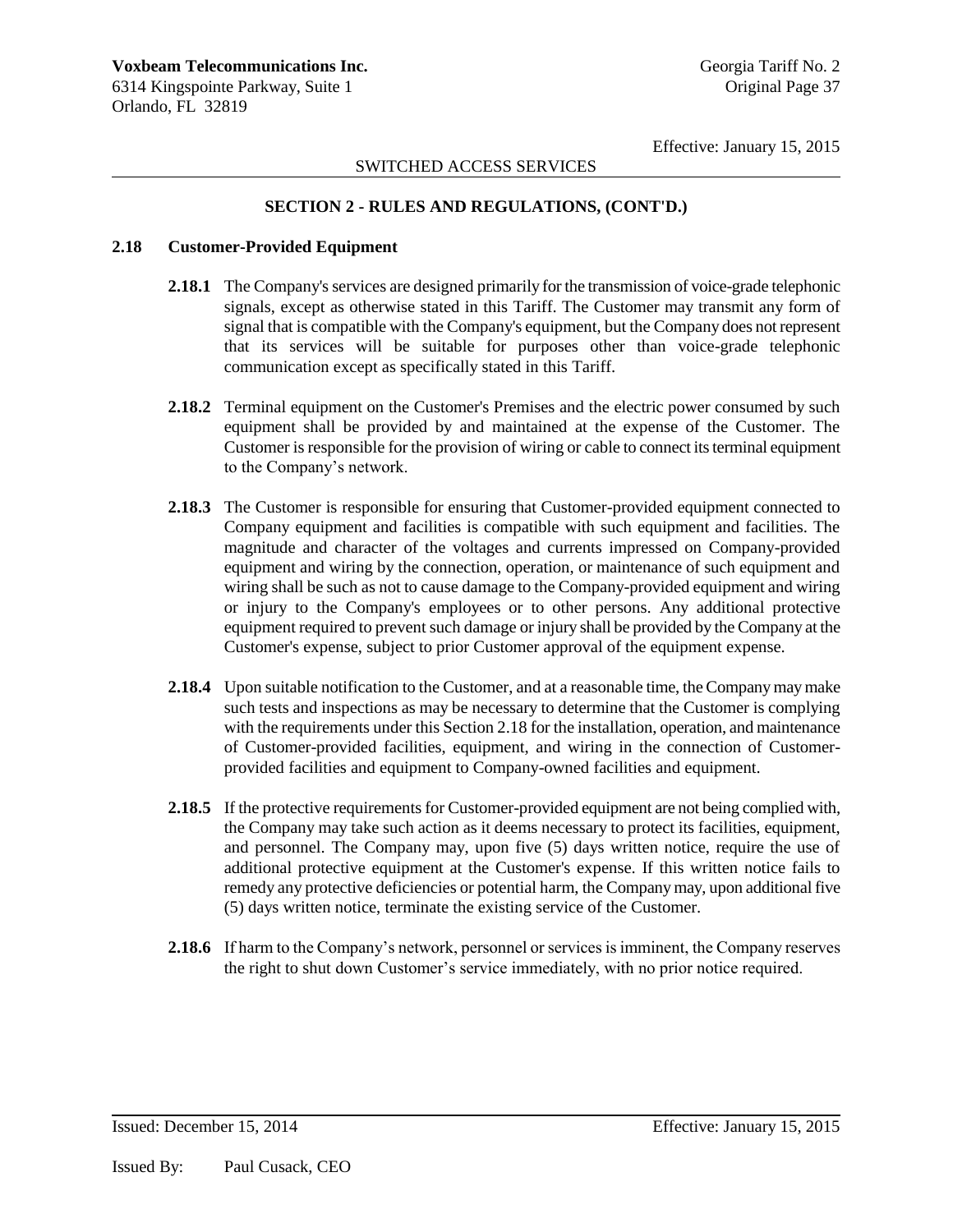# SWITCHED ACCESS SERVICES

## **SECTION 2 - RULES AND REGULATIONS, (CONT'D.)**

#### **2.19 Inspection, Testing and Adjustments**

- **2.19.1** The Company may, upon reasonable notice, make such tests and inspections as may be necessary to determine whether the terms and conditions of this Tariff are being complied with in the installation, operation or maintenance of the Customer's or the Company's facilities or equipment. The Company may interrupt service at any time, without penalty or liability, due to the departure from or reasonable suspicion of the departure from any of these terms and conditions.
- **2.19.2** Upon reasonable notice, the facilities or equipment provided by the Company shall be made available to the Company for such tests and adjustments as may be necessary for their maintenance in a condition satisfactory to the Company. No interruption allowance shall be granted for the time during which such tests and adjustments are made, unless such interruption exceeds twenty-four hours and is requested by the Customer.
- **2.19.3** The Company will use commercially reasonable efforts to provide the Customer reasonable notification of service-affecting activities that may occur in normal operation of its business. Such activities may include, but are not limited to, equipment or facilities additions, removals or rearrangements and routine preventative maintenance. Generally, such activities are not specific to an individual Customer but affect many Customers' services. No specific advance notification period applies to all service activities. The Company will work cooperatively with the Customer to determine the reasonable notification requirements. With some emergency or unplanned service-affecting conditions, such as an outage resulting from cable damage, notification to the Customer may not be possible.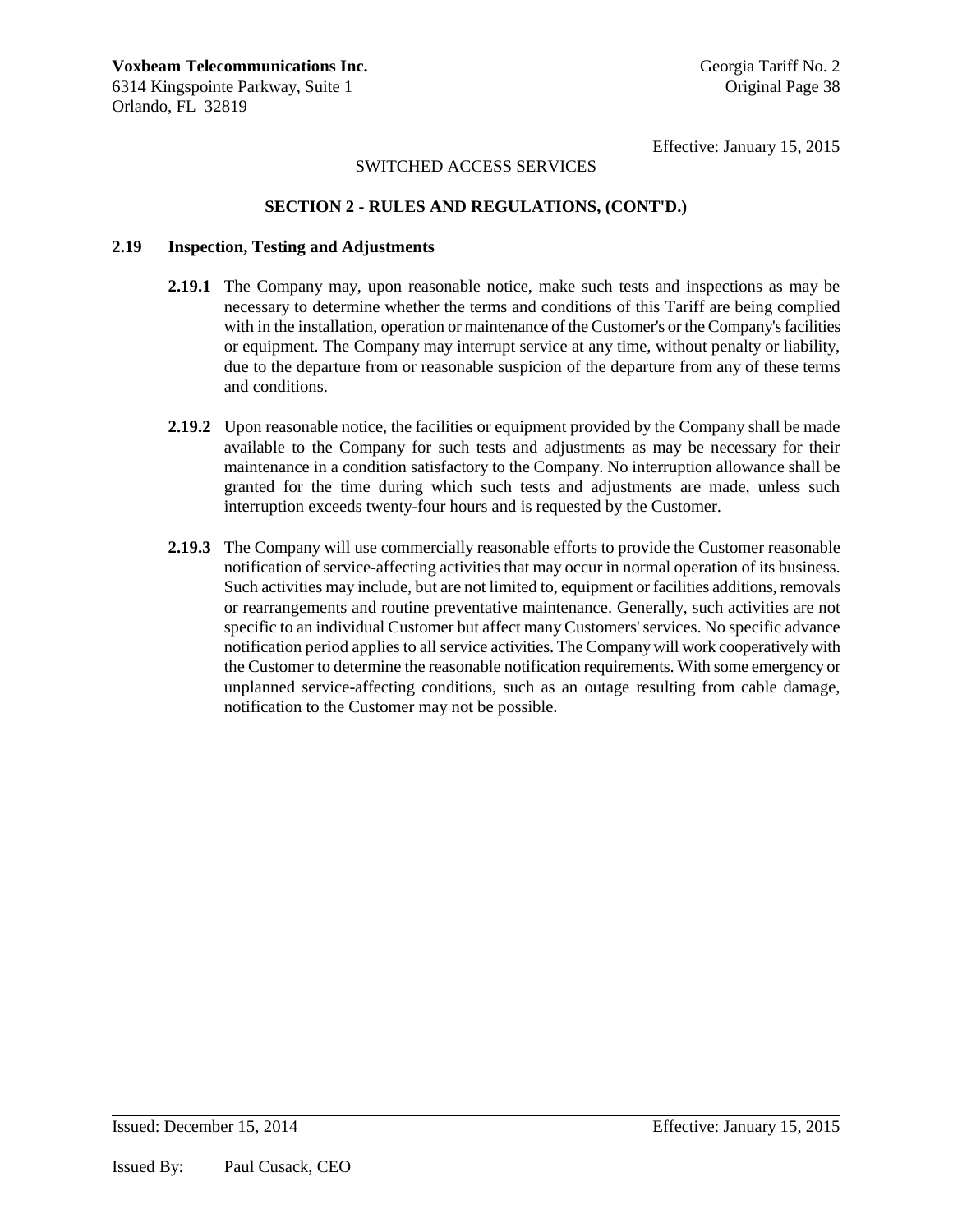# SWITCHED ACCESS SERVICES

# **SECTION 2 - RULES AND REGULATIONS, (CONT'D.)**

#### **2.20 Allowances for Interruptions in Service**

### **2.20.1 General**

- A. The provision of this Section 2.20 apply generally to the Company's Dedicated Access services only, and specifically, to any Recurring Charges applicable to Dedicated Access services.
- B. Upon the written request of the Customer, delivered to the Company no later than thirty (30) days following the date of service interruption, a credit allowance will be given when service is interrupted, except as specified in Section 2.20.2. A service is interrupted when it becomes inoperative to the Customer, e.g., the Customer is unable to transmit or receive, because of a failure of a component furnished by the Company under this Tariff.
- C. An interruption period begins when the Customer reports to the Company a service, facility or circuit is inoperative and, if necessary, releases it for testing and repair by the Company, as determined in Company's sole reasonable discretion. An interruption period ends when the service, facility or circuit is operative.
- D. If the Customer reports a service, facility or circuit to be interrupted but declines to release it for testing and repair, refuses access to the Customer Premises for test and repair by the Company, or continues to make voluntary use of the service, then the service, facility or circuit is considered to be impaired but not interrupted. No credit allowances will be made for a service, facility or circuit considered by the Company to be impaired but not interrupted.
- E. The Customer shall be responsible for the payment of service chargesfor visits by the Company's agents or employees to the Customer Premises when the service difficulty or trouble report results from the use of equipment or facilities provided by any party other than the Company, including but not limited to, the Customer.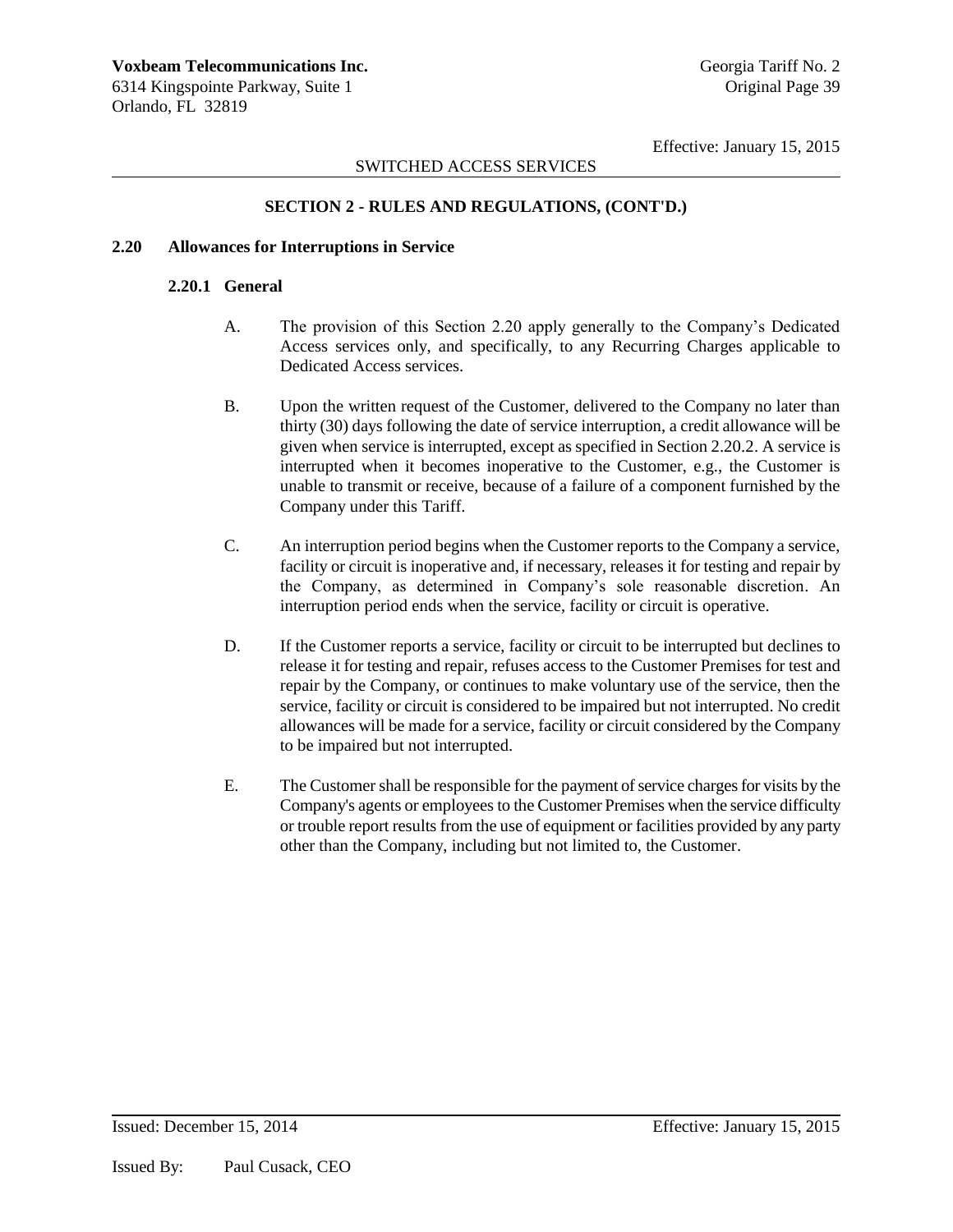# SWITCHED ACCESS SERVICES

# **SECTION 2 - RULES AND REGULATIONS, (CONT'D.)**

#### **2.20 Allowances for Interruptions in Service, (Cont'd.)**

#### **2.20.2 Limitations of Allowances**

- A. No credit allowance will be made for any interruption in service:
	- 1. due to the negligence of or noncompliance with the provisions of this Tariff by any person or entity other than the Company, including but not limited to the Customer;
	- 2. due to the failure of power, equipment, systems, connections or services not provided by the Company;
	- 3. due to circumstances or causes beyond the reasonable control of the Company;
	- 4. during any period in which the Company is not given full and free access to its facilities and equipment for the purposes of investigating and correcting interruptions;
	- 5. during any period when the Customer has released service to the Company for maintenance purposes or for implementation of a Customer order for a change in service arrangements;
	- 6. that occurs or continues due to the Customer's failure to authorize replacement of any element of special construction; or
	- 7. that was not reported to the Company within thirty (30) days of the date that service was affected.
	- 8. Cellular and other wireless transmission is subject to interruptions including but not limited to, dropped calls, interrupted calls, unintelligible calls, oneway audio and other problems created by factors beyond Company's control. Under no circumstances will Company provide credit or payment of any kind for calls which experience problems related to cellular (wireless) transmissions.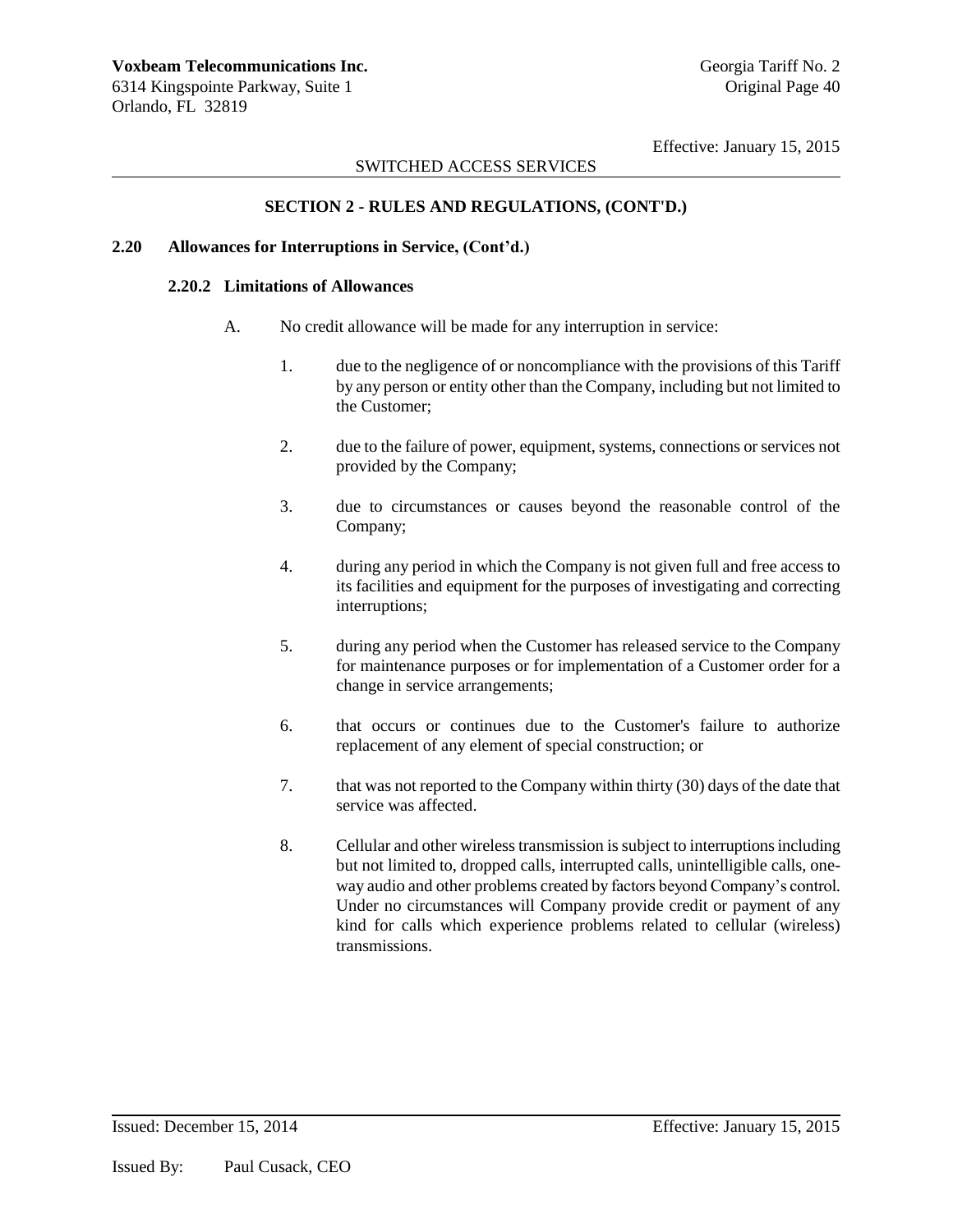## SWITCHED ACCESS SERVICES

## **SECTION 2 - RULES AND REGULATIONS, (CONT'D.)**

#### **2.20 Allowances for Interruptions in Service, (Cont'd.)**

#### **2.20.3 Use of Another Means of Communications**

If the Customer elects to use another means of communications during the period of interruption, the Customer must pay the charges for the alternative service used.

#### **2.20.4 Application of Credits for Interruptions in Service**

- A. Except as provided in Section 2.20.2.A., if a Customer's service is interrupted, and it remains interrupted for eight normal working hours or longer after access to the Customer Premises is made available and after being reported to be out of order, appropriate adjustments or refunds shall be made to the Customer, when such adjustment exceeds \$1.00.
- B. The amount of adjustment or refund shall be determined on the basis of the known period of interruption, generally beginning from the time the service interruption is first reported. The refund to the Customer shall be a pro-rata part of the month's flat rate charges (if any) for the period of days and that portion of the service facilities rendered useless or inoperative. The refund may be accomplished by a credit on a subsequent bill for the service.
- C. For purposes of credit computation every month shall be considered to have seven hundred and twenty (720) hours. For services with a monthly recurring charge, no credit shall be allowed for an interruption of continuous duration of less than eight (8) hours. The Customer shall be credited for an interruption of eight (8) or more hours at the rate of 1/720th of the monthly charge for the services affected for each day that the interruption continues. The formula used for computation of credits is as follows:

 $Credit = A/720$  x B

 $A =$  outage time in hours (must be 8 or more)  $B =$  total monthly Recurring Charge for affected service.

D. No credits will be provided for usage-sensitive services.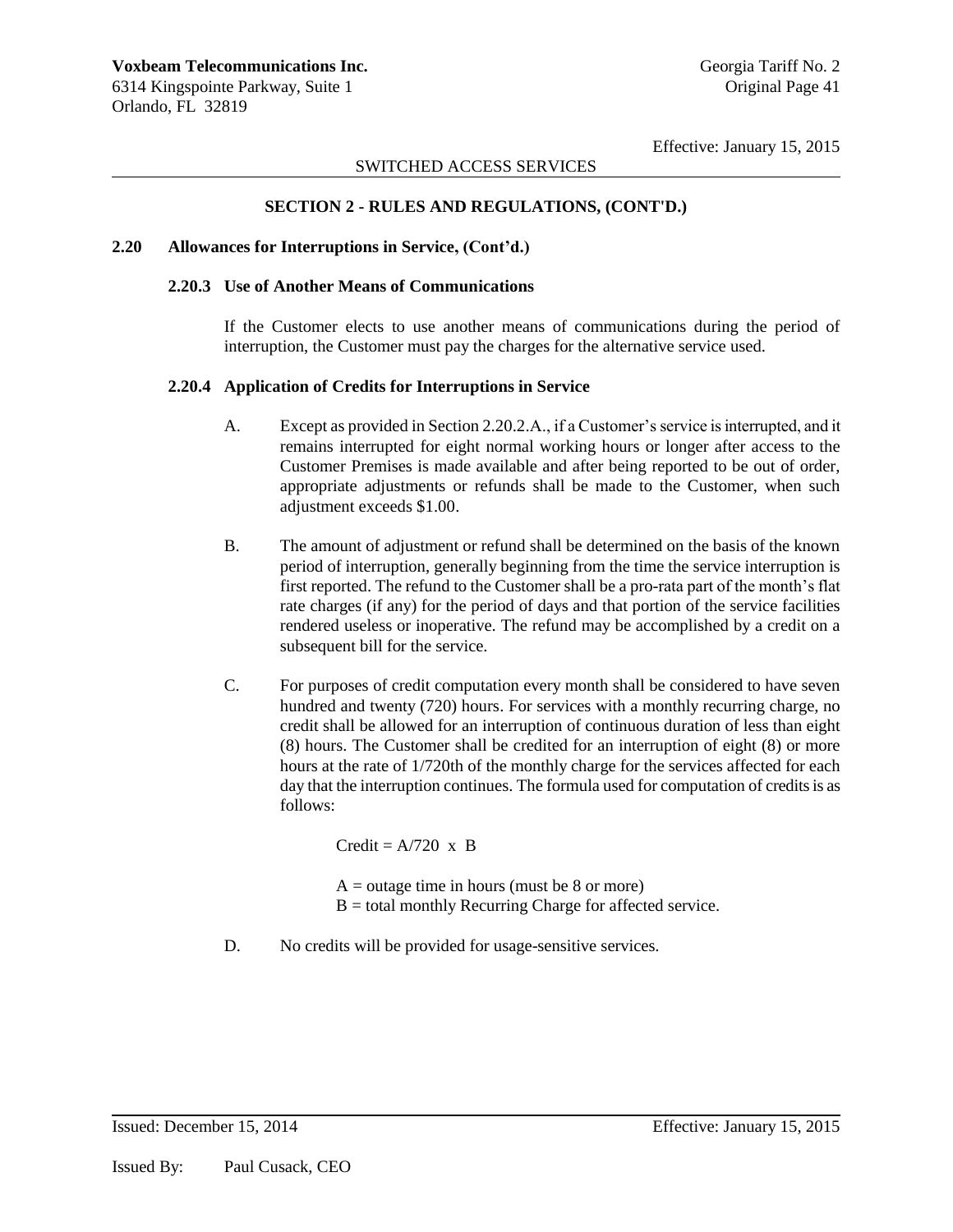## SWITCHED ACCESS SERVICES

## **SECTION 2 - RULES AND REGULATIONS, (CONT'D.)**

#### **2.21 Notices and Communications**

- **2.21.1** The Customer shall designate on the service order an address to which the Company shall mail or deliver all notices and other communications, except that Customer may also designate a separate address to which the Company's bills for service shall be mailed.
- **2.21.2** The Company shall designate on the service order or contract an address to which the Customer shall mail or deliver all notices and other communications, except that Company may designate a separate address on bills for service to which the Customer shall mail payment on that bill.
- **2.21.3** Notice of a pending disconnection of a Customer's service may contain the reason for the notice, the date of the notice, a description of any remedies the Customer may make, the time allotted for the Customer to make remedies (if any), and a toll free customer service number the Customer may call to obtain additional information.
- **2.21.4** Except as otherwise stated in this Tariff, all other notices or communications required to be given under this Tariff will be in writing.
- **2.21.5** Notices and other communications of either party, and all bills mailed by the Company, shall be presumed to have been delivered to the other party on the second business day following placement of the notice, communication or bill with the U.S. mail or a private delivery service, prepaid and properly addressed, or when actually received or refused by the addressee, whichever occurs first.
- **2.21.5** The Company or the Customer shall advise the other party of any changes to the addresses designated for notices, other communications or billing, by following the procedures for giving notice set forth herein.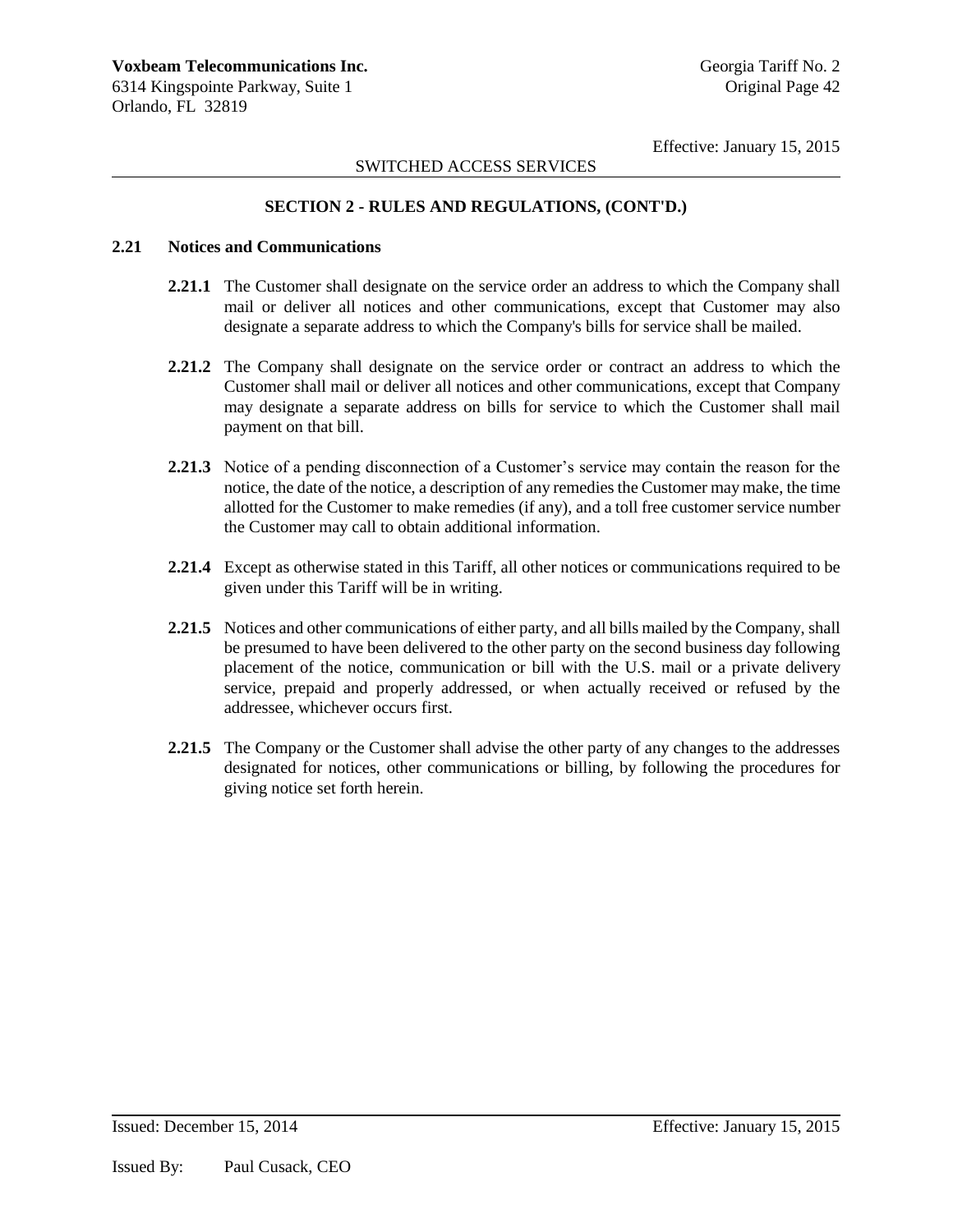## SWITCHED ACCESS SERVICES

# **SECTION 2 - RULES AND REGULATIONS, (CONT'D.)**

#### **2.22 Mixed Interstate and Intrastate Switched Access Services**

- **2.22.1** When mixed interstate and intrastate switched access service is provided, all charges, including nonrecurring charges, usage charges, and optional features, will be prorated between interstate and intrastate. The percentage provided in the reports as set forth in Section 2.9.2 will serve as the basis for prorating the charges. The percentage of an access service to be charged as intrastate is applied in the following manner:
	- A. For nonrecurring chargeable rate elements, multiply PSU times the quantity of chargeable elements times the intrastate Tariff rate per element.
	- B. For usage sensitive chargeable rate elements, multiply the PSU times actual use (measured or Company assumed average use) times the intrastate rate.
- **2.22.2** A similar calculation is then performed to determine the interstate portion of the bill.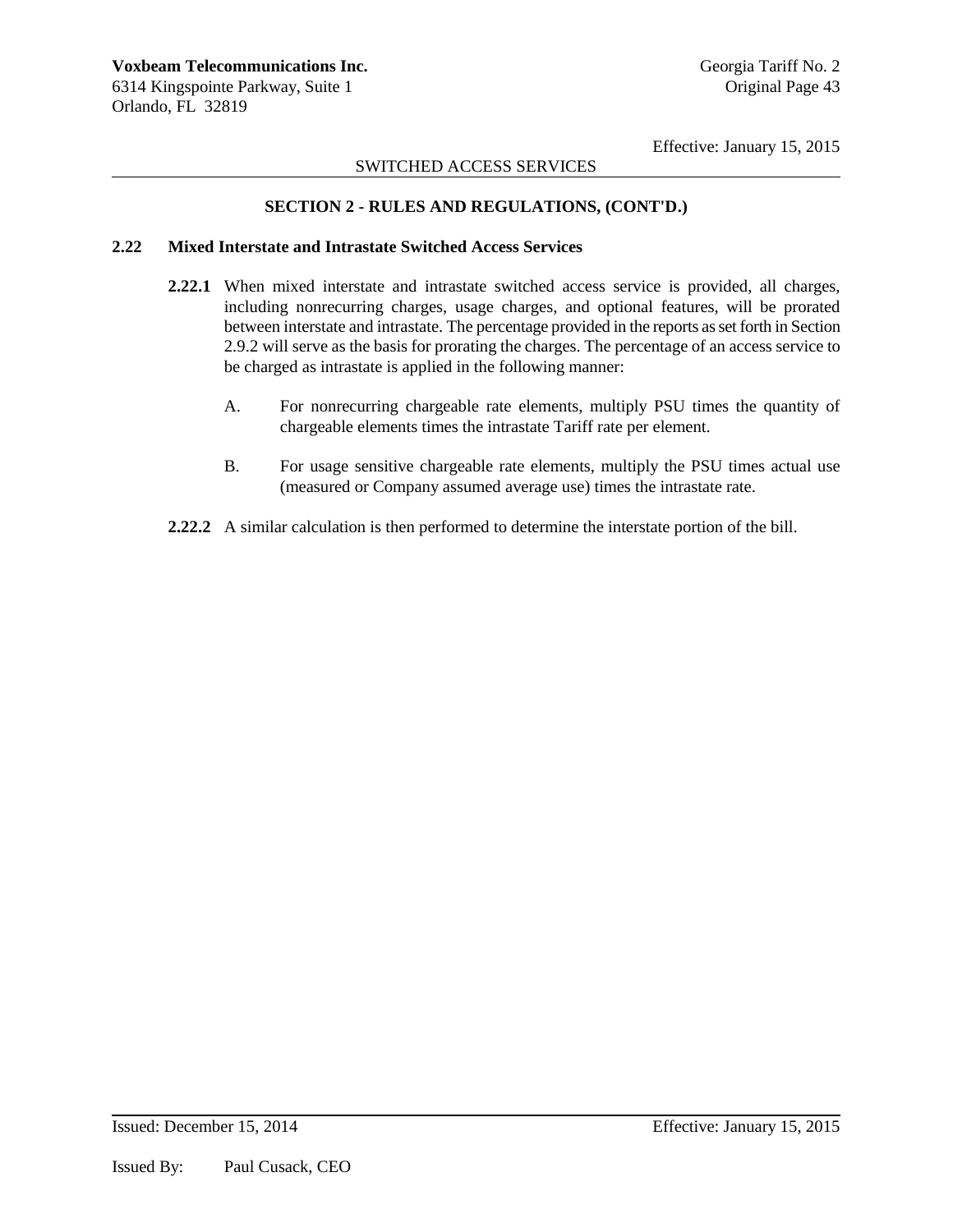# SWITCHED ACCESS SERVICES

# **SECTION 2 - RULES AND REGULATIONS, (CONT'D.)**

### **2.23 Determination of Jurisdiction of Mixed Interstate and Intrastate Dedicated Access Facilities**

- **2.23.1** When mixed interstate and intrastate service is provided over a Dedicated Access facility, the jurisdiction will be determined as follows.
	- A. If the Customer's estimate of the interstate traffic on the service equals 10% or more of the total traffic on that service, the service will be provided according to the applicable rules and regulations of the appropriate interstate tariff.
	- B. If the Customer's estimate of the interstate traffic on the service is less than 10% of the total traffic on that service, the service will be provided according to the applicable rules and regulations of this Tariff.
	- C. If the percentage of interstate traffic on the service changes to the extent that it alters the jurisdiction of the service, the Customer must notify the Company of any required change in status. The affected service will revert to the appropriate jurisdictional tariff within the next full billing cycle. Any applicable termination liability will be transferred with the jurisdictional change of the service.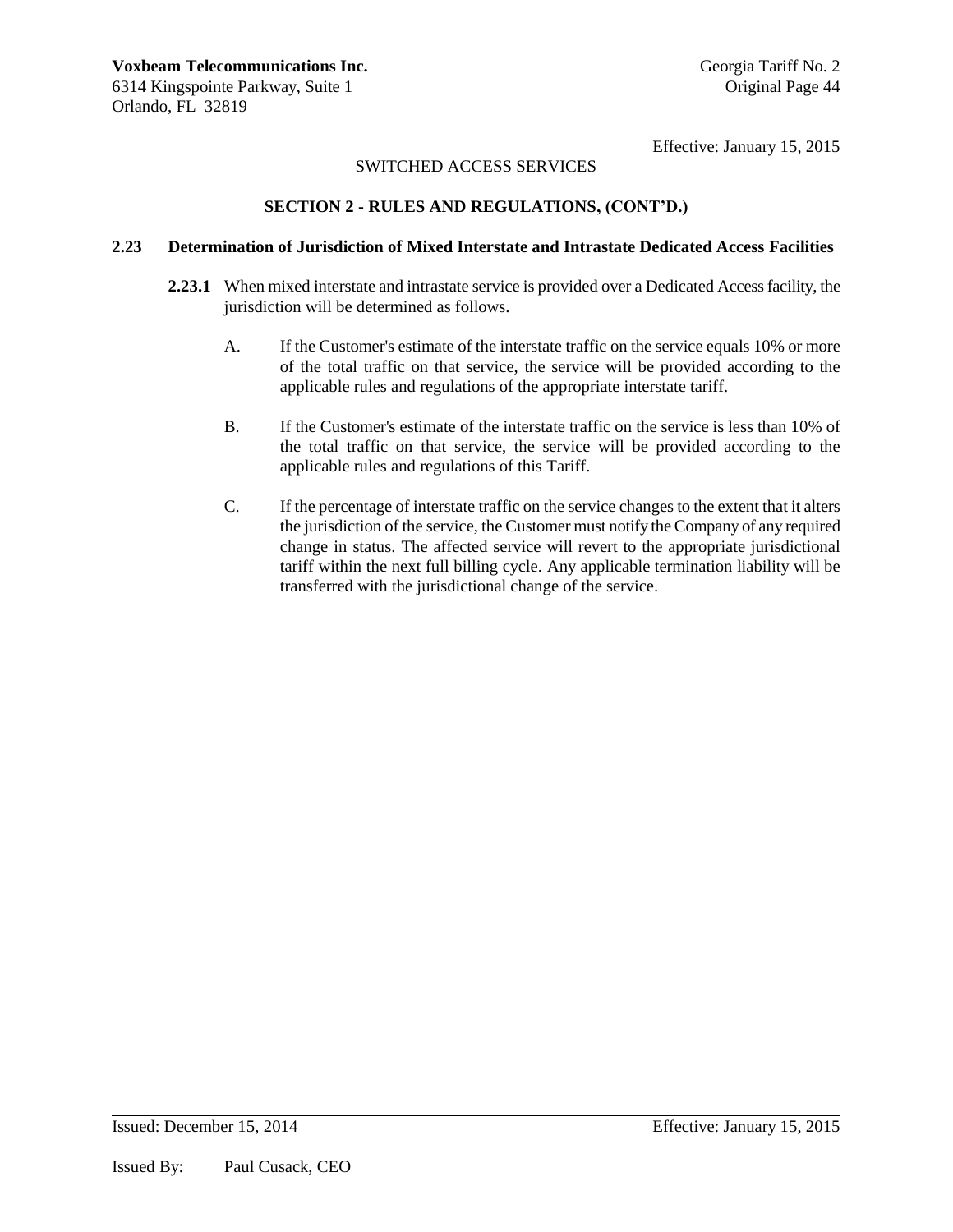# SWITCHED ACCESS SERVICES

# **SECTION 3 - SWITCHED ACCESS SERVICE**

## **3.1 General**

- **3.1.1** Switched Access Service provides a switched, two-point voice-grade communications path (including PSTN or VoIP-PSTN Traffic) between a Customer's Point of Presence and a point of demarcation with an End User, which may be used to originate calls from such End User to the Customer's network and to terminate calls from the Customer's Network to such End User. It provides for the use of common terminating, switching and trunking facilities, and for the use of common subscriber plant of the Company. Switched Access Service provides for the ability to originate calls from an End User's Premises to a Customer's Premises and to terminate calls from a Customer's Premises to an End User's Premises.
- **3.1.2** When a rate as set forth in this tariff is shown to more than two decimal places, the charges will be determined using the rate shown. The resulting amount will then be rounded to the nearest penny (i.e., rounded to two decimal places).
- **3.1.3** In the absence of an ASR, delivery of calls to, or acceptance of calls from, the Customer's End User location(s) via Company-provided switched access services shall constitute a Constructive Order and an agreement by the Customer to purchase the Company's switched access services as described and priced herein.
- **3.1.4** The Company shall assess and collect switched access rate elements under this tariff for access services, regardless of whether the Company itself delivers such traffic to the called party's premises or delivers the call to the called party's premises via contractual or other arrangements with an affiliated or unaffiliated provider of VoIP service that does not itself seek to collect switched access charges for the same traffic. The Company will not charge for functions not performed by the Company, its affiliated or unaffiliated provider of VoIP service. For purposes of this provision, functions provided by the Company as part of transmitting telecommunications between designated points using, in whole or in part, technology other than TDM transmission in a manner that is comparable to a service offered by a local exchange carrier constitutes the functional equivalent of carrier access service.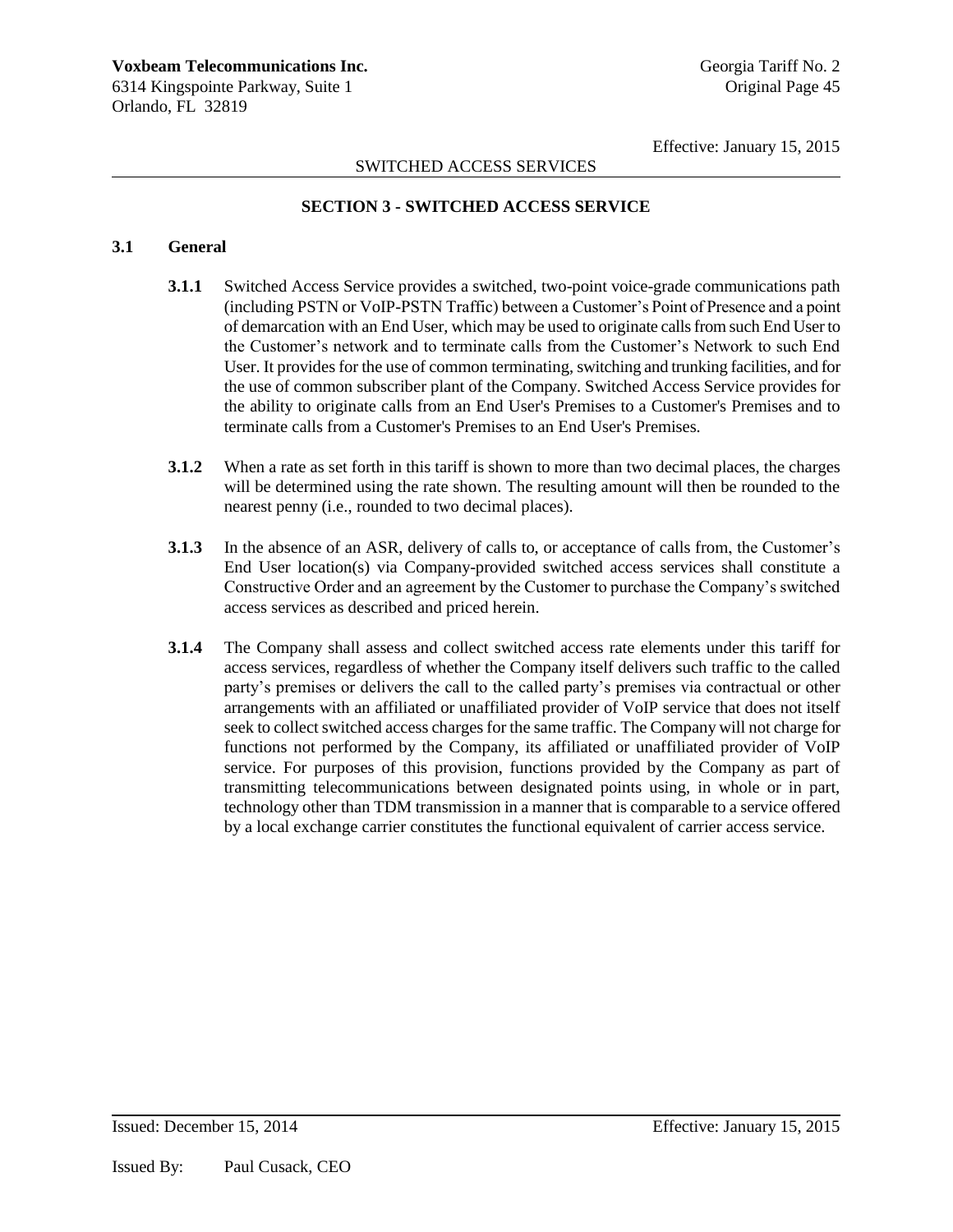## SWITCHED ACCESS SERVICES

## **SECTION 3 - SWITCHED ACCESS SERVICE, (CONT'D.)**

#### **3.2 Manner of Provision**

- **3.2.1** Switched Access Service is furnished for originating and/or terminating traffic.
- **3.2.2** Feature Group Access is provisioned, at minimum, at the DS-1 level and provides line-side or trunk-side access to End Office switches, for the Customer's use in originating and terminating communications. Basic Switched Access Service will be provided with Multi-Frequency In Band Signaling (SS7 is also available, where capabilities exist).
- **3.2.3** Two types of Feature Group Access are available:
	- A. Tandem Connect Access: This option applies when the Customer has no direct facilities to the End Office. All traffic is routed to and from End Office via an Access Tandem. Delivery of calls to, or acceptance of calls from, the Customer's End User location(s) via Tandem Connect Access shall constitute a Constructive Order and an agreement by the Customer to purchase the Company's switched access services as described and priced herein.
	- B. Direct Connect Access: This option applies when the Customer has direct facilities to the End Office. This transmission path is dedicated to the use of a single Customer. The Company may require the Customer to submit an ASR or comparable documentation for Direct Connect Access. The dedicated components of Direct Connect Access are provided on an Individual Case Basis as Special Service Arrangements pursuant to Section 6.3 of this tariff.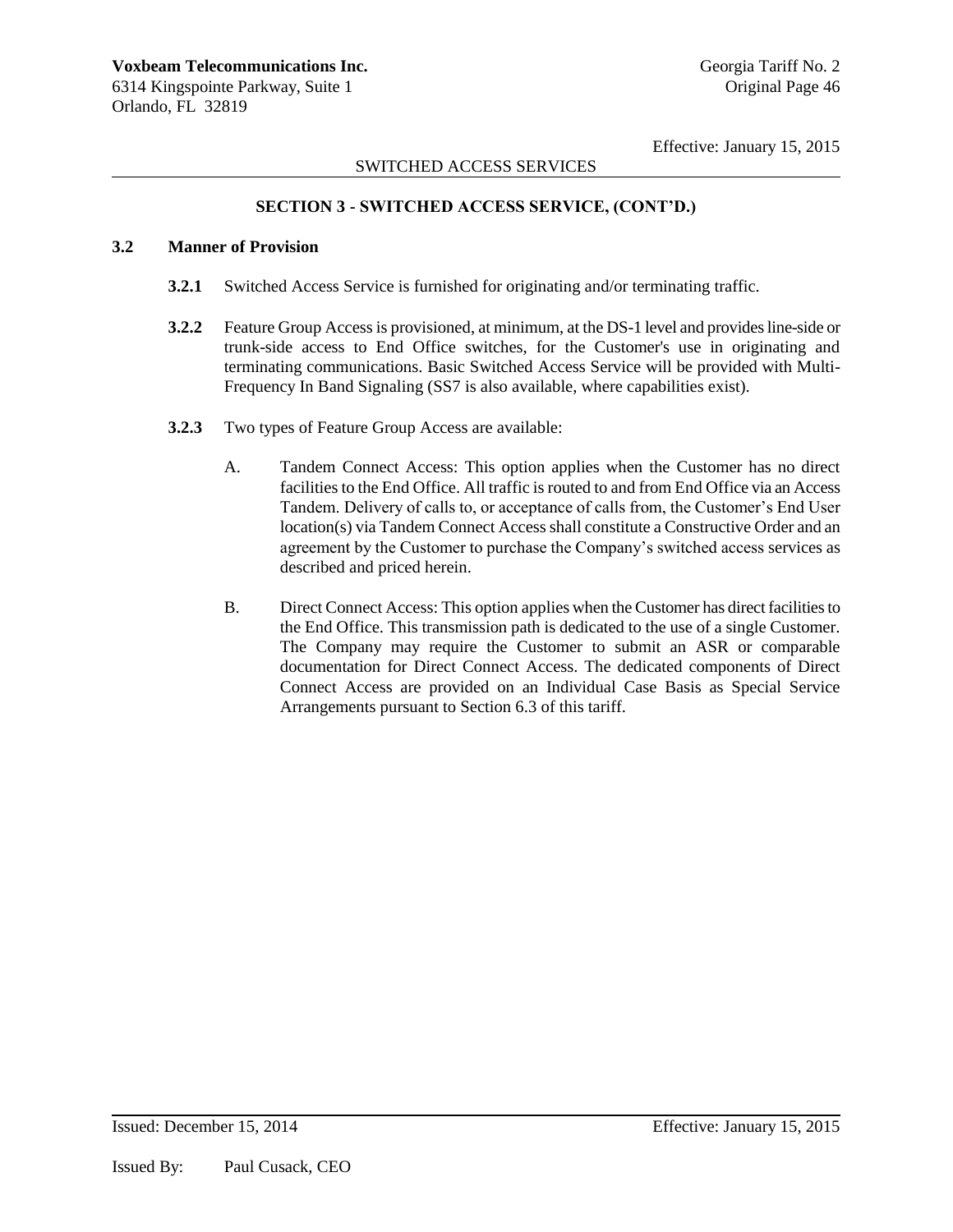# SWITCHED ACCESS SERVICES

# **SECTION 3 - SWITCHED ACCESS SERVICE, (CONT'D.)**

#### **3.3 Rate Categories**

There are five rate categories which apply to Switched Access Service:

- Common Line
- Switched Transport
- End Office Switching
- Toll-Free 8XX Data Base Access Service
- Optional Features

# **3.3.1 Common Line**

The Common Line component is related to the use of Company-provided or leased end user common lines, or equivalent connections, by Customers and End Users for Intrastate access.

# **3.3.2 Switched Transport**

The Switched Transport component is related to the transmission and tandem switching facilities between the customer designated premises and the end office switch(es) where the customer's traffic is switched to originate or terminate the customer's communications. The Switched Transport component also includes transport between an end office which serves as host for a remote switching system or module (RSS or RSM) and the RSS or RSM.

# **3.3.3 End Office Switching**

The End Office Switching component is related to the use of end office switching equipment, the terminations in the end office of end user lines, the terminations of calls at Company Intercept Operators or recordings, the Signaling Transfer Point (STP) costs, and the SS7 signaling function between the end office and the STP.

#### **3.3.4 Toll-Free 8XX Data Base Query**

The Toll-Free 8XX Data Base Query Charge, will apply for each Toll-Free 8XX call query received at the Company's (or its provider's) Toll-Free 8XX data base.

# **3.3.5 Switched Access Optional Features**

Various optional features may be available and will be priced on an individual case basis.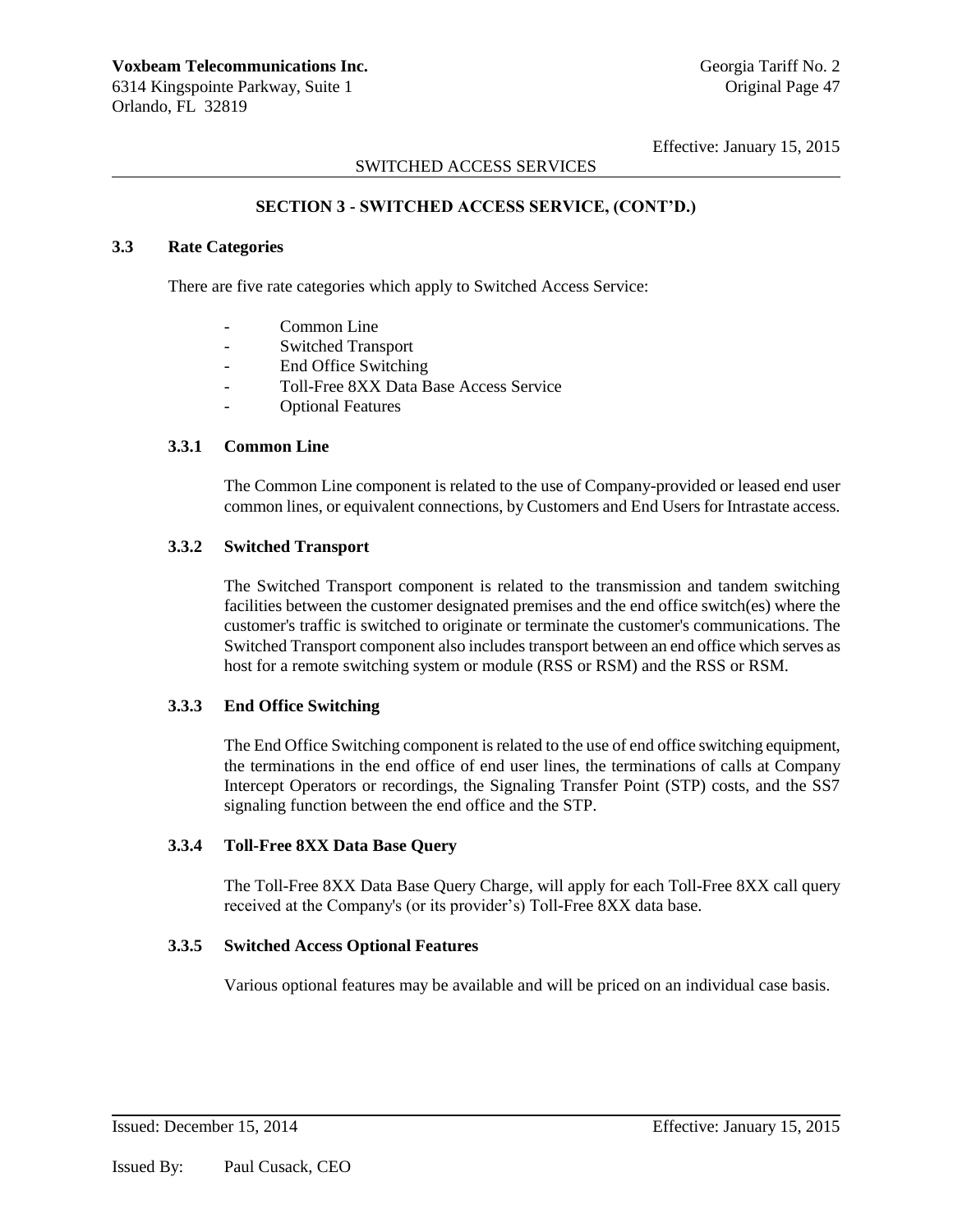# SWITCHED ACCESS SERVICES

# **SECTION 3 - SWITCHED ACCESS SERVICE, (CONT'D.)**

### **3.4 Access Ordering**

### **3.4.1 General**

- A. Customers may order switched access through a Constructive Order, as defined herein, or through an ASR. The format and terms of the ASR will be as specified in the Industry Access Service Order Guidelines, unless otherwise specified herein.
- B. A Customer may order any number of services of the same type and between the same premises on a single ASR. All details for services for a particular order must be identical.
- C. The Customer shall provide all information necessary for the Company to provide and bill for the requested service. When placing an order for Access Service, the Customer shall provide the following minimum information:
	- 1. Customer name and Premises address(es);
	- 2. Billing name and address (when different from Customer name and address); and
	- 3. Customer contact name(s) and telephone number(s) for the following provisioning activities: order negotiation, order confirmation, interactive design, installation and billing.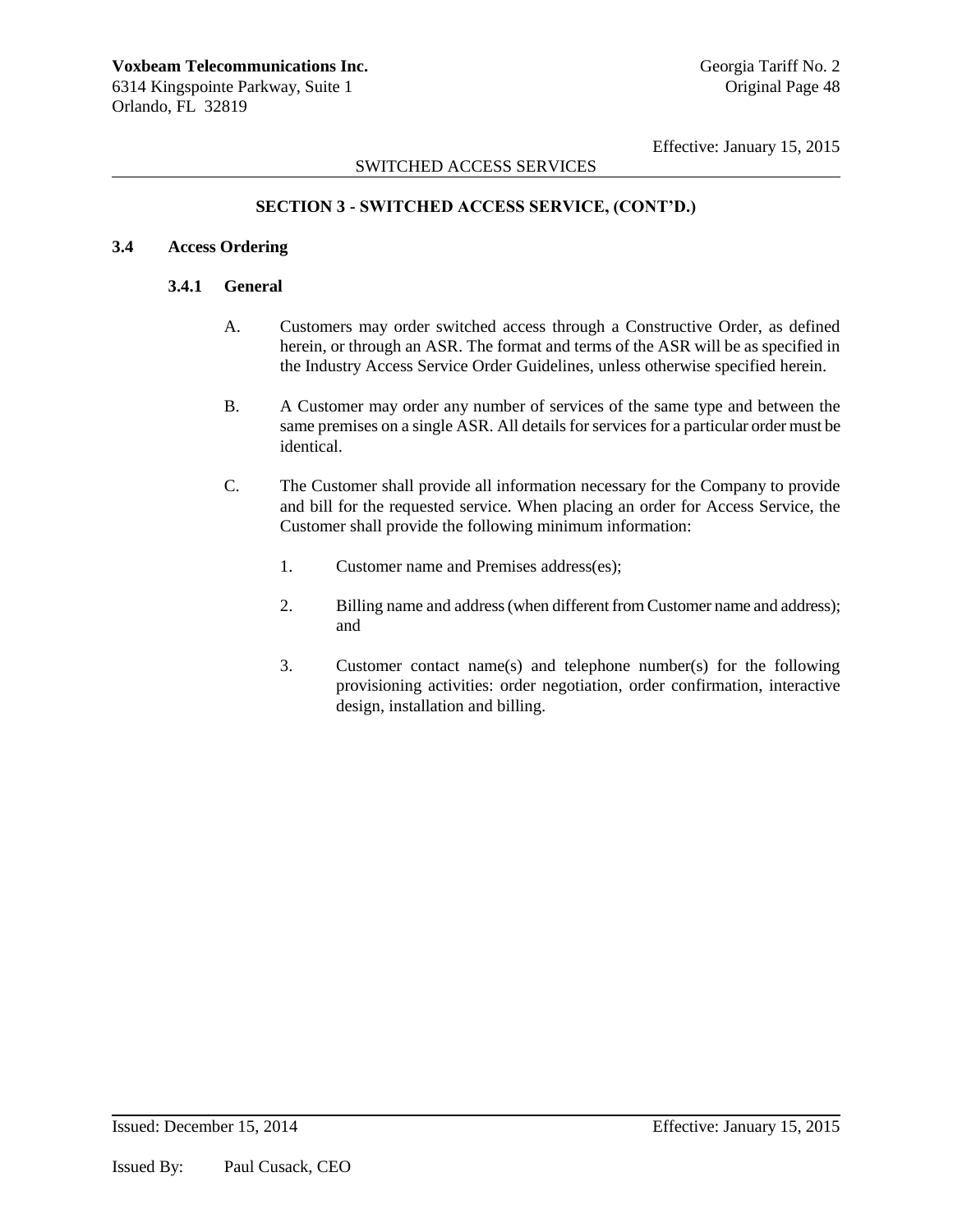## SWITCHED ACCESS SERVICES

## **SECTION 3 - SWITCHED ACCESS SERVICE, (CONT'D.)**

#### **3.4 Access Ordering, (Cont'd.)**

#### **3.4.2 Access Service Date Intervals**

- A. Access Service is provided with Standard or Negotiated Intervals
- B. The Company will specify a firm order confirmation date and Service Commencement Date contingent on the ASR being complete as received. To the extent the Access Service can be made available with reasonable effort, the Company will provide the Access Service in accordance with the Customer's requested interval, subject to the following conditions:
	- 1. For service provided under a Standard Interval: The Standard Interval for Switched Service will be sixty (60) business days from the Application Date. This interval only applies to standard service offerings where there are preexisting facilities to the Customer Premises. Access Services provided under the Standard Interval will be installed during Company business hours.
	- 2. For service provided under a Negotiated Interval: The Company will offer a Service Date based on the type and quantity of Access Services the Customer has requested. The Negotiated Interval may not exceed by more than six months the Standard Interval Service Date, or, when there is no Standard Interval, the Company offered Service Date, except as otherwise agreed by the Company in writing. The Company will negotiate a Service Date interval with the Customer when:
		- a. The Customer requests a Service Date before or beyond the applicable Standard Interval Service Date; or
		- b. There is no existing facility connecting the Customer Premises with the Company; or
		- c. The Customer requests a service that is not considered by the Company to be a standard service offering (for example, if additional engineering or special construction is required to complete the order); or
		- d. The Company determines that Access Service cannot be installed within the Standard Interval.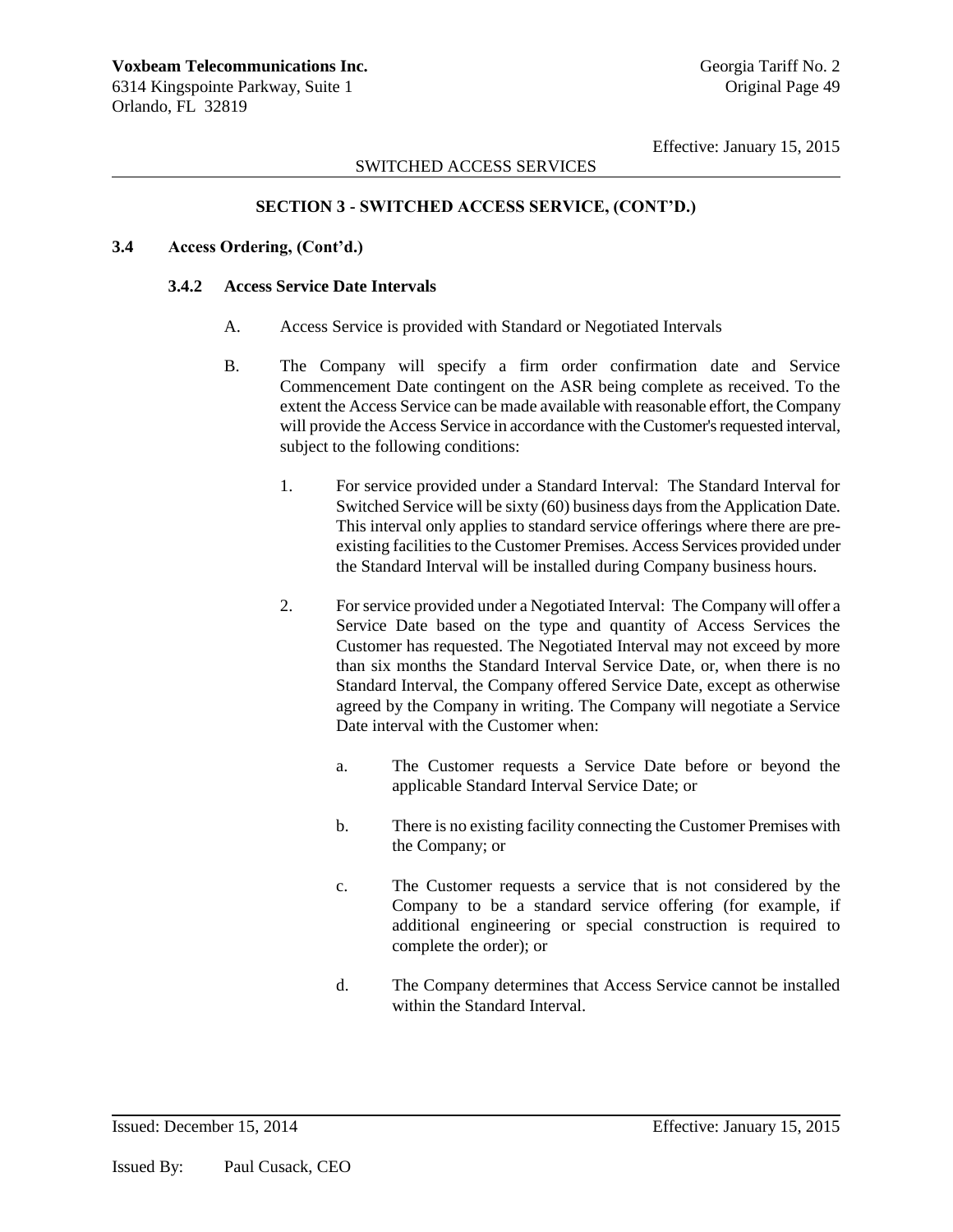### **SECTION 3 - SWITCHED ACCESS SERVICE, (CONT'D.)**

#### **3.4 Access Ordering, (Cont'd.)**

### **3.4.2 Access Service Date Intervals, (Cont'd.)**

C. All services for which rates are applied pursuant to Section 6 of this tariff are provided with a Negotiated Interval.

## **3.4.3 Access Service Request Modifications**

The Customer may request a modification of its ASR prior to the Service Commencement Date. All modifications must be in writing using the industry ASR process. The Company, in its sole discretion, may accept a verbal modification from the Customer. The Company will make every effort to accommodate a requested modification when it is able to do so with the normal work force assigned to complete such an order within normal business hours.

### **3.5 Special Construction or Special Service Arrangements**

Subject to the agreement of the Company and to all of the regulations contained in this tariff, special construction of Company facilities or development of special service arrangements may be undertaken by the Company on a reasonable-efforts basis at the request of the Customer. Such construction or arrangements will be provided pursuant to regulations contained in Section 4of this tariff.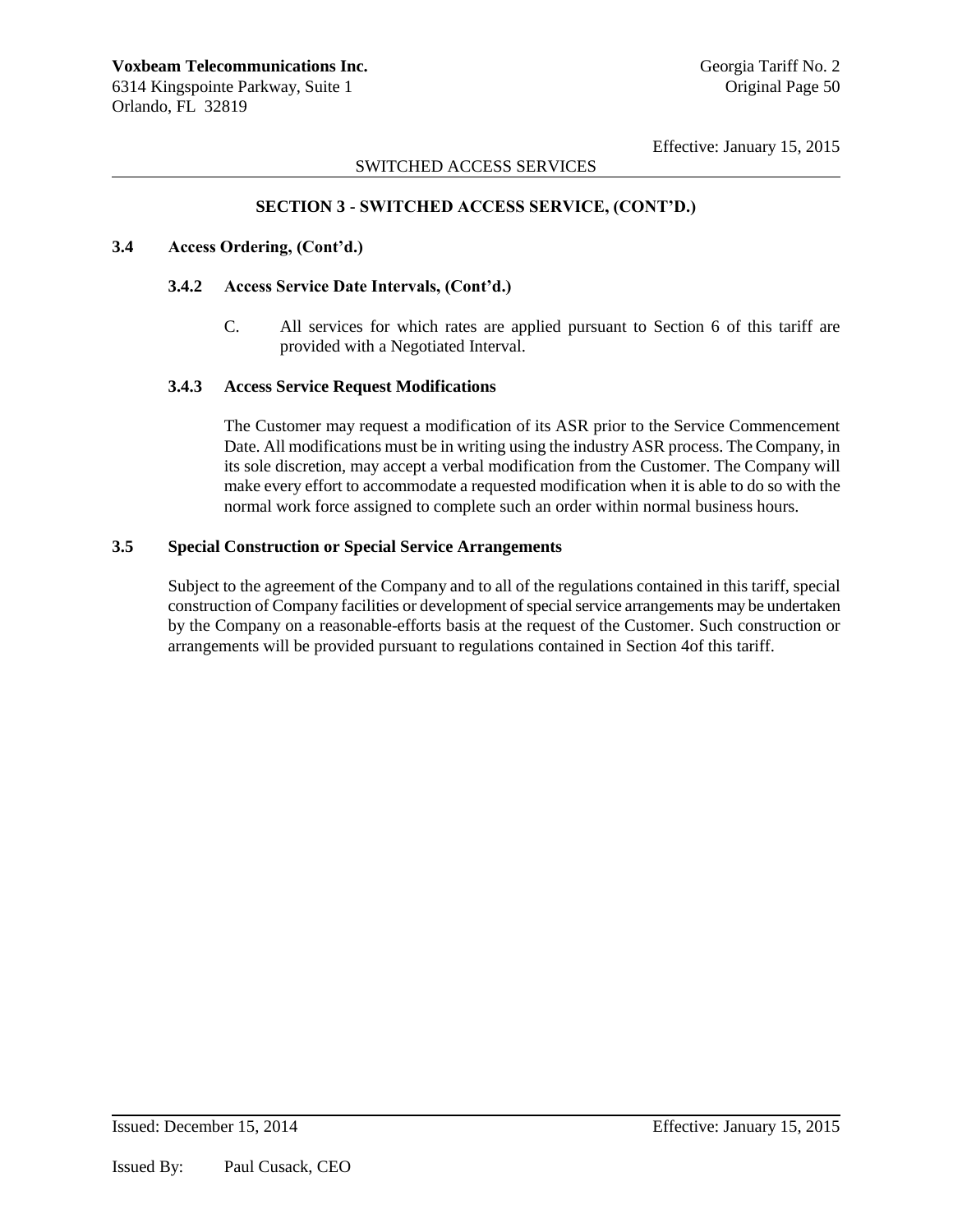## SWITCHED ACCESS SERVICES

## **SECTION 3 - SWITCHED ACCESS SERVICE, (CONT'D.)**

### **3.6 Obligations of the Company**

- **3.6.1** With regard to access services provided by the Company, specific Company responsibilities include, but are not limited to the following:
	- A. Network Management

The Company will administer its network to ensure that provision of acceptable service levels to all telecommunications users of the Company's network services. Generally, service levels are considered acceptable only when both End Users and Customers are able to establish connections with minimal delay encountered within the Company network. The Company maintains the right to apply protective controls, i.e., those actions, such as call gapping, which selectively cancel the completion of traffic, over any traffic carried over its network, including that associated with a Customer's Switched Access Service. Generally, such protective measures would only be taken as a result of occurrences such as a failure or overload of Company or Customer facilities, natural disasters, mass calling or national security demands.

B. Design and Traffic Routing of Switched Access Service

The Company shall design and determine the routing of Switched Access Service, including the selection of the first point of switching and the selection of facilities from the interface to any switching point and to the End Offices. The Company shall also decide if capacity is to be provided by originating only, terminating only, or twoway trunk groups. Finally, the Company will decide whether trunk side access will be provided through the use of two-wire or four-wire trunk terminating equipment.

Selection of facilities and equipment and traffic routing of the service are based on standard engineering methods, available facilities and equipment and the Company's traffic routing plans. If the Customer desires different routing or directionality than that determined by the Company, the Company will work cooperatively with the Customer in determining (1) whether the service is to be routed directly to an end office or through an access tandem switch and (2) the directionality of the service.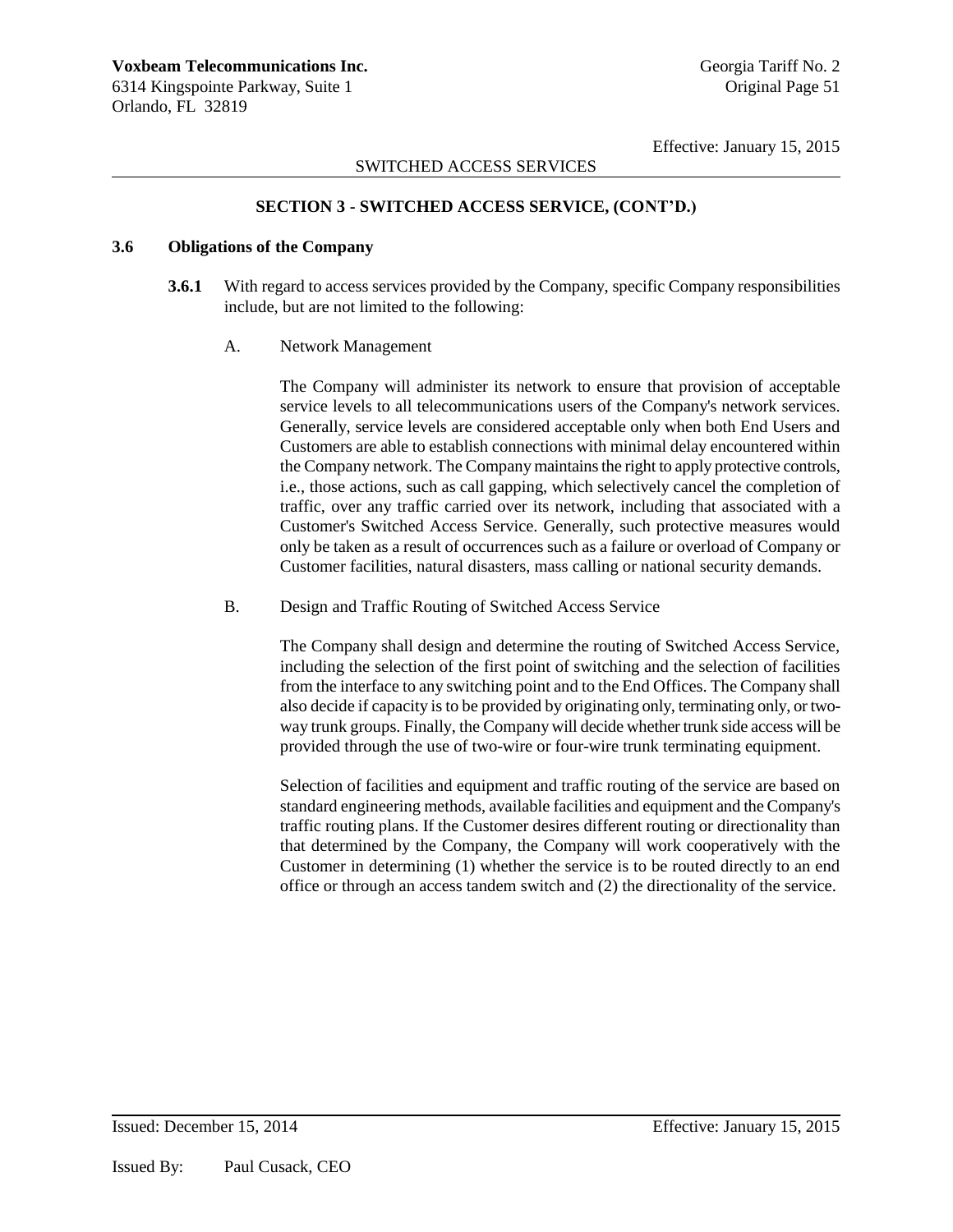## SWITCHED ACCESS SERVICES

### **SECTION 3 - SWITCHED ACCESS SERVICE, (CONT'D.)**

#### **3.7 Obligations of the Customer**

- **3.7.1** The Customer has certain specific obligations pertaining to the use of Switched Access Service. These obligations are in addition to obligations specified in Section 2.9 of this tariff and are as follows:
	- A. Report Requirements

Customers are responsible for providing the following reports to the Company, when applicable:

1. Jurisdictional Reports

When a Customer orders Switched Access Service for both interstate and intrastate use, the Customer is responsible for providing reports as set forth in Section 2.9.2.C. preceding. Charges will be apportioned in accordance with those reports.

2. Code Screening Reports

When a Customer orders service call routing, trunk access limitation or call gapping arrangements, the customer must report the number of trunks and/or the appropriate codes to be instituted in each end office or access tandem switch, for each of the arrangements ordered.

B. On and Off-Hook Supervision

The Customer's facilities shall provide the necessary on and off-hook supervision for accurate timing of calls.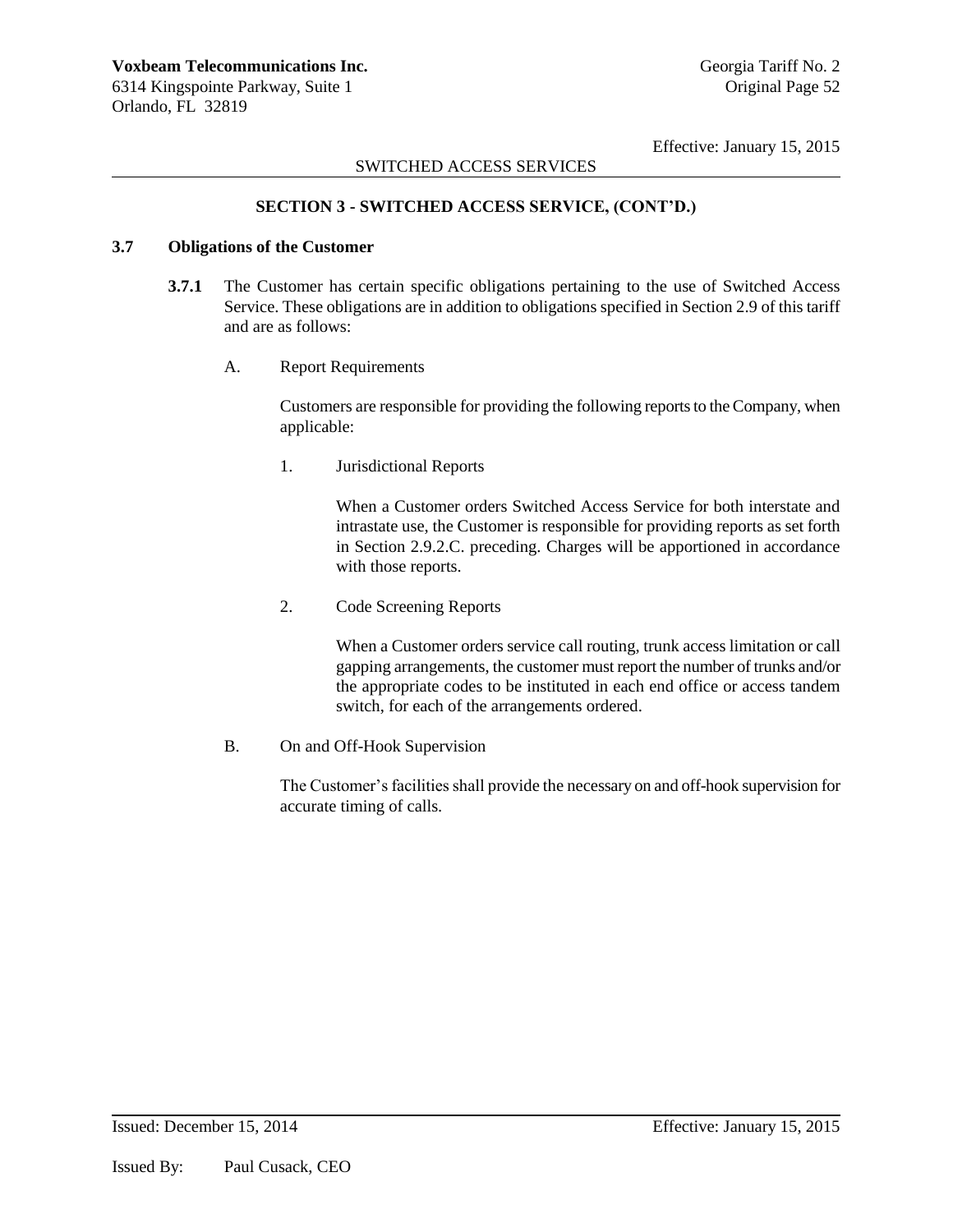# SWITCHED ACCESS SERVICES

# **SECTION 3 - SWITCHED ACCESS SERVICE, (CONT'D.)**

#### **3.8 Rate Regulations**

#### **3.8.1 General**

There are three type of rates and charges that apply to Switched Access Service provided by the Company. These are monthly recurring charges, usage charges, and nonrecurring charges.

## **3.8.2 Types of Charges**

- **A.** Nonrecurring charges are one time charges that apply for a specific work activity (e.g., installation or change to an existing service). Non-recurring charges may apply for installation of service, installation of optional features and service rearrangements.
- **B.** Recurring Charges are flat monthly rates that apply for each month or fraction thereof that a specific rate element is provided. For billing purposes, each month is considered to have 30 days.
- **C.** Usage Charges are rates that apply only when a specific rate element is used. These are applied on a per-access minute, a per-call or per-query basis. Usage rates are accumulated over a monthly period.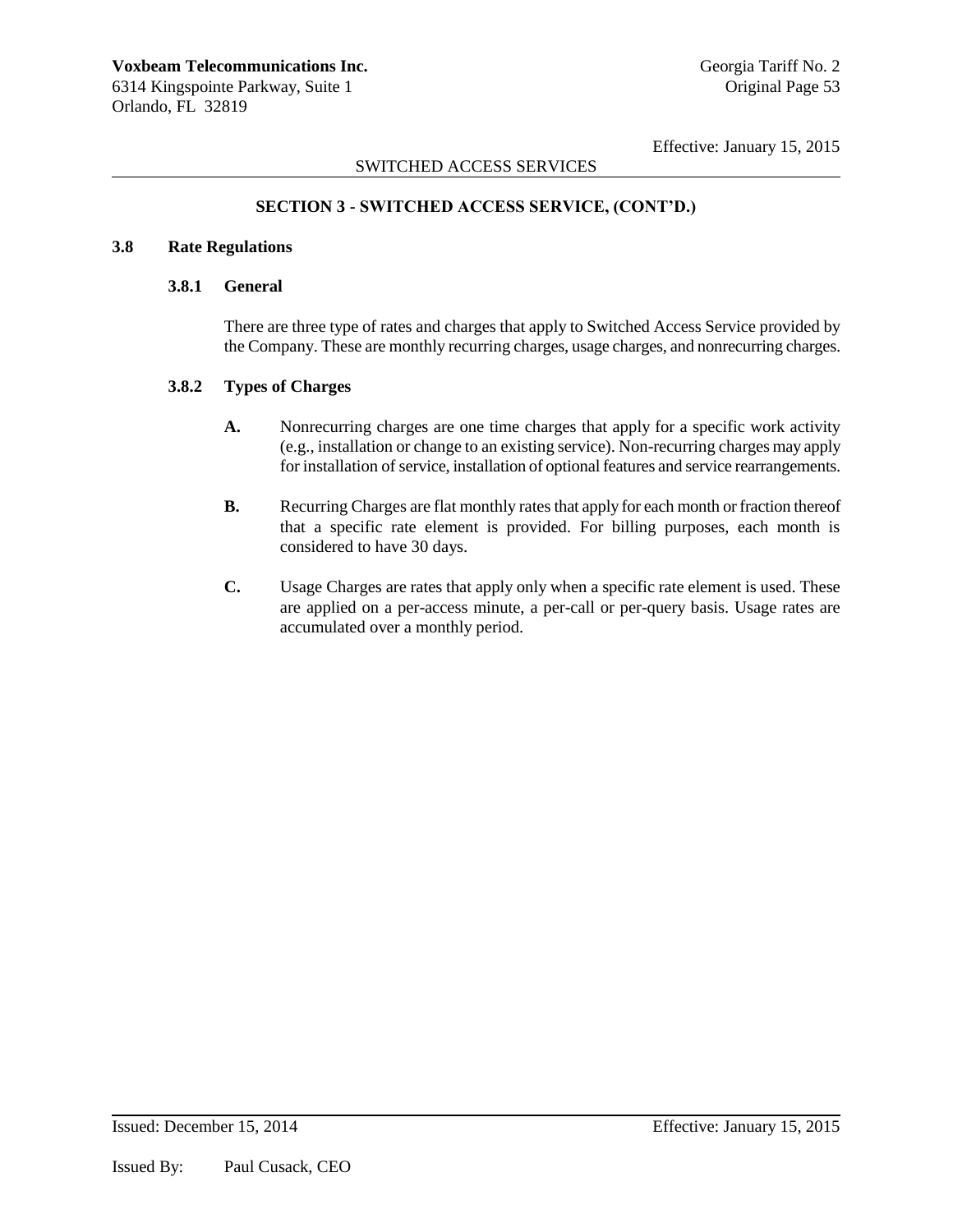## **SECTION 3 - SWITCHED ACCESS SERVICE, (CONT'D.)**

#### **3.8 Rate Regulations, (Cont'd.)**

### **3.8.3 Measurement and Billing of Access Minutes**

- A. When recording originating calls over Switched Access Service with multi-frequency address signaling, usage measurement begins when the first wink supervisory signal is forwarded from the Customer's facilities. The measurement of originating call usage over Switched Access Service ends when the originating Switched Access Service entry switch receives disconnect supervision from either the originating End User's End Office (indicating that the originating End User has disconnected), or from the Customer's facilities, whichever is recognized first by the entry switch. For terminating calls over Switched Access Service with multi-frequency address signaling, the measurement of access minutes begins when a seizure signal is received from the Carrier's trunk group at the Point of Presence within the LATA. The measurement of terminating call usage over Switched Access Service ends when a disconnect signal is received, indicating that either the originating or terminating user has disconnected.
- B. When recording originating calls over Switched Access Service with SS7 signaling, usage measurement begins with the transmission of the initial address message by the switch for direct trunk groups and with the receipt of an exit message by the switch for tandem trunk groups. The measurement of originating Switched Access Service usage ends when the entry switch receives or sends a release message, whichever occurs first. For terminating calls over Switched Access Service with SS7 signaling, the measurement of access minutes begins when the terminating recording switch receives the initial address message from the terminating End User. On directly routed trunk groups or on tandem routed trunk groups, the Company switch receives the initial address message and sends the indication to the Customer in the form of an answer message. The measurement of terminating Switched Access Service call usage ends when the entry switch receives or sends a release message, whichever occurs first.
- C. Mileage, where applicable, will be measured in accordance with standard industry practices.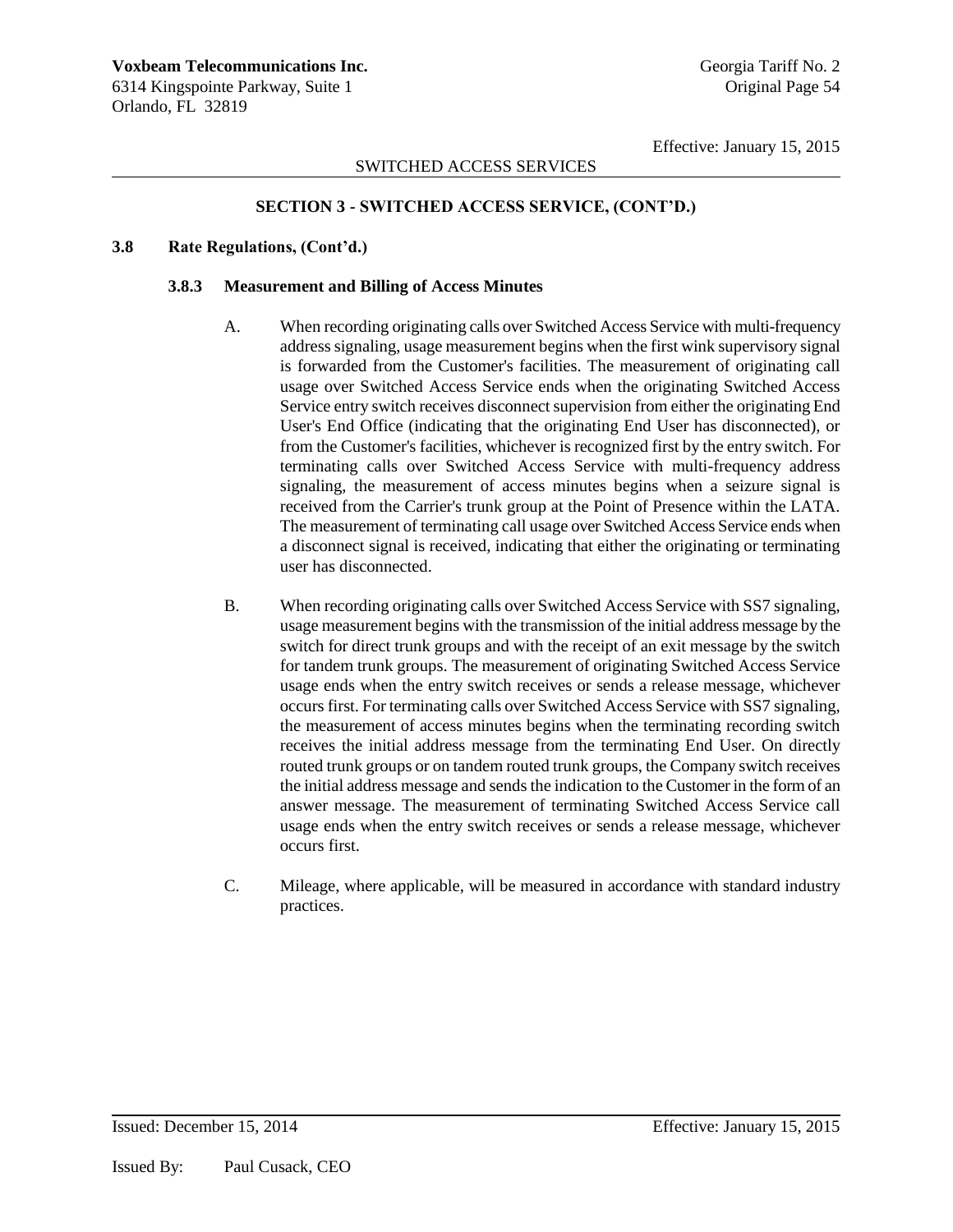# SWITCHED ACCESS SERVICES

## **SECTION 3 - SWITCHED ACCESS SERVICE, (CONT'D.)**

#### **3.8 Rate Regulations (Cont'd.)**

#### **3.8.3 Measurement and Billing of Access Minutes, (Cont'd.)**

D**.** The Company will use the Small Exchange Carrier Access Billing ("SECAB") guidelines, or the Carrier Access Billing System ("CABS") guidelines, or other system that emulates or otherwise produces a reasonable substitute for the output of SECAB or CABS, for billing all charges under this tariff. The Company will provide billing using a hardcopy format or upon request, a mechanized medium (e.g., cartridge tape, CD ROM, etc.). Bills will be accurate and contain sufficient supporting details to allow customers to account for the charges and to verify their accuracy in a reasonable and timely fashion. Requests for additional bill detail will be handled and priced pursuant to Section 6 of this tariff.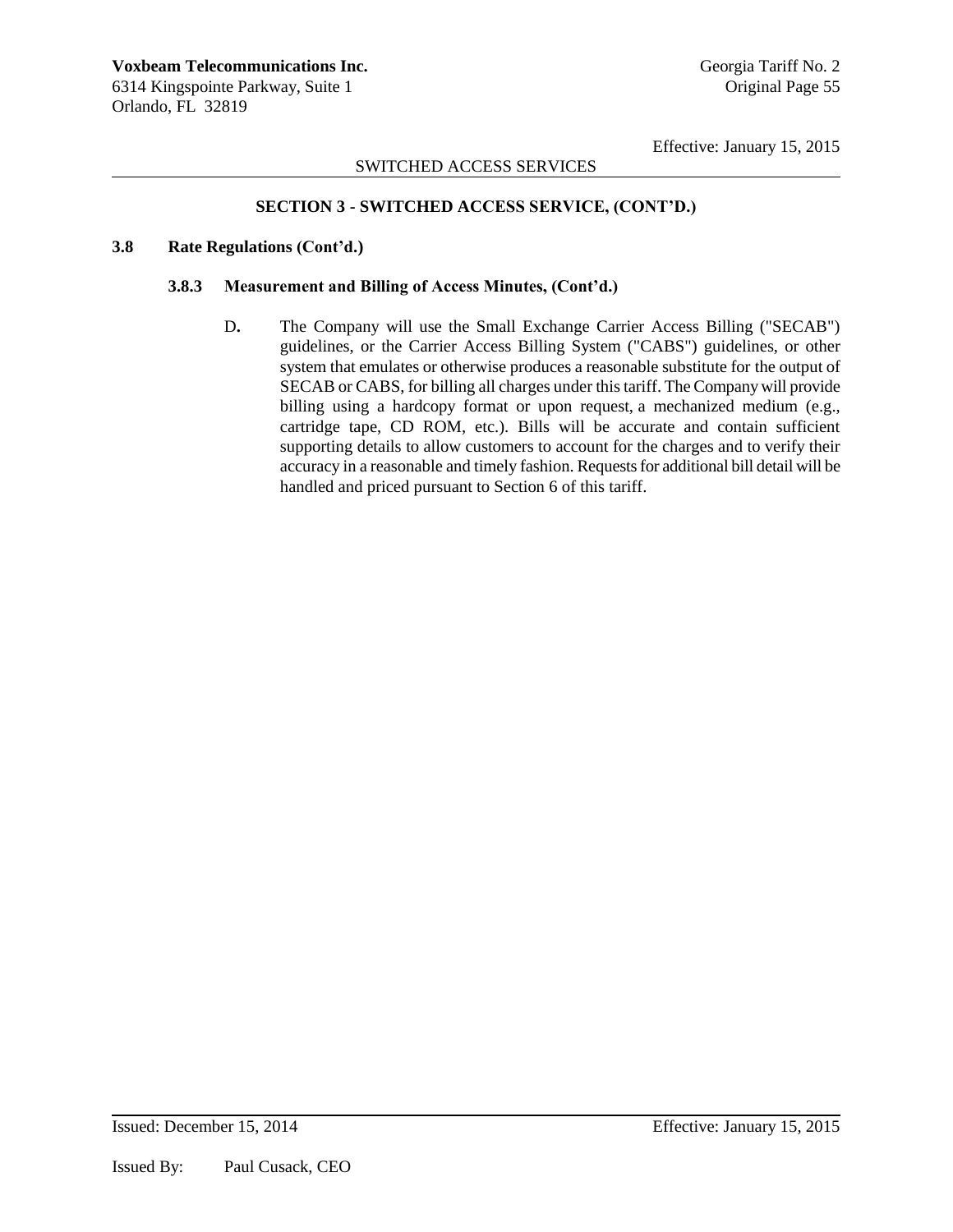# SWITCHED ACCESS SERVICES

## **SECTION 3 - SWITCHED ACCESS SERVICE, (CONT'D.)**

#### **3.8 Rate Regulations, (Cont'd.)**

#### **3.8.4 Moves**

- **A.** A move of services involves a change in the physical location of one of the following:
	- 1. The point of termination at the Customer's Premises, or
	- 2. The Customer's Premises
- **B.** The charges for the move are dependent on whether the move is to a new location within the same building or to a different building as described below:
	- 1. Moves Within the Same Building

When the move is to a new location within the same building, the charge for the move will be an amount equal to one half of the nonrecurring charge for the capacity affected. There will be no change in the minimum period requirements.

2. Moves to a Different Building

Moves to a different building will be treated as a discontinuance and start of service and all associated nonrecurring charges will apply. New minimum period requirements will be established for the new service. The Customer will also remain responsible for satisfying all outstanding minimum period charges for the discontinued service.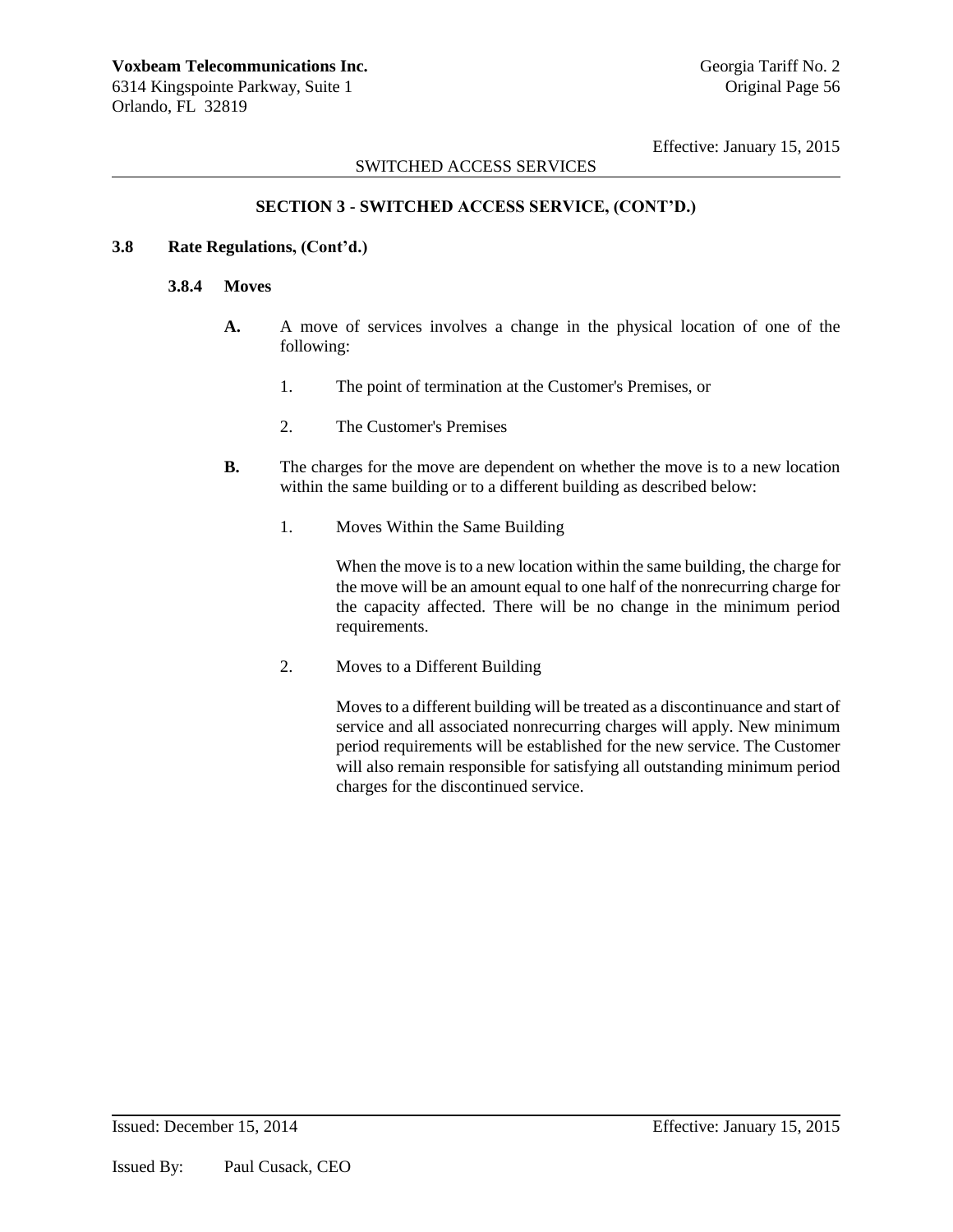### **SECTION 3 - SWITCHED ACCESS SERVICE, (CONT'D.)**

#### **3.8 Rate Regulations, (Cont'd.)**

#### **3.8.5 Installation of Optional Features**

- **A.** If a separate nonrecurring charge applies for the installation of an optional feature available with Switched Access Service, the charge applies whether the feature is installed coincident with the initial installation of service or at any time subsequent to the initial installation of service.
- **B.** For all other changes, including the addition of, or modifications to, optional features without separate nonrecurring charges, a charge equal to one half the Switched Transport nonrecurring (i.e. installation) charge will apply. When an optional feature is not required on each transmission path, but rather for an entire transmission path group, an end office or an access tandem switch, only one such charge will apply.

# **3.8.6 Service Rearrangements**

- **A.** Service rearrangements are changes to existing services which do not result in either a change in the minimum period requirements or a change in the physical location of the point of termination at the Customer's premises or the Customer's End User's premises. Changes which result in the establishment of new minimum period obligations are treated as disconnects and starts.
- **B.** The charge to the Customer for the service rearrangement is dependent on whether the change is administrative only in nature or involves an actual physical change to the service.
- **C.** Administrative changes will be made without charge(s) to the Customer. Such changes require the continued provision and billing of the Access Service to the same entity or change in jurisdiction.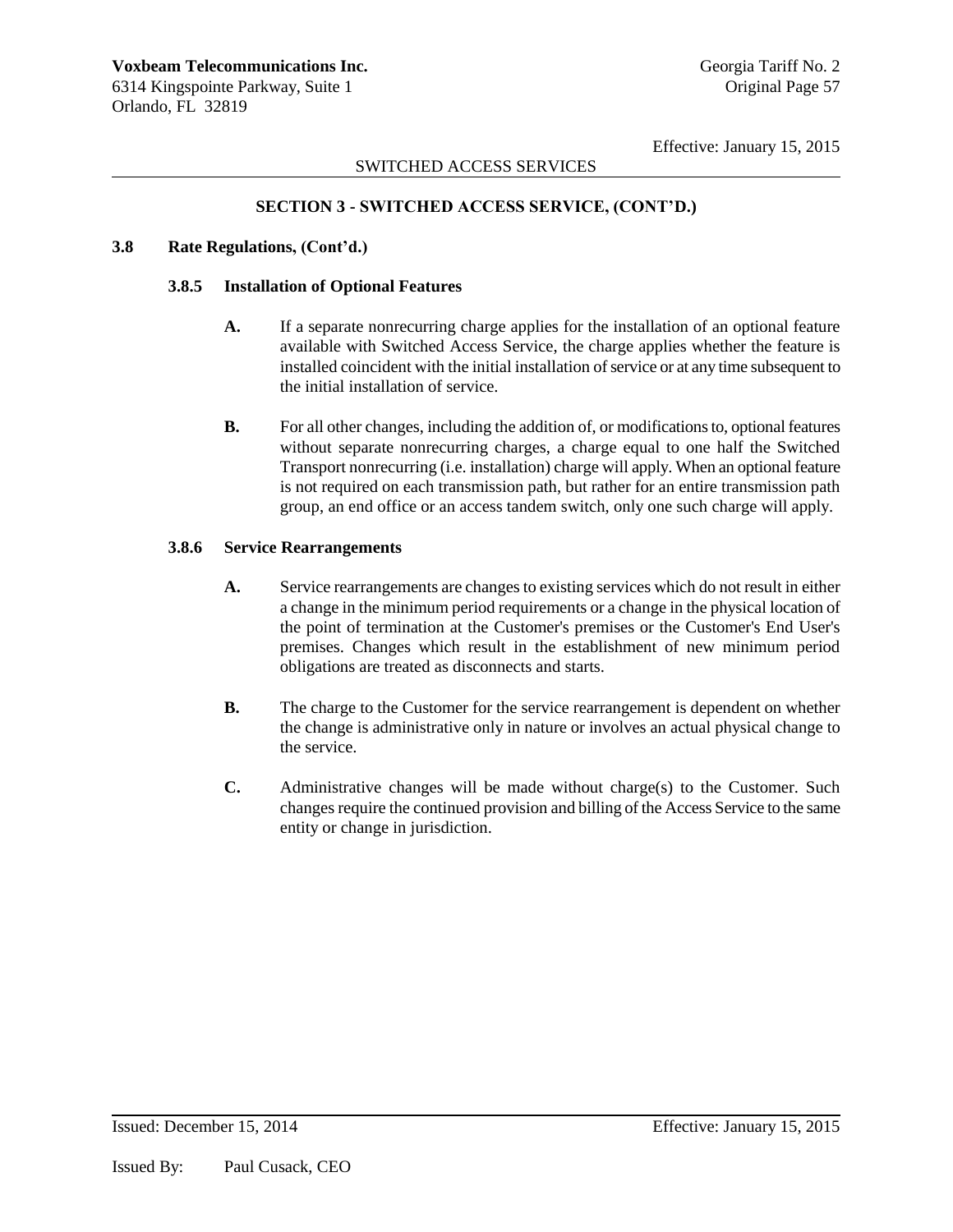# SWITCHED ACCESS SERVICES

# **SECTION 3 - SWITCHED ACCESS SERVICE, (CONT'D.)**

# **3.9 Switched Access Usage Charges**

3.9.1 Switched Access Usage Charges

Switched Access Services will be assessed applicable switched access usage charges at the rates set forth in the Company's Federal Access Tariff, FCC No. 1, posted at <https://apps.fcc.gov/etfs/public/lecTariffs.action?idLec=580>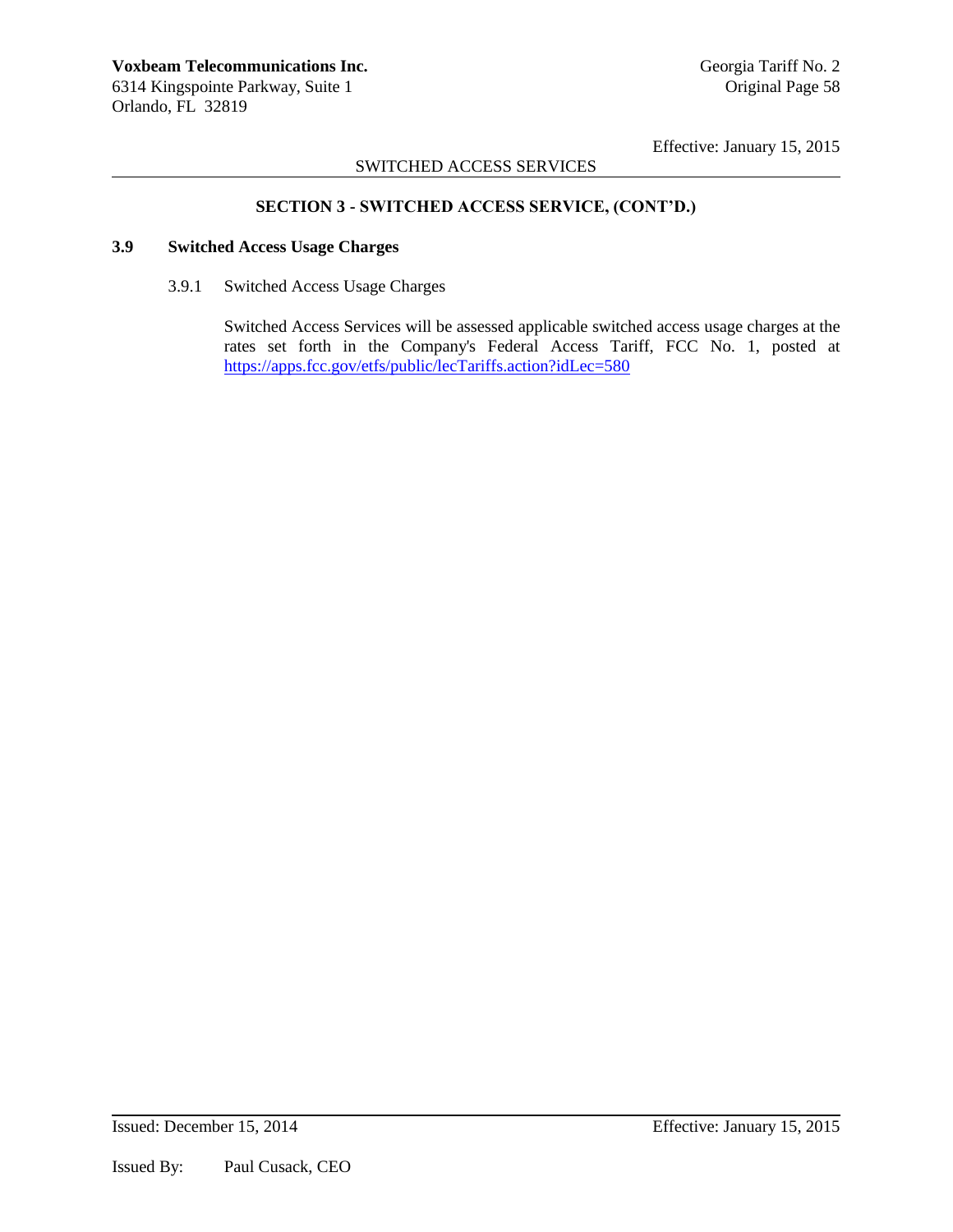# SWITCHED ACCESS SERVICES

## **SECTION 3 - SWITCHED ACCESS SERVICE, (CONT'D.)**

#### **3.9 Switched Access Usage Charges**

#### **3.9.2 Switched Transport Service**

Direct-Trunked Transport

Any elements of Direct-Trunked Transport are provided by the Company pursuant to Section 6 of this tariff.

#### **3.9.3 Toll-Free 8XX Data Base Access Service**

Per Query \$0.00421

#### **3.9.4 Switched Access Optional Features**

Optional Features are provided on an Individual Case Basis as Special Service Arrangements pursuant to Section 6 of this tariff.

#### **3.9.5 Service Order Charges**

Service Order Charges recover the administrative costs associated with initiating Access Service and will be provided pursuant to Section 6 of this tariff.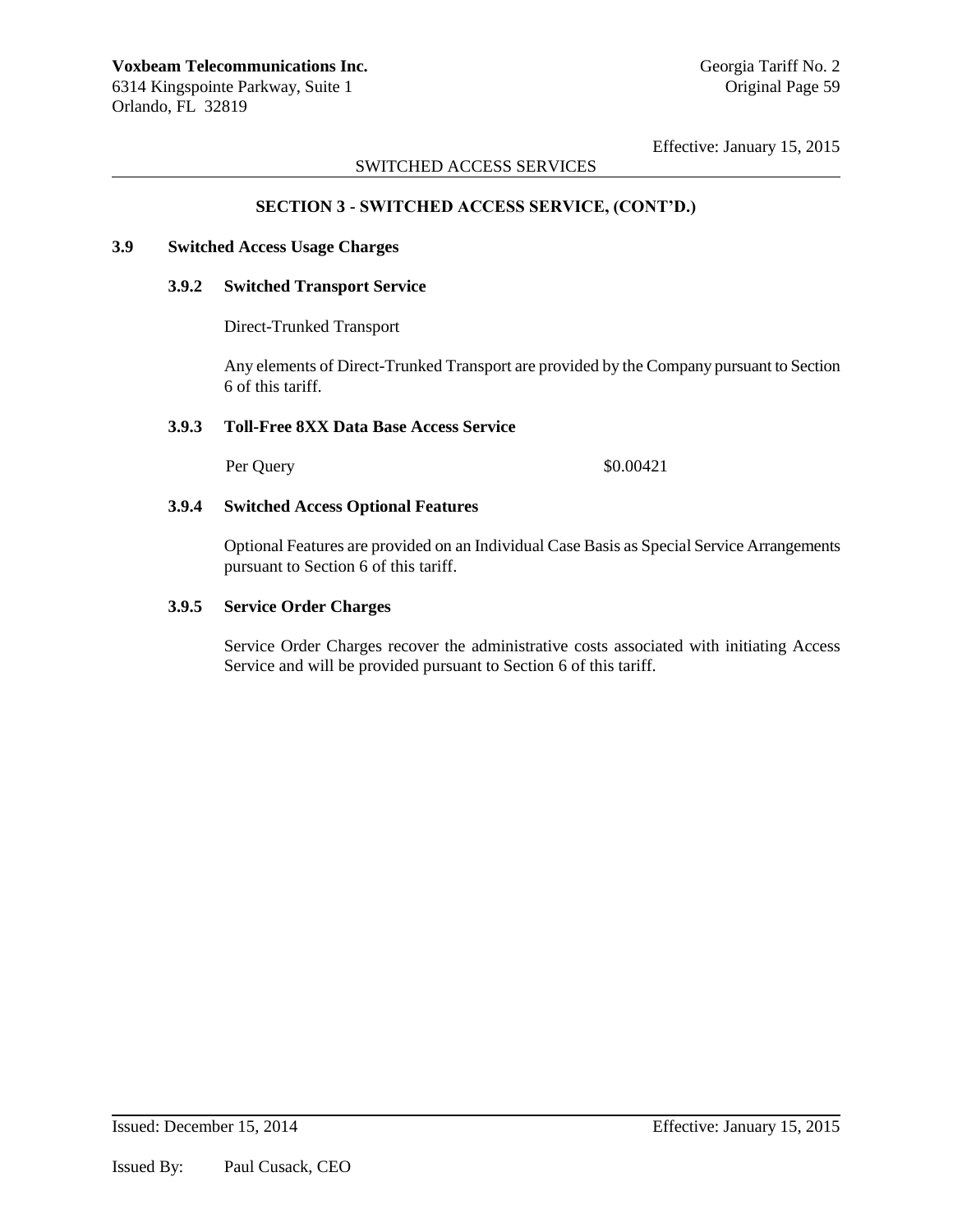# SWITCHED ACCESS SERVICES

# **SECTION 4 - DEDICATED ACCESS SERVICE**

# **4.1 General**

- **4.1.1** The Company, at its discretion, may provide Intrastate Dedicated Access Services with transmission speeds ranging from 2.4 Kbps to 2.4 Gbps. Dedicated Access Services are offered on a point-to-point basis only. Each Dedicated Access Service is dedicated to a single Customer and the entire usable bandwidth for each service is available to that Customer for their exclusive use.
- **4.1.2** All Dedicated Access Services, if offered, will be provided on an individual case basis.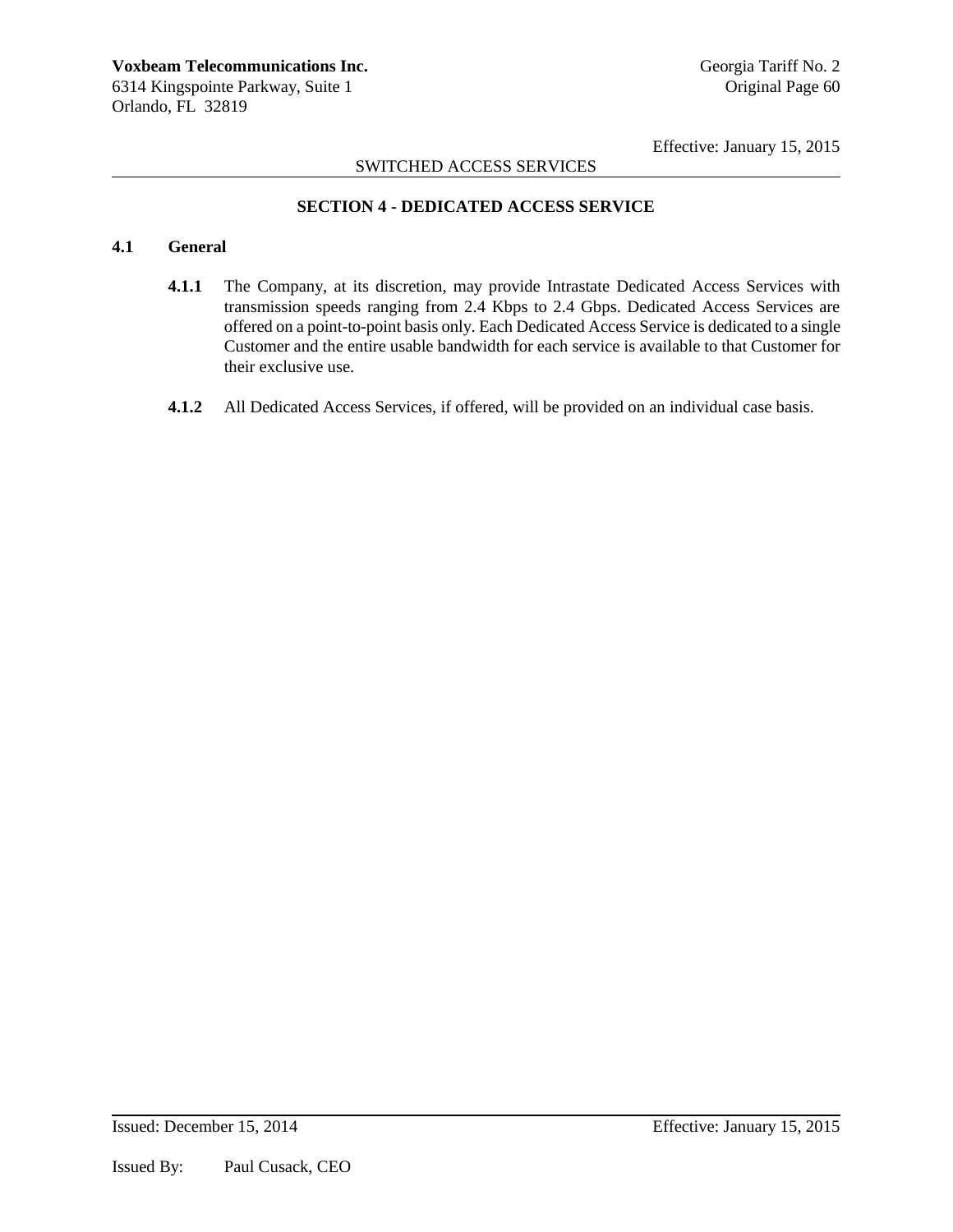# SWITCHED ACCESS SERVICES

### **SECTION 5 - MISCELLANEOUS SERVICES AND CHARGES**

# **5.1 Billing and Collection**

The Company will provide the following services:

- Recording Service
- Automatic Number Identification (ANI)
- Billing Name and Address (BNA)

### **5.1.1 Recording Service**

Recording is the entering on magnetic tape or other acceptable media the details of Customer messages originated through Switched Access Service. Recording is provided 24 hours a day, 7 days a week.

The Company will provide Recording Service in association with the offering of Switched Access Service for Customer messages that can be recorded by Company-provided automatic message accounting equipment. At the request of the Customer, Recording Service will be provided for Switched Access Service on an end office and type of Call basis. Type of Call means message telecommunications service (MTS) including 700 and 900 service, Calls originating and/or terminating over a WATS access line, and station message detail recording for MTS and Calls originating from a WATS access line.

The Company will provide Recording Service in its operating territory. The minimum territory for which the Company will provide Recording Service is all the appropriately equipped offices in a state operating territory for which the Customer has ordered Switched Access Service.

For Switched Access Service, the term "customer message" used herein denotes an Intrastate Call originated by a Customer's End User. Station message detail recording is an optional feature which provides a record of Customer messages originated by MTS and WATS access lines.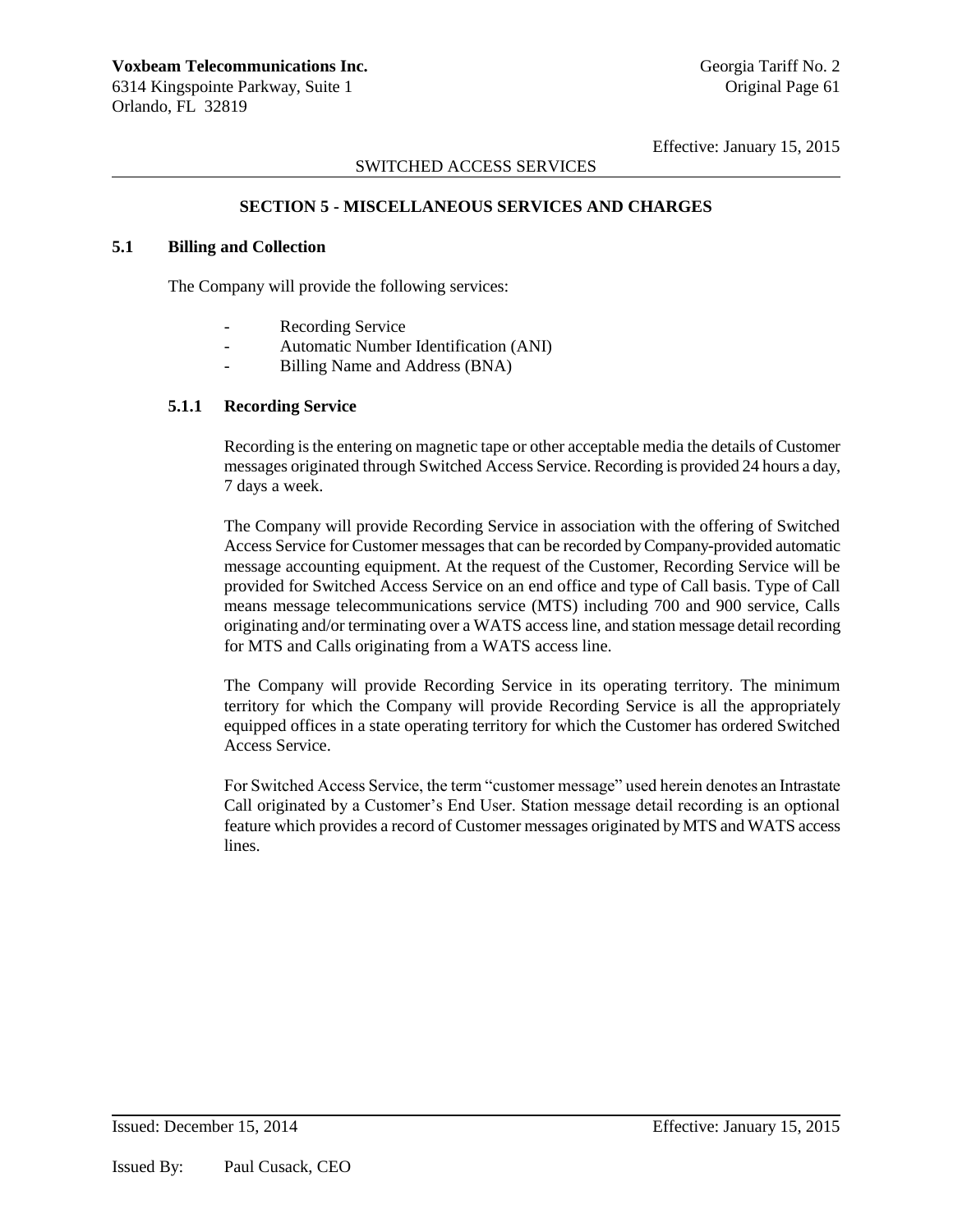# SWITCHED ACCESS SERVICES

# **SECTION 5 - MISCELLANEOUS SERVICES AND CHARGES, (CONT'D.)**

### **5.1 Billing and Collection, (Cont'd.)**

#### **5.1.1 Recording Service, (Cont'd.)**

- A. Undertaking of the Company
	- 1. The Company will record all Customer messages carried over Switched Access Service that are available to Company-provided recording equipment or operators. Unavailable Customer service messages (i.e. certain Feature Group operator and TOPS messages which are not accessible by Companyprovided equipment or operators) will not be recorded. The recording equipment will be provided at locations selected by the Company.
	- 2. A standard format for the provision of the recorded Customer message detail will be established by the Company and provided to the Customer. If, in the course of Company business, it is necessary to change the format, the Company will notify the involved Customers six months prior to the change, unless otherwise agreed to by the Customer and the Company.
	- 3. Recorded Customer message detail which is used at the request of the Customer to provide message bill processing service is not retained by the Company for longer than forty-five (45) days. The rates for unbilled message detail and the billed message detail is retained for reference in place of the recorded Customer message detail. For recorded Customer message detail not used by Customer's message processing service, the Company will, upon request, make every reasonable effort to recover recorded Customer message detail previously made available to the Customer and make it available again for the Customer. The charges as set forth in the rate schedule, following, will apply for all such detail provided. Such a request must be made within thirty (30) days from the date the details were initially made available to the Customer.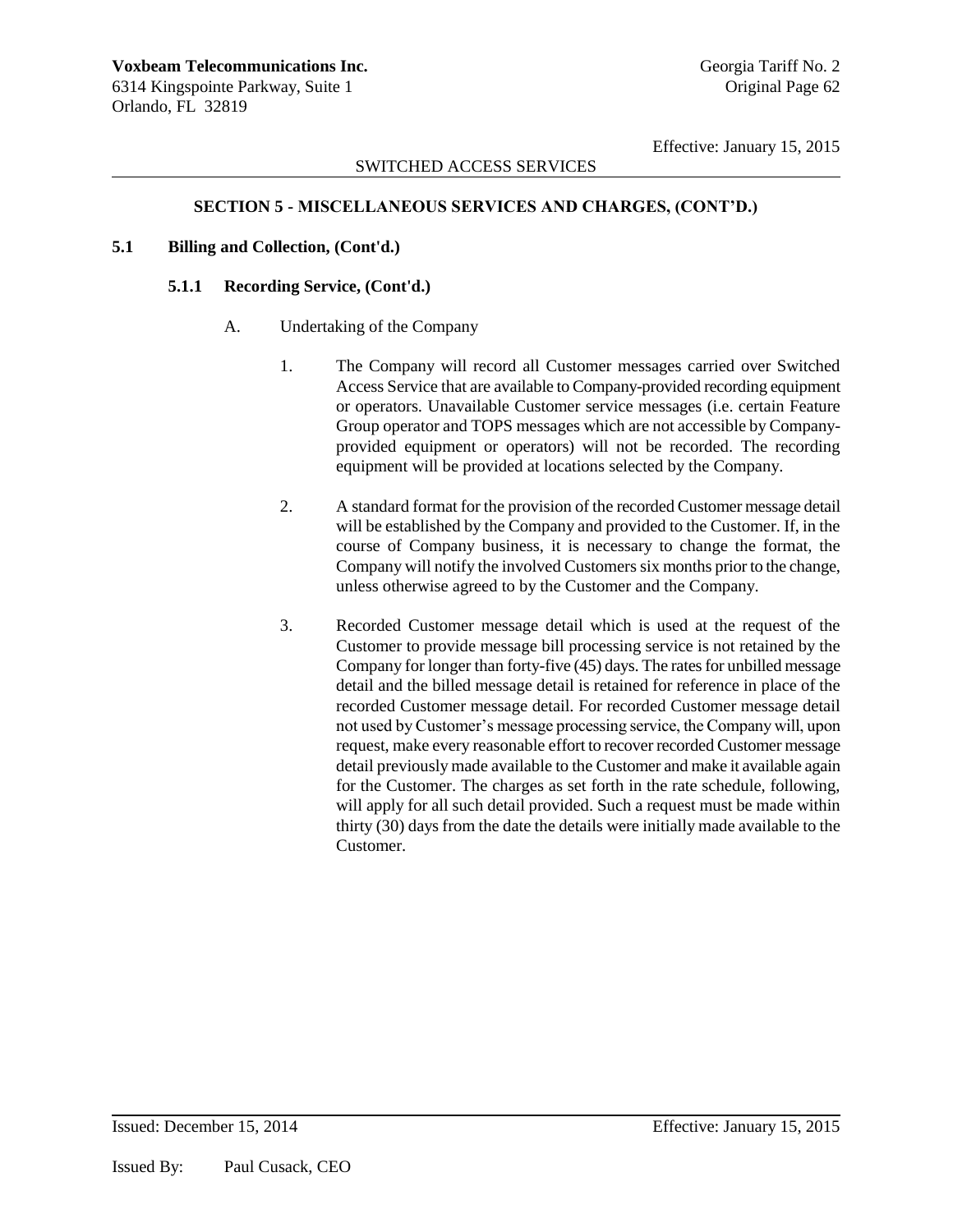# SWITCHED ACCESS SERVICES

# **SECTION 5 - MISCELLANEOUS SERVICES AND CHARGES, (CONT'D.)**

## **5.1 Billing and Collection, (Cont'd.)**

### **5.1.1 Recording Service, (Cont'd.)**

B. Liability of the Company

Unless there is an expressed written agreement to the contrary, in the absence of gross negligence or willful misconduct, no liability for damages to the Customer or other person or entity shall attach to the Company for its action or the conduct of its employees in providing Recording Service.

C. Obligations of the Customer

The Customer shall order Recording Service under a special order.

The Customer shall order Recording Service at least one month prior to the date when the Customer message detail is to be recorded, unless the Customer's request requires that Recording Service be provided by end office and type of Call, then the ordering interval will be determined on an individual case basis.

The Customer shall order Recording Service for Switched Access by end office and type of Call in accordance with the terms and conditions established on an individual case basis special order.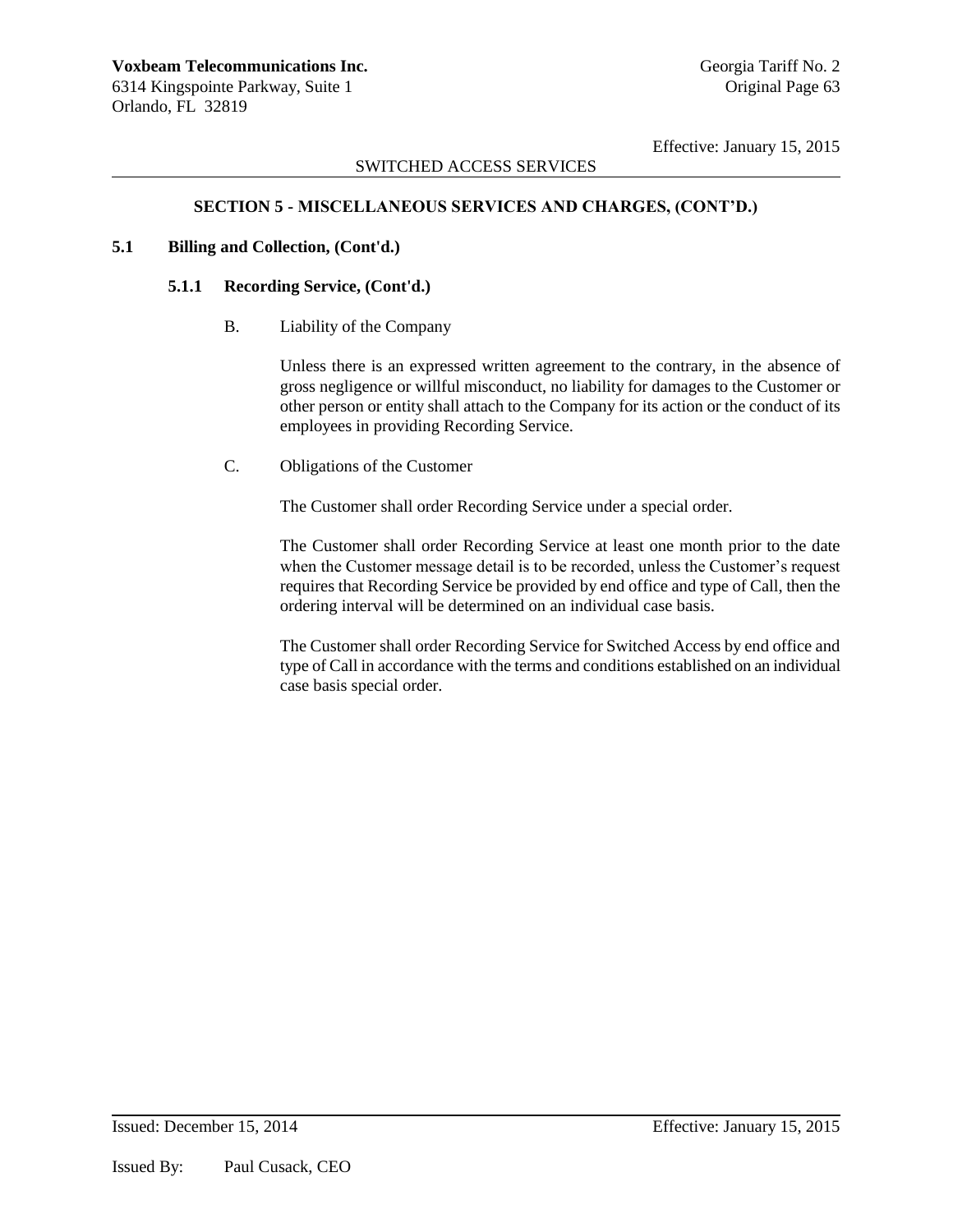# SWITCHED ACCESS SERVICES

# **SECTION 5 - MISCELLANEOUS SERVICES AND CHARGES, (CONT'D.)**

### **5.1 Billing and Collection, (Cont'd.)**

#### **5.1.1 Recording Service, (Cont'd.)**

- D. Payment Arrangements and Audit Provisions
	- 1. Notice and Scope
		- a. Upon forty-five (45) days' prior written notice by the Customer to the Company (or such shorter period as the parties may mutually agree upon), the Customer or its authorized representative shall have the right to commence an audit during normal business hours and at intervals of no more than one audit in any six month period. The audit will be limited to all such records and accounts as may, under recognized accounting practices, contain information bearing upon amounts subject to being billed to the Customer's End Users by the Company as part of its provision of billing and collection services and the changes to the Customer for other Services provided by the Company pursuant to this tariff.
		- b. The written notice of audit shall identify the date upon which it is to commence, the location, the Customer's representatives, the subject matter of the audit, and the materials to be reviewed.
		- c. The written notice of audit shall be directed to the Company's representative at the address stipulated by such representative.
		- d. The Company may, within thirty (30) days of receipt of the Customer's notice of audit, postpone commencement by written notice for a period not to exceed fifteen (15) days, but only for good cause. The Company shall also indicate the new date for commencement of said audit.
		- e. Upon completion of the audit, the Customer's auditors are to provide an oral report of their findings to the Company prior to their departure, followed by a letter within thirty (30) days confirming findings.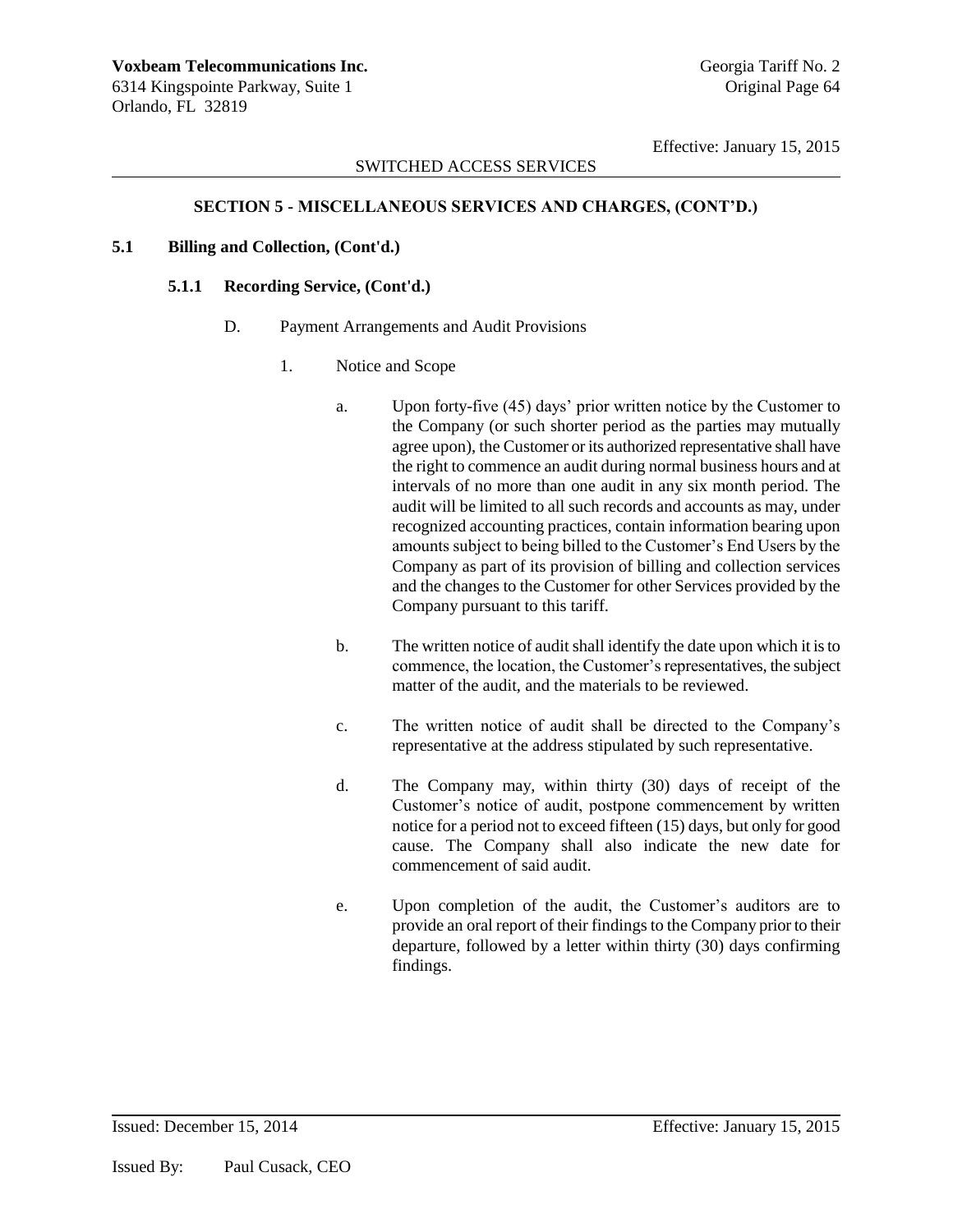## SWITCHED ACCESS SERVICES

# **SECTION 5 - MISCELLANEOUS SERVICES AND CHARGES, (CONT'D.)**

### **5.1 Billing and Collection, (Cont'd.)**

#### **5.1.1 Recording Service, (Cont'd.)**

- D. Payment Arrangements and Audit Provisions, (Cont'd.)
	- 2. Payment of Expenses

Each party shall bear its own expenses in connection with the conduct of an audit. Special data extractions required by the Customer for its representative to conduct the audit will be paid for by the Customer. "Special data extraction" for auditing purposes shall mean programming, clerical and computer time required to create an output record (from existing data files) that cannot normally be created from current software programs in the production program library.

- 3. Requests for Examinations
	- a. In addition to audits, the Customer, or its representatives, may request, from time to time, the opportunity to conduct an examination, as defined in b. following. The Company will make reasonable efforts to accommodate requests for examination and to cooperate in the conduct of an examination.
	- b. An "examination" shall, for purposes of this section, constitute a reasonable inquiry on a single issue or a specific topic related to billing and collection service for a stated reason.
- 4. Audit Provision

All information received or reviewed by the Customer or its authorized representative is to be considered confidential and is not to be distributed, provided or disclosed in any form to anyone not involved in the audit, nor is such information to be used for any other purposes.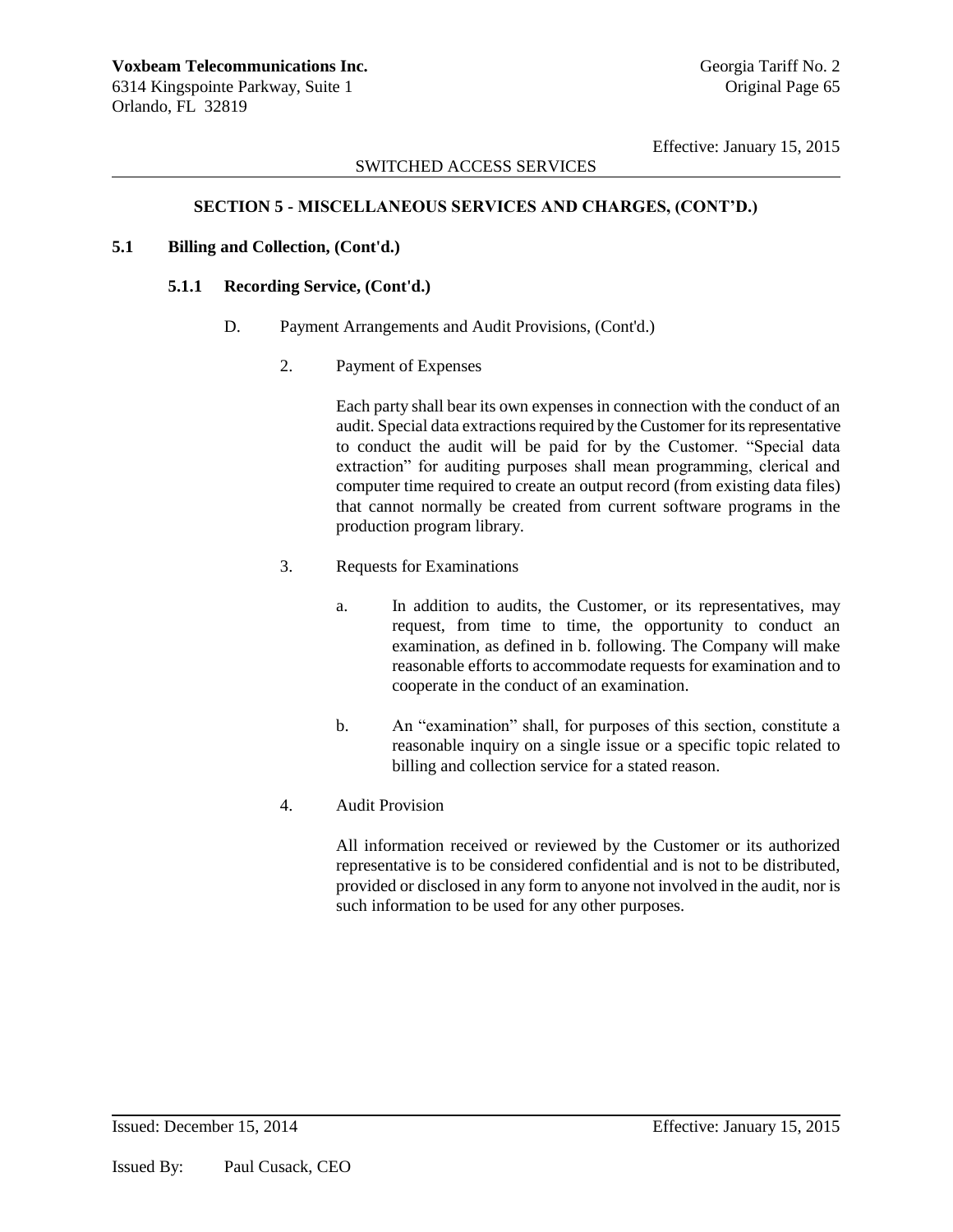# **SECTION 5 - MISCELLANEOUS SERVICES AND CHARGES, (CONT'D.)**

### **5.1 Billing and Collection, (Cont'd.)**

#### **5.1.1 Recording Service, (Cont'd.)**

- D. Payment Arrangements and Audit Provisions, (Cont'd.)
	- 5. Minimum Period and Minimum Monthly Charges

The minimum period for which Recording Service without sorting is provided and for which charges apply is one month.

6. Cancellation of a Special Order

A Customer may cancel a special order for Recording Service on any date prior to the service date. The cancellation date is the date the Company receives written or verbal notice from the Customer that the special order is to be canceled. The verbal notice must be followed by written confirmation within ten (10) days. The service date for Recording Service is the date the Customer requests the recordings to start. When a Customer cancels a special order for Recording Service after the order date but prior to the start of Service, a special order charge and the minimum monthly charges will apply.

7. Changes to Special Orders

When a Customer requests material changes to a pending special order for Recording Service, the pending special order will be canceled and the requested changes will be undertaken if they can be accommodated by the Company under a new special order. All cancellation charges as set forth preceding will apply for the canceled special order.

E. Rate Regulations

The special order charge applies for each special order accepted by the Company for Recording Service or for a subsequently requested change.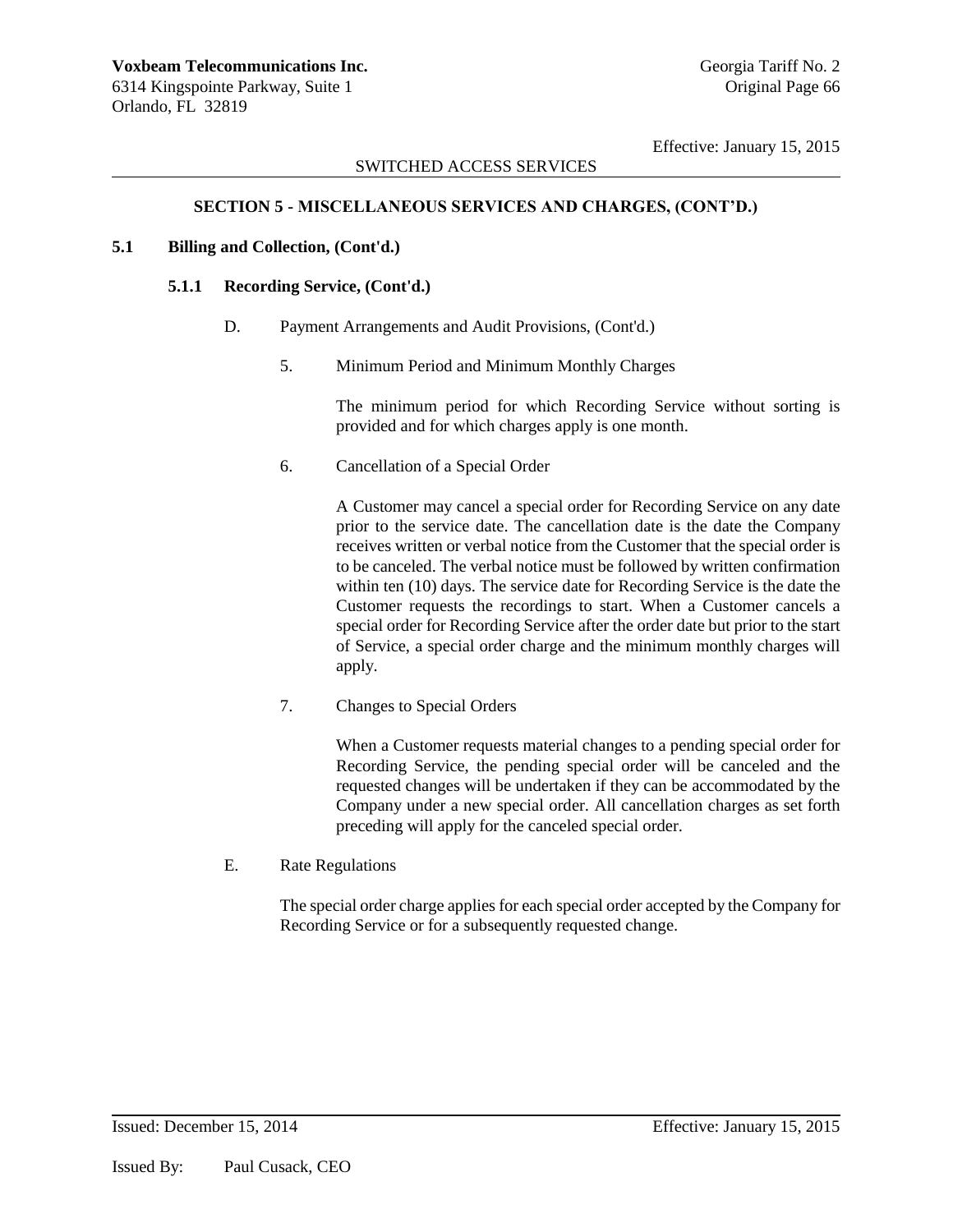## **SECTION 5 - MISCELLANEOUS SERVICES AND CHARGES, (CONT'D.)**

### **5.1 Billing and Collection, (Cont'd.)**

#### **5.1.2 Automatic Number Identification (ANI)**

ANI provides the automatic transmission of a seven or ten digit number and information digits to the Customer's Premises for Calls originating in the LATA, to identify the calling telephone number. The ANI feature is an end office software function which is associated on a call-by-call basis with (1) all individual transmission paths in a trunk group routed directly between an end office and a Customer's Premises or, where technically feasible, with (2) all individual transmission paths in a trunk group between an end office and an Access Tandem, and a trunk group between an Access Tandem and a Customer's Premises.

A. Rate Regulations

When ANI is delivered (with Feature Group D originating) and the Customer is charged the recording rate, as set forth in the rate schedule following, the ANI rate does not apply. If the Customer is not charged the recording rate, the ANI rate as set forth in the rate schedule will apply for each ANI record delivered to the Customer.

B. ANI Restrictions

The Company provides Automatic Number Identification (ANI) associated with Intrastate Service to an entity (ANI recipient) only under the following terms and conditions:

1. The ANI recipient or its designated billing agent may use or transmit ANI information to third parties for billing and collection, routing, screening, ensuring network performance, and completion of a telephone subscriber's Call or transaction, or for performing a service directly related to the telephone subscriber's original Call or transaction.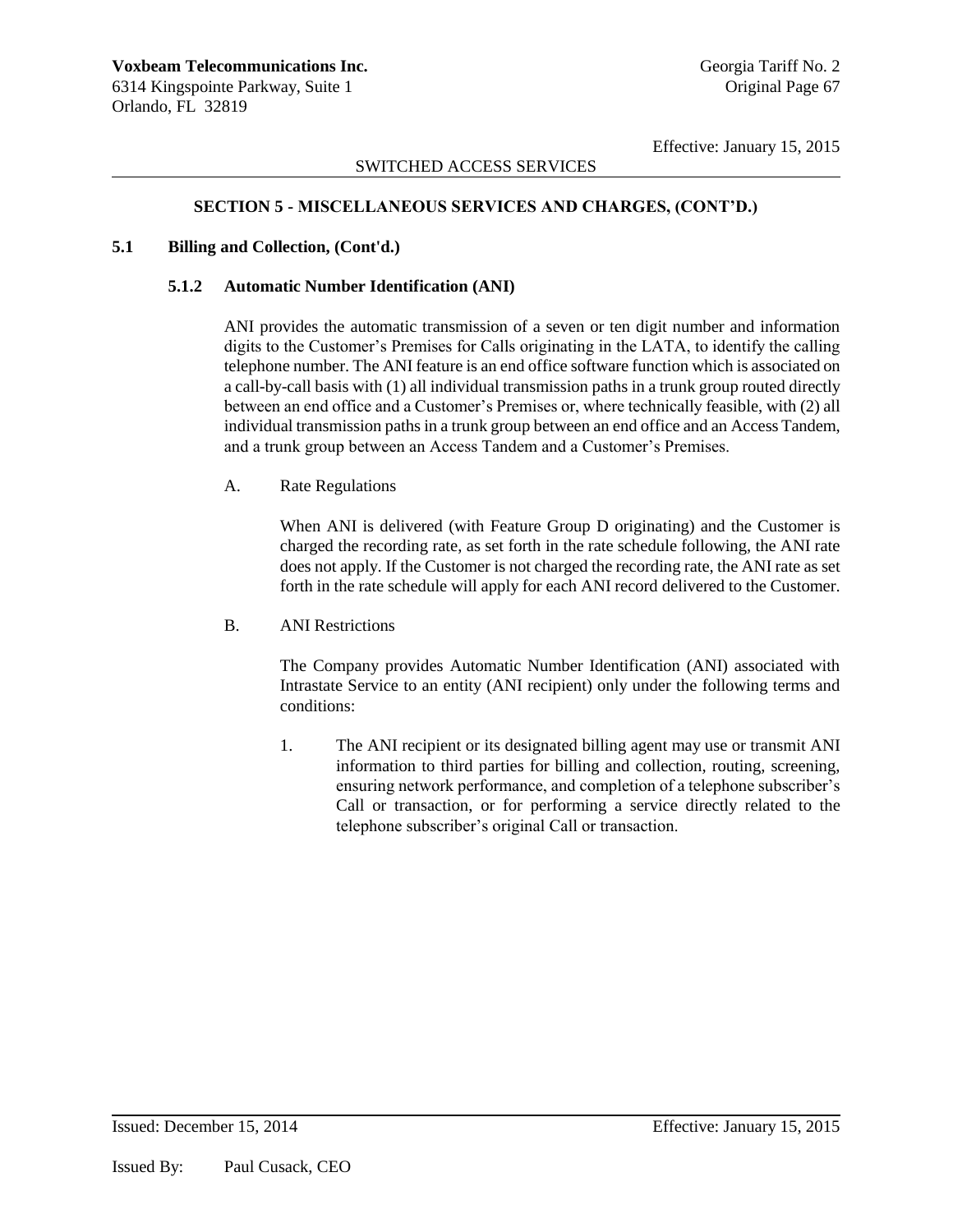# **SECTION 5 - MISCELLANEOUS SERVICES AND CHARGES, (CONT'D.)**

### **5.1 Billing and Collection, (Cont'd.)**

### **5.1.2 Automatic Number Identification (ANI), (Cont'd.)**

- B. ANI Restrictions, (Cont'd.)
	- 2. The ANI recipient may offer to any telephone subscriber with whom the ANI recipient has an established Customer relationship, a product or service that is directly related to products or services previously purchased by the telephone subscriber from the ANI recipient.
	- 3. The ANI recipient or its designated billing agent is prohibited from utilizing ANI information to establish marketing lists or to conduct outgoing marketing Calls, except as permitted by the preceding paragraph, unless the ANI recipient obtains the prior written consent of the telephone subscriber permitting the use of ANI information for such purposes. The foregoing provisions notwithstanding, no ANI recipient or its designated billing agent may utilize ANI information if prohibited elsewhere by law.
	- 4. The ANI recipient or its designated billing agent is prohibited from reselling, or otherwise disclosing ANI information to any other third party for any use other than those listed in Provision 1, unless the ANI recipient obtains the prior written consent of the subscriber permitting such resale or disclosure.
	- 5. Violation of any of the foregoing terms and conditions by any ANI recipient shall result, after a determination through the Commission's complaint process, in suspension of the transmission of ANI by the Company until such time as the Commission receives written confirmation from the ANI recipient that the violations have ceased or have been corrected. If the Commission determines that there have been three or more separate violations in a 24 month period, delivery of ANI to the offending party shall be terminated under terms and conditions determined by the Commission.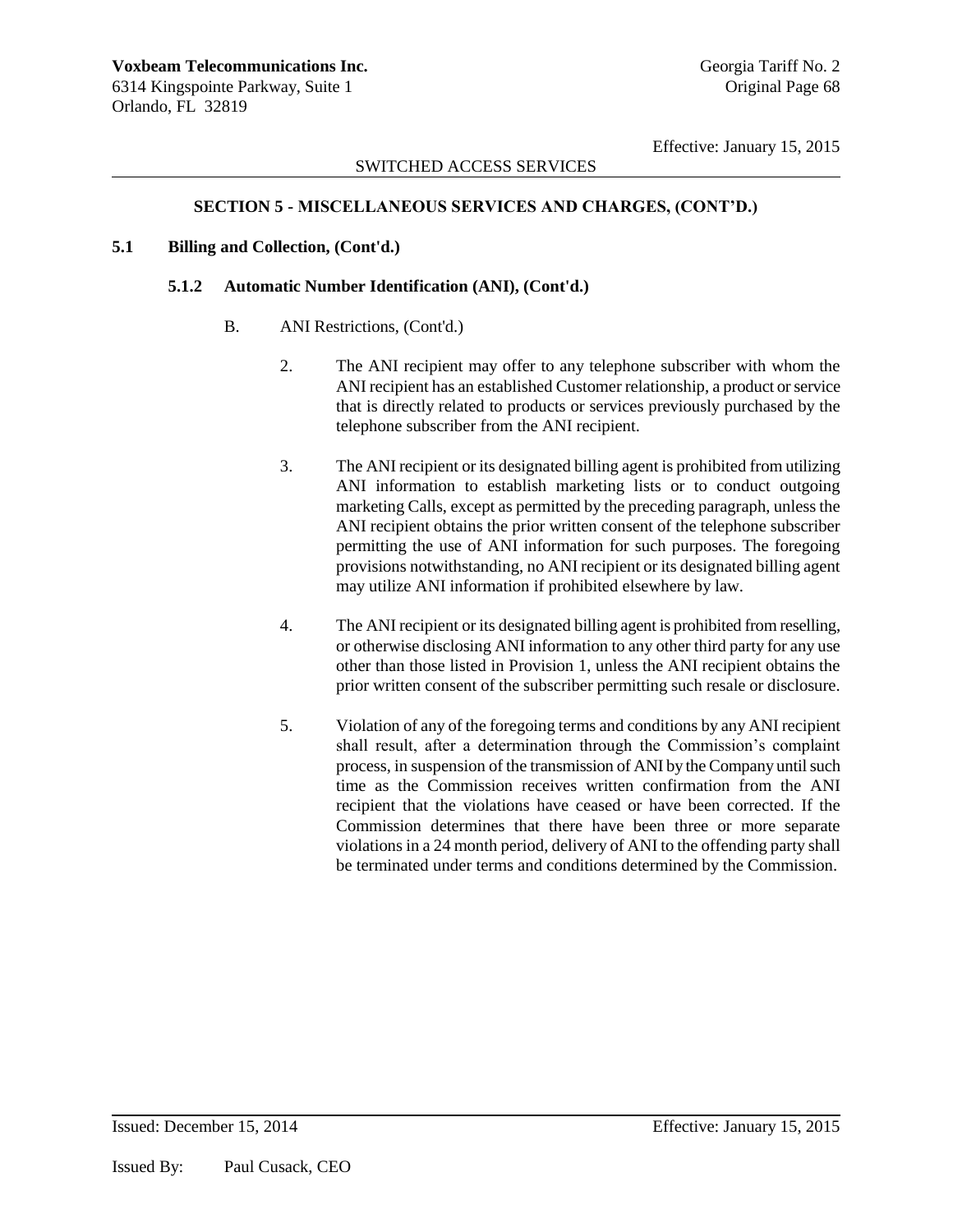# **SECTION 5 - MISCELLANEOUS SERVICES AND CHARGES, (CONT'D.)**

## **5.1 Billing and Collection, (Cont'd.)**

### **5.1.3 Billing Name and Address Service**

Billing Name and Address (BNA) Service is the provision of the complete billing name, street address, city or town, state and zip code for a telephone number assigned by the Company.

BNA Service is provided for the sole purpose of permitting the Customer to bill its telephonic communications Services to its End Users and may not be resold or used for any other purpose, including marketing activity such as market surveys or direct marketing by mail or by telephone.

The Customer may not use BNA information to bill for merchandise, gift certificates, catalogs, or other services or products.

BNA Service is provided on both a manual and a mechanized basis. On a manual basis, the information will be provided by voice telecommunications or by mail, as appropriate. On a mechanized basis, the information will be entered on magnetic tape containing recorded Customer massages.

BNA information is furnished for sent-paid, collect, bill to third number, 700 and 900 Service messages and messages charged to a calling card that is resident in the Company's database. In addition, BNA information for messages originated from data terminal numbers (DTNs) of data communications services is furnished on a manual basis only.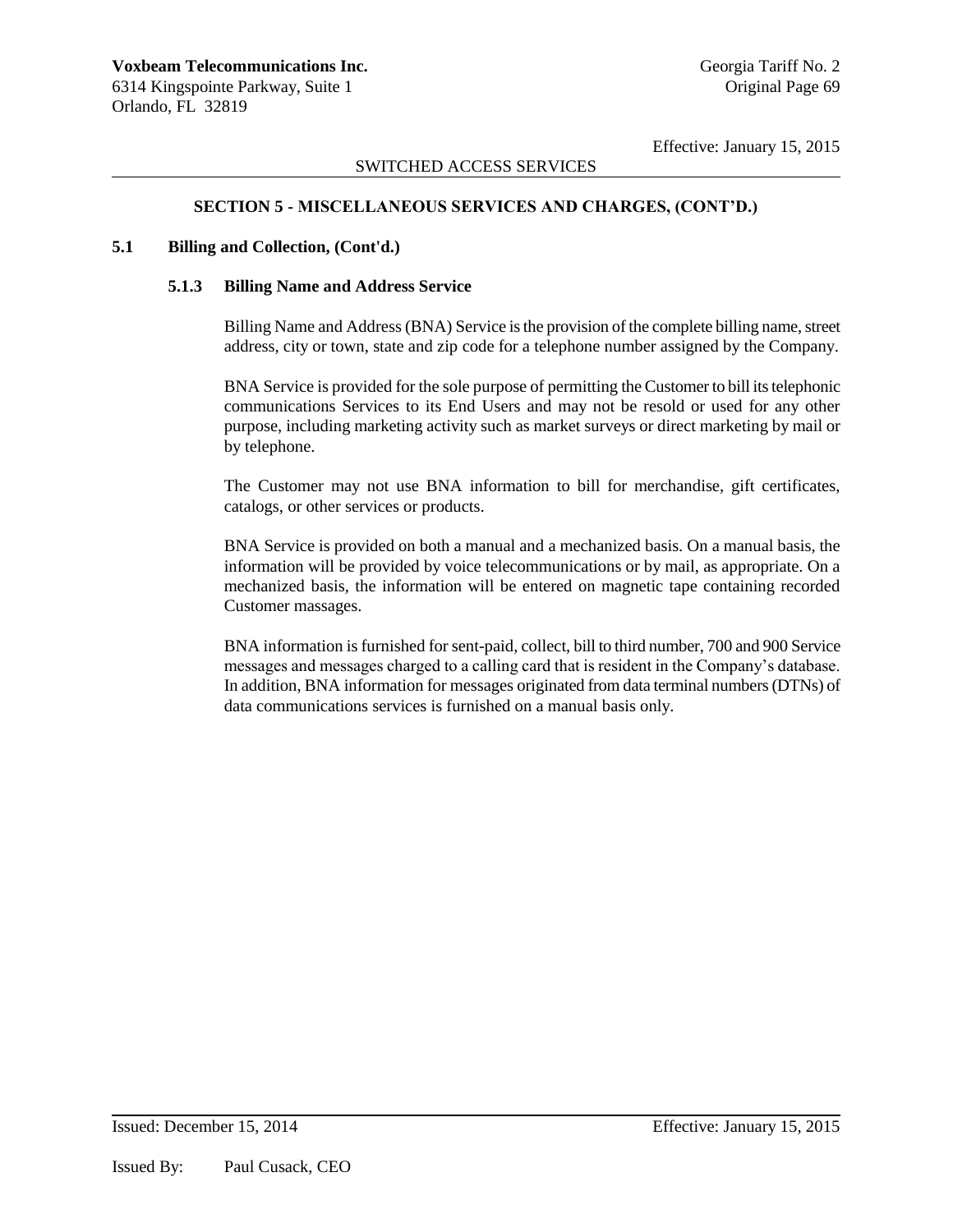## SWITCHED ACCESS SERVICES

# **SECTION 5 - MISCELLANEOUS SERVICES AND CHARGES, (CONT'D.)**

## **5.1 Billing and Collection, (Cont'd.)**

#### **5.1.3 Billing Name and Address Service, (Cont'd.)**

- A. Undertaking of the Company
	- 1. A request for information on over 100 and up to 500 telephone numbers should be mailed to the Company. The Company will provide the response by first class U.S. Mail within ten (10) business days.
	- 2. Upon receipt of a magnetic tape of recorded Customer messages, the Company will, at the request of the Customer, provide BNA Service on a mechanized basis. The tape of messages may be provided by the Customer or, where the Customer subscribes to Recording Service, as set forth preceding, may be the output from that service. The Company will enter the BNA information of the recorded message tape and send the tape to the Customer by first class U.S. Mail. Other methods of delivering the tape may be negotiated, and charges based on cost will apply.

The Company will provide a response to Customer-provided tapes by mail within six (6) business days of receipt. The Company will process and mail tapes which are the output or Recording Service every fifth business day.

- 3. The Company will specify the format in which requests and tapes are to be submitted.
- 4. The BNA information will be provided for the calling number furnished to the extent a billing name and address exists in the Company Customer records information system, including non-published and non-listed numbers. If the billing name and address information for a specific calling number is confidential due to legal, national security, End User or regulatory imposed requirements, the Company will provide an indicator on the confidential records.
- 5. The Company will provide the most current BNA information resident in its database. Due to normal End User account activity, there may be instances where the BNA information provided is not the BNA that was applicable at the time the message was originated.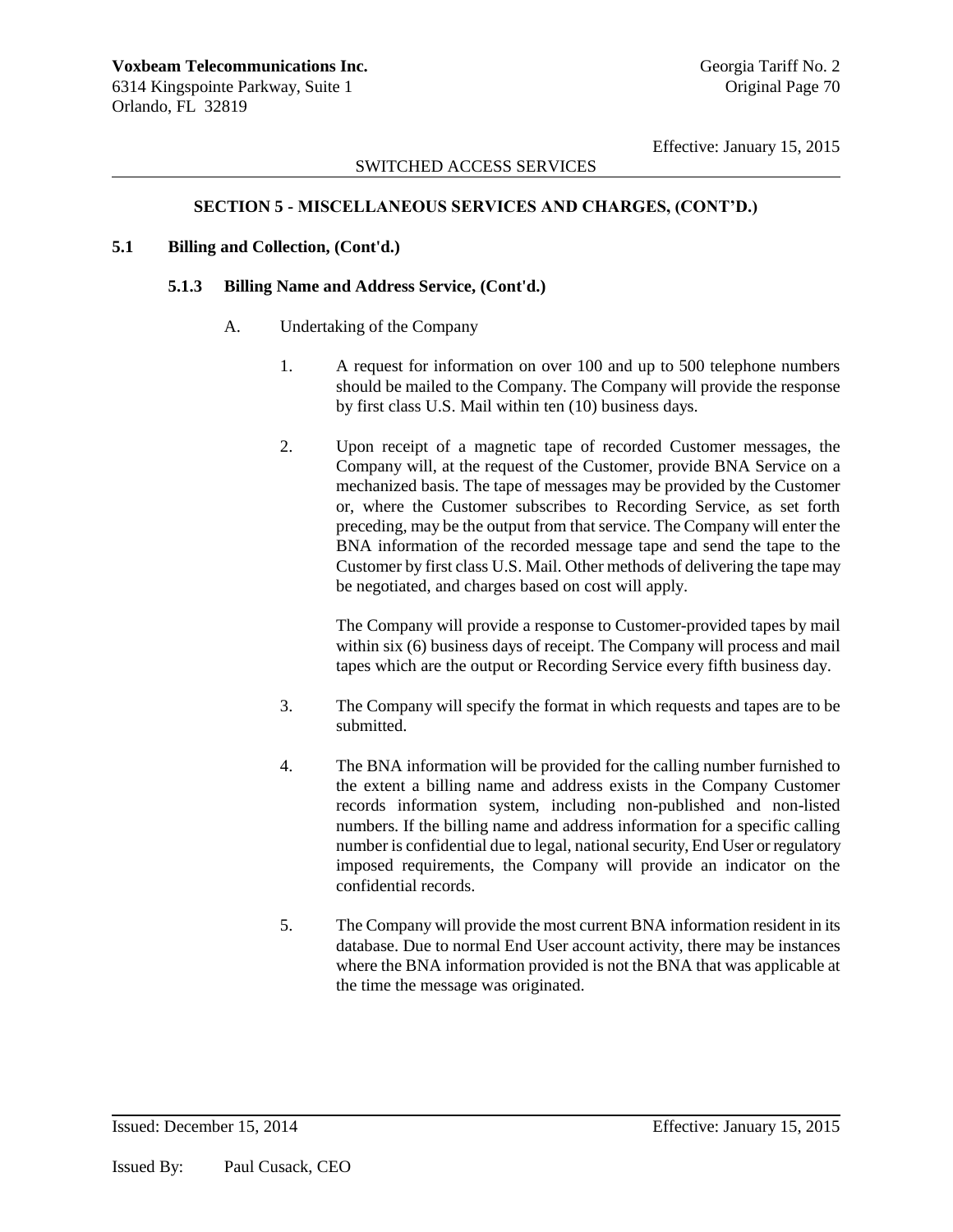# **SECTION 5 - MISCELLANEOUS SERVICES AND CHARGES, (CONT'D.)**

## **5.1 Billing and Collection, (Cont'd.)**

### **5.1.3 Billing Name and Address Service, (Cont'd.)**

- B. Obligations of the Customer
	- 1. With each order for BNA Service, the Customer shall identify the authorized individual and address to receive the BNA information.
	- 2. A Customer which orders BNA Service on a mechanized basis and which intends to submit tapes of record messages for processing must provide the Company with an acceptable test tape or transmission which includes all Call types for which BNA information may be requested.
	- 3. The Customer shall institute adequate internal procedures to insure that BNA information, including that related to non-published and non-listed telephone numbers, is used only for the purpose set forth in this tariff and that BNA information is available only to those Customer personnel or agents with a need to know the information. The Customer must handle all billing name and address information designated as confidential by the Company in accordance with the Company's procedures concerning confidential information. The Company will provide to the Customer a nondisclosure agreement containing a statement of its procedures concerning confidential information.
	- 4. The Customer shall not publicize or represent to others that the Company jointly participates with the Customer in the development of the Customer's End User records, accounts, databases or market date, records, files and databases or other systems it assembles through the use of BNA Service.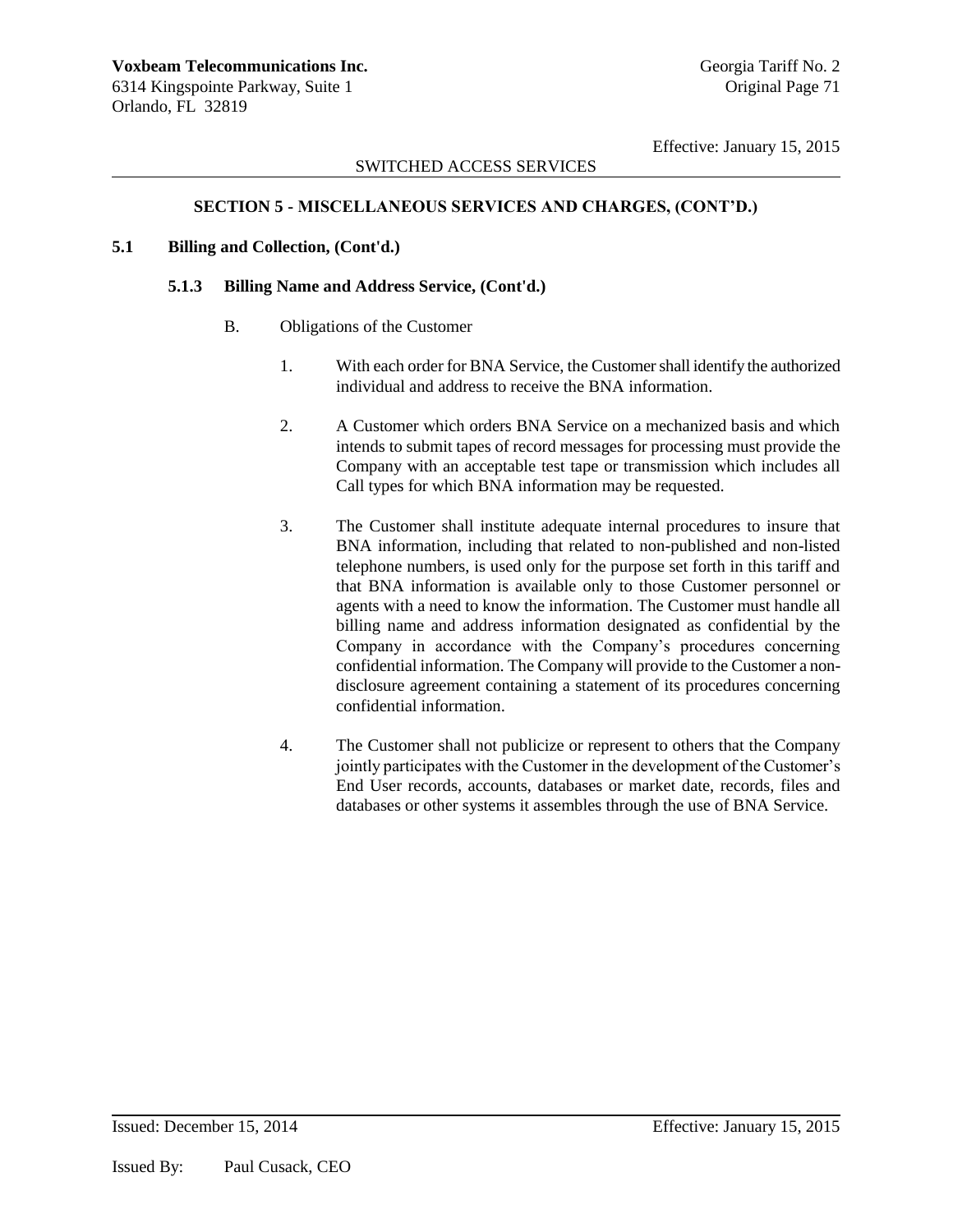## SWITCHED ACCESS SERVICES

# **SECTION 5 - MISCELLANEOUS SERVICES AND CHARGES, (CONT'D.)**

### **5.1 Billing and Collection, (Cont'd.)**

#### **5.1.3 Billing Name and Address Service, (Cont'd.)**

- B. Obligations of the Customer, (Cont'd.)
	- 5. When the Customer orders BNA Service for both Interstate and Intrastate messages, the projected percentage of Interstate use must be provided in a whole number to the Company. The Company will designate the number obtained by subtracting the projected Interstate percentage from 100 (100 projected Interstate percentage  $=$  Intrastate percentage) as the projected Intrastate percentage. This whole number percentage will be used by the Company to apportion the rates and nonrecurring charges between Interstate and Intrastate in those circumstances where the recorded message detail is not sufficient to permit the Company to determine the appropriate jurisdiction. This percentage will remain n effect until a revised report is received as set forth below.
	- 6. The Company shall use reasonable efforts to provide accurate and complete lists. The Company makes no warranties, expressed or implied, as to the accuracy or completeness of these lists.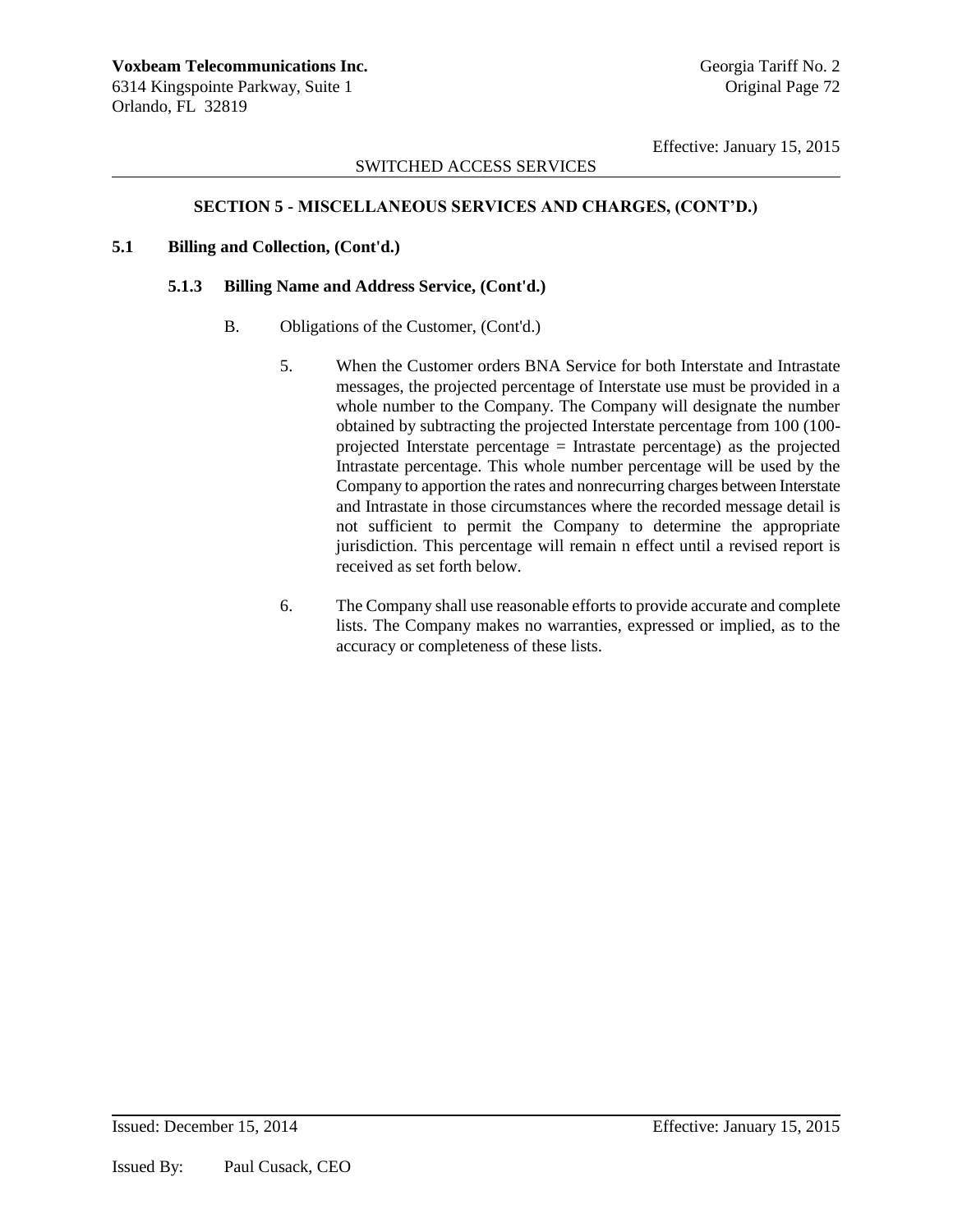# SWITCHED ACCESS SERVICES

# **SECTION 5 - MISCELLANEOUS SERVICES AND CHARGES, (CONT'D.)**

### **5.1 Billing and Collection, (Cont'd.)**

#### **5.1.3 Billing Name and Address Service, (Cont'd.)**

- C. Rate Regulations
	- 1. Service Establishment Charges apply for the initial establishment of BNA Service on a manual basis and for the initial establishment of BNA Service on a mechanized basis.
	- 2. a charge applies for each request for BNA information for a telephone number or DTN number on a manual basis. A charge applies for each message processed to supply BNA information on a mechanized basis.

The Company will keep a count of the requests and of the messages processed. The Company will bill the Customer in accordance with these counts whether or not the Company was able to provide BNA information for all requests and messages.

3. Where the recorded message detail is sufficient to determine a message is an Intrastate message, the rates set forth in the rate schedule following will apply to each such message.

Usage for which the recorded message detail is insufficient to determine jurisdiction will be prorated by the Company between Interstate and Intrastate.

The percentages provided in the reports as set forth preceding will serve as the basis for prorating the charges. The Intrastate charges are determined as follows: For usage sensitive (i.e., requests or messages processed) chargeable rate elements, multiply the Intrastate percent times actual use times the stated tariff rate.

4. When a Customer cancels an order for BNA Service after the order date, the Service Establishment Charge applies.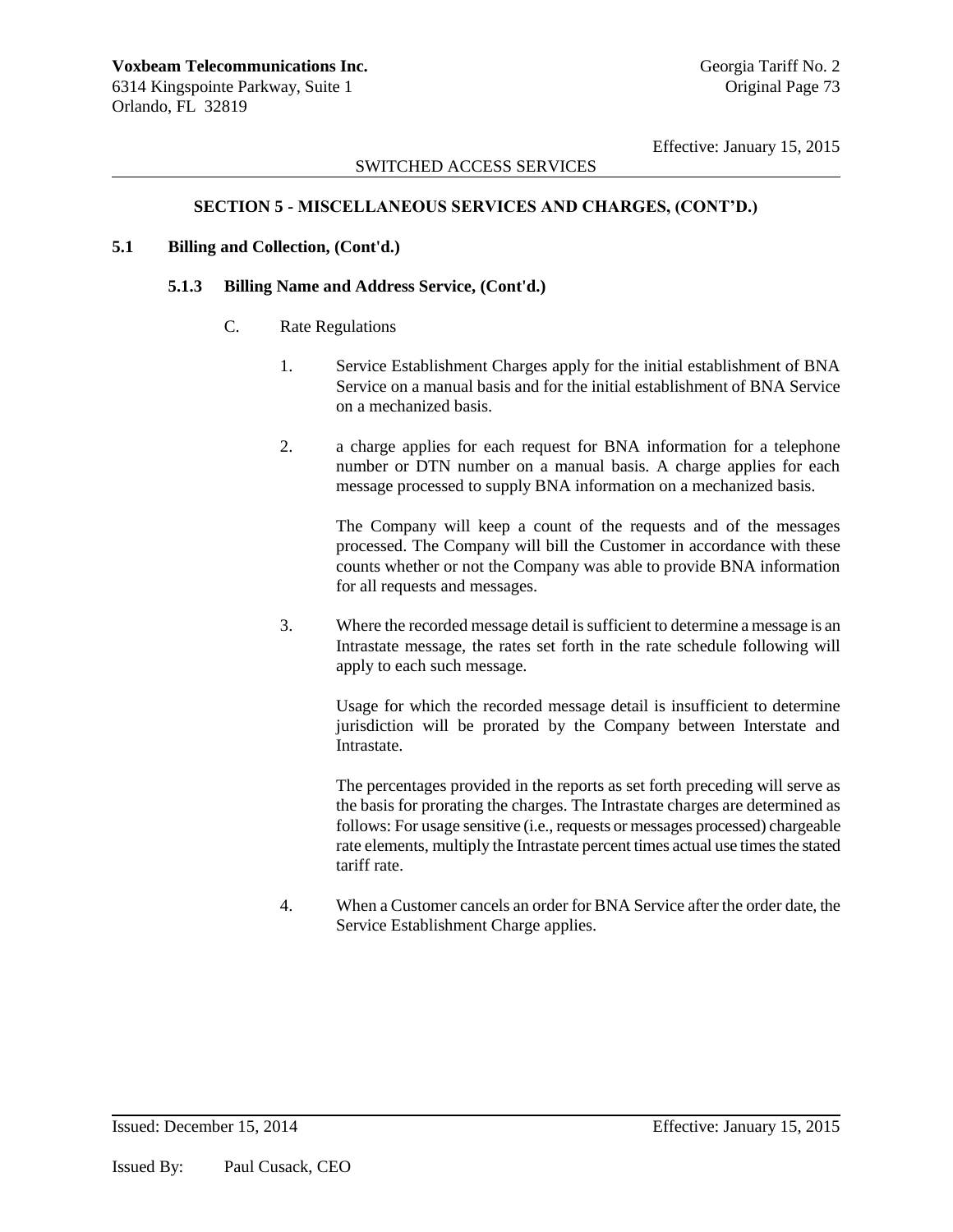Effective: January 15, 2015

# SWITCHED ACCESS SERVICES

# **SECTION 5 - MISCELLANEOUS SERVICES AND CHARGES, (CONT'D.)**

# **5.1 Billing and Collection, (Cont'd.)**

## **5.1.4 Rates**

| А. | Recording, per Customer message                                                                                | \$0.0081                           |
|----|----------------------------------------------------------------------------------------------------------------|------------------------------------|
|    | B. ANI, per attempt                                                                                            | \$0.0121                           |
| C. | <b>BNA</b><br><b>Establishment Charge</b><br>per telephone number, manual<br>per message processed, mechanized | \$1,595.55<br>\$0.4800<br>\$0.0200 |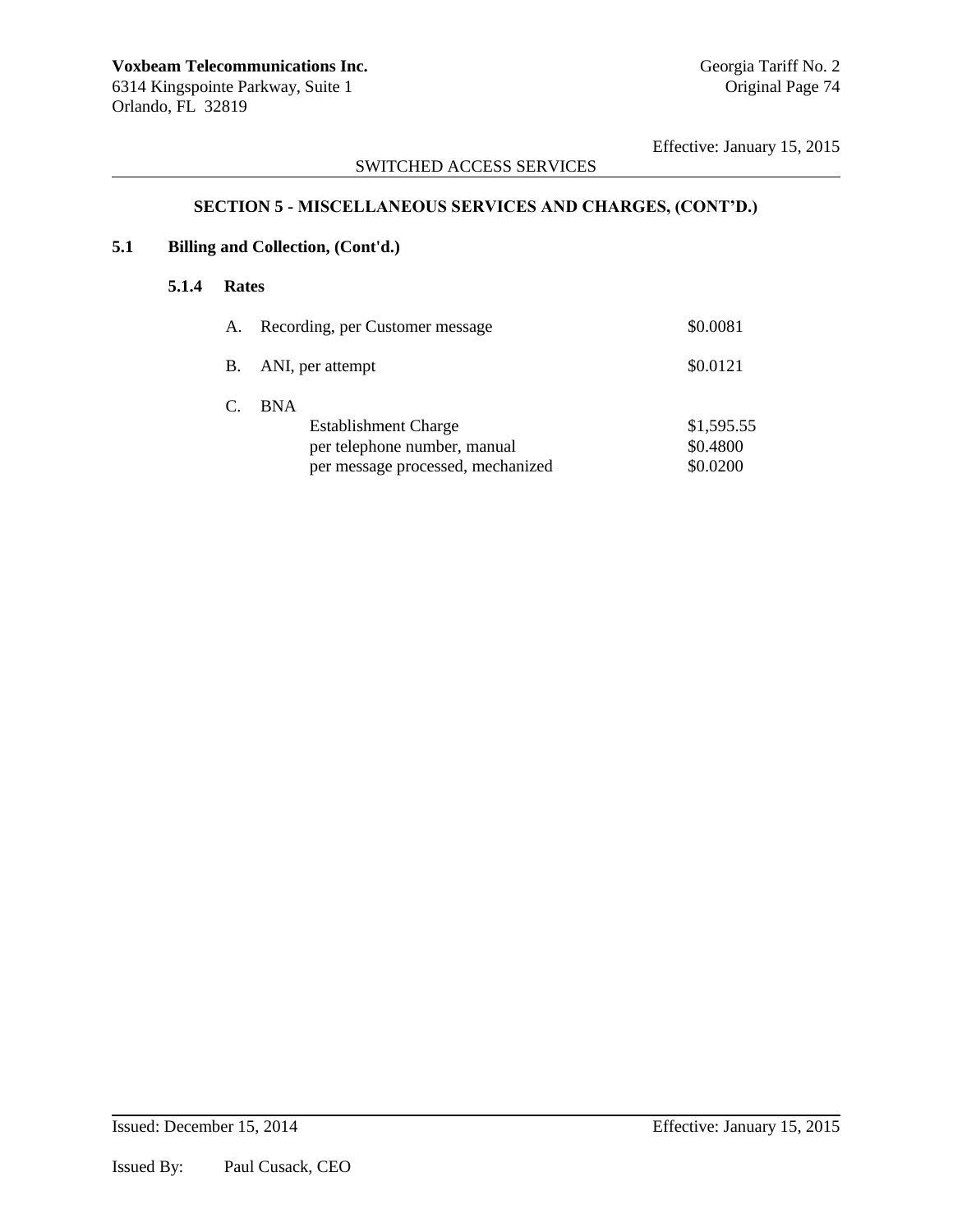Effective: January 15, 2015

# SWITCHED ACCESS SERVICES

# **SECTION 6 - SPECIAL CONTRACTS, ARRANGEMENTS, AND CONSTRUCTION**

#### **6.1 Special Contract Arrangements**

At the option of the Company, services may be offered on a contract basis to meet specialized pricing requirements of the Customer not contemplated by this tariff. The terms of each contract shall be mutually agreed upon between the Customer and Company and may include discounts off of rates contained herein and waiver of recurring, nonrecurring, or usage charges. The terms of the contract may be based partially or completely on the term and volume commitment, type of access arrangement, mixture of services, or other distinguishing features. Service shall be available to all similarly situated Customers for a fixed period of time following the initial offering to the first contract Customer as specified in each individual contract.

# **6.2 Individual Case Basis ("ICB") Offerings**

The tariff may not specify the price of a service in the tariff as "ICB. The Company may or may not have an equivalent service in its the tariff on file with the Commission, and the quoted ICB rates may be different than the tariffed rates. An ICB must be provided under contract to a customer and the contract filed (can be under seal) with the Commission. All customers have non-discriminatory access to requesting the service under an ICB rate.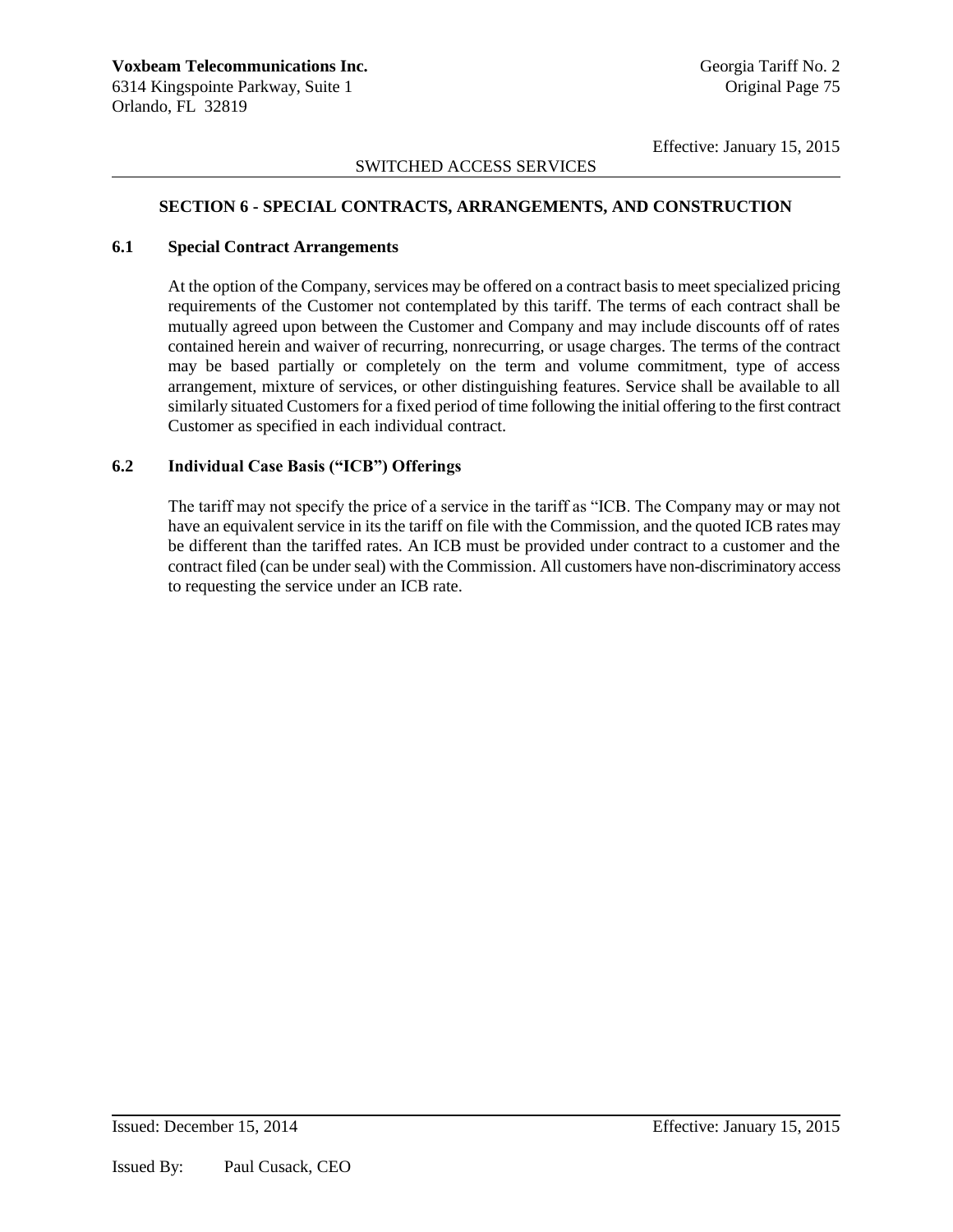Effective: January 15, 2015

## SWITCHED ACCESS SERVICES

## **SECTION 6 - SPECIAL CONTRACTS, ARRANGEMENTS, AND CONSTRUCTION, (CONT'D.)**

#### **6.3 Special Service Arrangements**

- **6.3.1** If a Customer's requirements cannot be met by services included in this tariff, the Company will provide, where practical, special service arrangements at charges to be determined on an Individual Case Basis. These special service arrangements will be provided if the provision of such arrangements is not detrimental to any other services furnished under the Company's tariffs.
- **6.3.2** Special service arrangement rates are subject to revision depending on changing costs or operating conditions.
- **6.3.3** If and when a special service arrangement becomes a generically tariffed offering, the tariffed rate or rates will apply from the date of tariff approval.

### **6.4 Non-Routine Installation Charges**

At the Customer's request, installation and/or maintenance may be performed outside the Company's regular business hours or in hazardous locations. In such cases, charges based on cost of the actual labor, material, or other costs incurred by or charged to the Company will apply. If installation is started during regular business hours but, at the Customer's request, extends beyond regular business hours into time periods including, but not limited to, weekends, holidays or night hours, additional charges may apply.